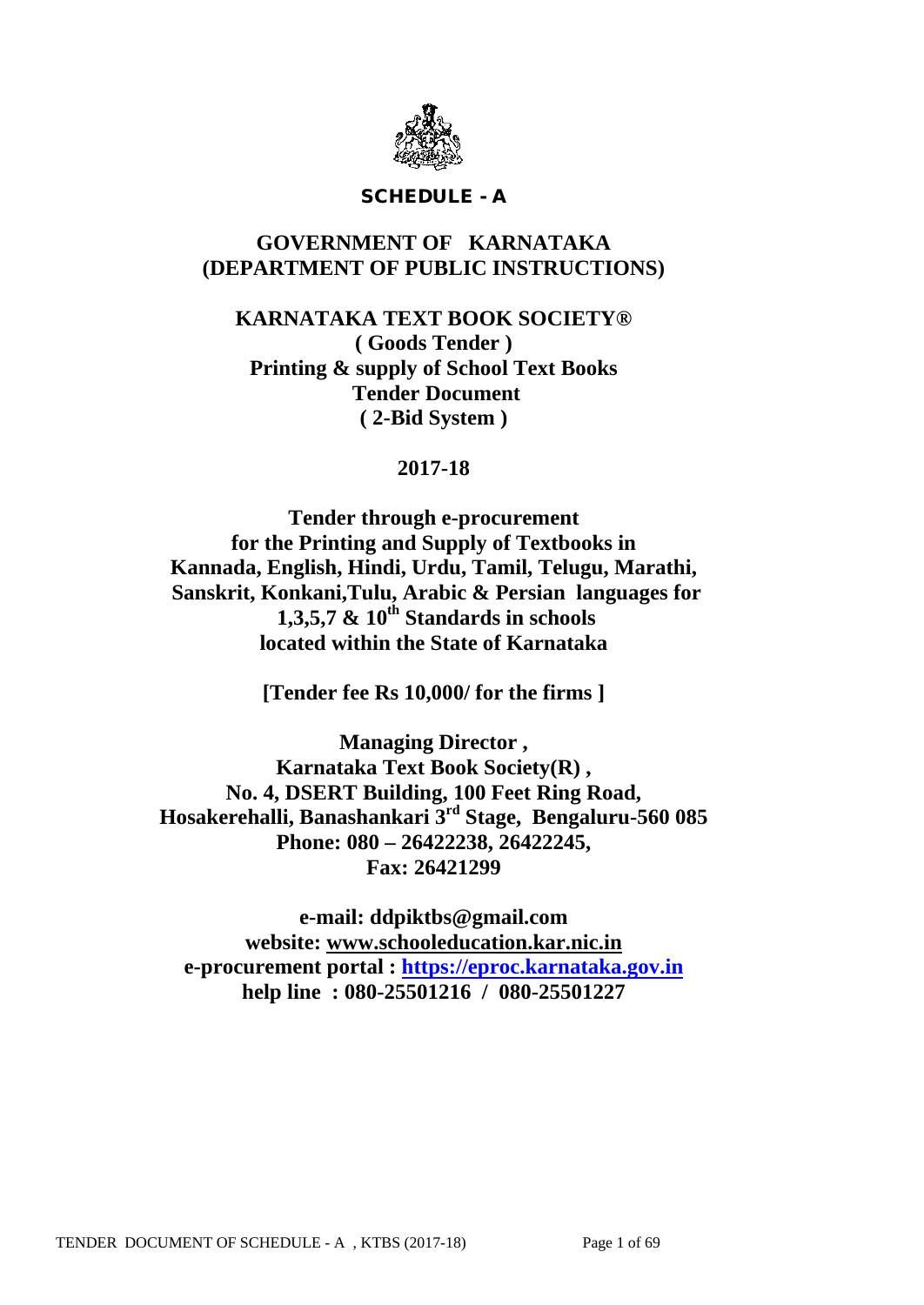

### **GOVERNMENT OF KARNATAKA (DEPARTMENT OF PUBLIC INSTRUCTION) KARNATAKA TEXT BOOK SOCIETY ®**

Phone: 080 – 26422238, 26422245, No. 4, DSERT Building, 100 Feet Ring Road, Fax: 26421299 Hosakerehalli, Banashankari 3rd Stage, e-mail id : ddpiktbs@gmail.com Bengaluru – 560085<br>No:A7/KTBS/2017-18 TBP-Tender-01/14/2016-17 Dated: 10/11/2016 No:A7/ KTBS/2017-18 TBP-Tender-01/14/2016-17

#### **COMBINED TENDER NOTIFICATION**

(e- procurement)

 Tenders are invited under Two Bid System on Government of Karnataka e-procurement platform from eligible printers having Infrastructure as stipulated in the Tender Document within the States of Karnataka, Maharashtra, Andhra Pradesh, Telangana, Tamil Nadu, Pondicherry, Kerala & Goa to print and supply about **284** lakhs of textbooks for classes **1,3,5,7 & 10th** in the Karnataka State for the year **2017-18**.

#### **e-procurement portal address : [https://eproc.karnataka.gov.in](https://eproc.karnataka.gov.in/) Portal Help line : 080-25501216 / 080-25501227**

.

 There are in all **234** titles of textbooks to be printed, which have been classified into Schedule-**A** & Schedule-**B** two Schedules containing **43 – packages** for bidding as mentioned here under.

| Tender Notification No.                                               | Date of the<br>Notification | Particulars                                                                                                                                                                                               | <b>EMD</b><br>prescribed in<br>lakhs of Rs. |
|-----------------------------------------------------------------------|-----------------------------|-----------------------------------------------------------------------------------------------------------------------------------------------------------------------------------------------------------|---------------------------------------------|
| No:A7/KTBS/2017-18<br>TBP-Tender-01/14/2016-17<br><b>Schedule-A</b>   | 10-11-2016                  | <b>Schedule-A:</b> Packages from 1 to 34<br>containing both 4 Colour Text Books<br>and single colour Text books in the<br>size of $1/4^{\text{th}}$ Crown i.e $18.3*24.5$<br>(Total 34 Packages).<br>cms. | 6.00                                        |
| No: A7/ KTBS/2017-18<br>TBP-Tender-01/14/2016-17<br><b>Schedule-B</b> | 10-11-2016                  | <b>Schedule-B</b> : Packages from 35 to 43<br>containing Only single colour Text<br>books in the size $1/4^{\text{th}}$ Crown.<br>(Total 09 Packages).                                                    | 3.00                                        |

Each schedule is treated as a separate tender and detailed tender documents are available separately in the e-portal and are also published **separately** for each schedule for reference in the department website **[www.schooleducation.kar.nic.in.](http://www.schooleducation.kar.nic.in/)**

The last date for submission of Tender is **09/12/2016 before 17.30 hrs**. The prequalification bids ( Technical bid ) will be opened online on **13/12/2016** at 11.00 hrs. online through e-procurement portal. No separate intimation in this regard will be given individually.

The financial bids of only those bidders who satisfy pre-qualification criteria upon evaluation will be opened on specified date mentioned in tender document.

 Sd/- **Managing Director, Karnataka Text Book Society.**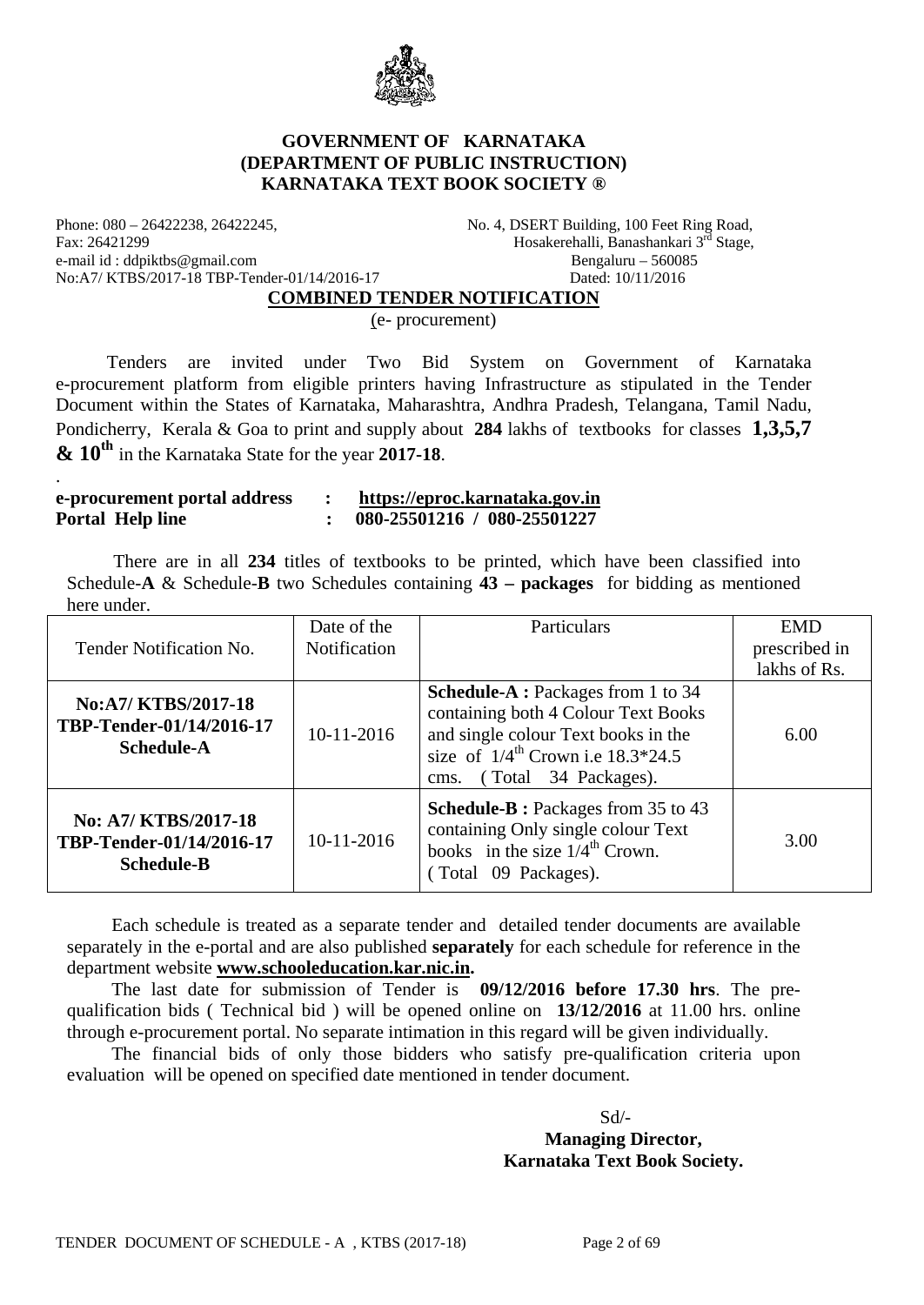

### **GOVERNMENT OF KARNATAKA**

### **OFFICE OF THE MANAGING DIRECTOR, THE KARNATAKA TEXT BOOK SOCIETY,® NO.4. 100 FT. RING ROAD, HOSKEREHALLI, BSK III STAGE, BENGALURU-85 Phone Nos. 080-26422238, 080-26422245 FAX: 26421299**

### **TENDER DOCUMENT FOR PRINTING AND SUPPLY OF PRIMARY AND SECONDARY SCHOOL TEXTBOOKS TO BLOCK EDUCATIONAL OFFICERS (BEO'S) SCHEDULE –A PACKAGES FROM 1 TO 34 (Two Bid system)**

| Sl No          | Particulars                                    | Particulars                           |  |
|----------------|------------------------------------------------|---------------------------------------|--|
|                | <b>Bid Reference</b>                           | Notification No: A7/ KTBS/2017-18 TBP |  |
|                |                                                | Tender-01/14/2016-17 Schedule-A.      |  |
|                |                                                | dated: 10/11/2016                     |  |
| $\overline{2}$ | <b>Online Availability of Bid Document</b>     | 10/11/2016, 11.00hrs                  |  |
| 3              | Bidding document available on the<br>site till | 09/12/2016, 17.30 hrs                 |  |
| $\overline{4}$ | <b>Last Date for submission of Bids</b>        | 09/12/2016, 17.30 hrs                 |  |
| 5              | Pre bid meeting                                | 21/11/2016, 11.00 hrs                 |  |
| 6              | Time and Date of opening :                     |                                       |  |
|                | <b>Technical Bid</b>                           | 13/12/2016, 11.00 hrs                 |  |
|                | <b>Financial Bid</b>                           | 17/12/2016, 11.00 hrs                 |  |
| 7              | <b>Opening of Bids</b>                         | Online through e-procurement portal   |  |
|                |                                                |                                       |  |
| 8              | <b>Address for Communication</b>               | The Managing Director,                |  |
|                |                                                | Karnataka Textbook Society®           |  |
|                |                                                | No.4, DSERT Building,                 |  |
|                |                                                | 100 Ft Ring Road, BSK III Stage,      |  |
|                |                                                | Bengaluru - 560 085                   |  |
|                |                                                | Karnataka State, India.               |  |

All bids must be accompanied by bid security( EMD ) as specified in Clause **2.8.** Tender Document Fee amount as specified under clause **1.2.1** of Section 1. Bids will be opened online through e-procurement portal. No separate intimation in this regard will be given individually.

In the event of the date specified for bid submission and opening being declared as a holiday for Karnataka Textbook Society, opening of bids will be on the following working day at the scheduled time.

 Sd/- Managing Director Karnataka Text Book Society® Bengaluru

.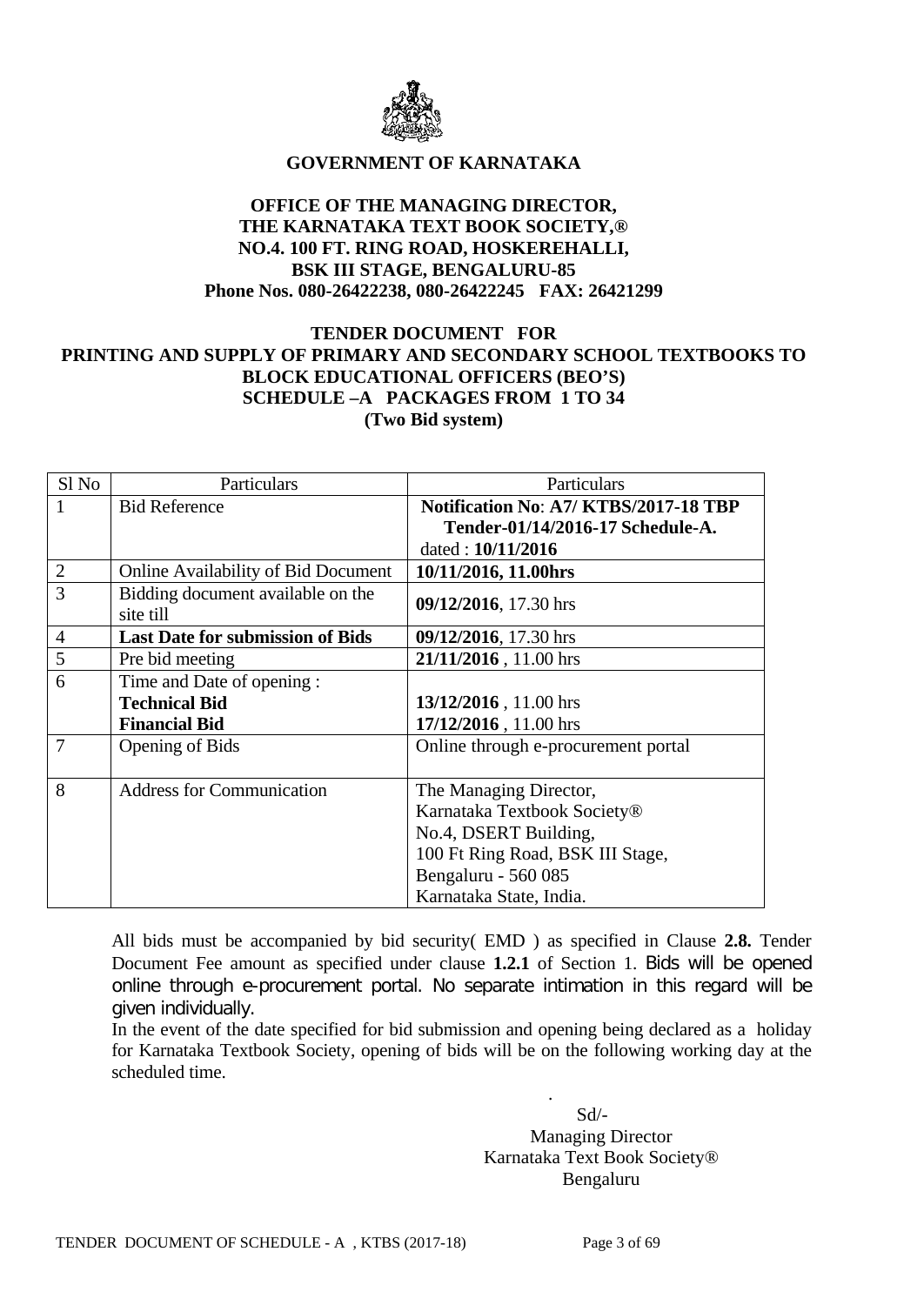# **Tender Document - Index**

| Sl <sub>No</sub> | Particulars                                                                              | Page No        |
|------------------|------------------------------------------------------------------------------------------|----------------|
| 1                | <b>Cover Page</b>                                                                        | 1              |
| $\overline{2}$   | Notification                                                                             | $\overline{2}$ |
| 3                | Bid schedule                                                                             | 3              |
| $\overline{4}$   | Index                                                                                    | $\overline{4}$ |
| $\overline{5}$   | Brief Description of KTBS & Scope of work                                                | 5              |
| 6                | Section 1 Instruction to Bidders                                                         | $6 - 7$        |
| $\overline{7}$   | Section 2 General Information to Bidders                                                 | $8 - 15$       |
| 8                | Section 3 Evaluation for Qualification                                                   | $15 - 18$      |
| 9                | Section 4 Evaluation of Price Proposal                                                   | 18             |
| 10               | Section 5 Bidding Schedule                                                               | 18             |
| 11               | Section 6 General Conditions of Contract                                                 | 18-30          |
| 12               | Section 7 Special Conditions of Contract                                                 | 30-33          |
| 13               | Volume 1 : Contract Form                                                                 | 34-35          |
| 14               | Volume 2 : Schedule of Place of delivery                                                 | 36-42          |
| 15               | Volume 3 : Package-wise / Title-wise details                                             | 43-48          |
| 16               | Table 1 - Bid Form                                                                       | 49             |
| 17               | Appendix A - Format for letter of proposal                                               | 50             |
| 18               | Appendix B - Format for Power of Attorney                                                | 51             |
| 19               | Appendix C - Details of Bidder                                                           | 52             |
| 20               | Appendix D - Format for Anti-collusion certificate                                       | 53             |
| $\overline{21}$  | Appendix E - Format for Bid Security                                                     | 54-55          |
| 22               | Appendix F - Format for Undertaking of being a Printer                                   | 56             |
| $\overline{23}$  | Appendix G1- Format for Statement of Experience                                          | 57             |
| 24               | Appendix G2 -Format for Statement of Financial Capability                                | 58             |
| 25               | Appendix G3- Format for Statutory Auditors Certificate                                   | 59             |
| 26               | Appendix H - Format for Statutory Auditors Certificate<br>regarding Financial Capability | 60-61          |
| 27               | Appendix I - Format for indicating the Package group<br>preferences and Bidder Capacity  | 62             |
| 28               | (Cover 2)<br>Appendix J - Tender Form & Price Schedule                                   | 63-64          |
| 29               | Appendix K- Declaration of work completion                                               | 65             |
| $\overline{30}$  | Appendix L- Declaration by bidder                                                        | 66             |
| 31               | Appendix M - Penalty for Deviation in Quality.                                           | 67-68          |
| $\overline{32}$  | Appendix O- Proforma of Delivery Challan                                                 | 69             |

 Sd/- **Managing Director Karnataka Text Book Society®**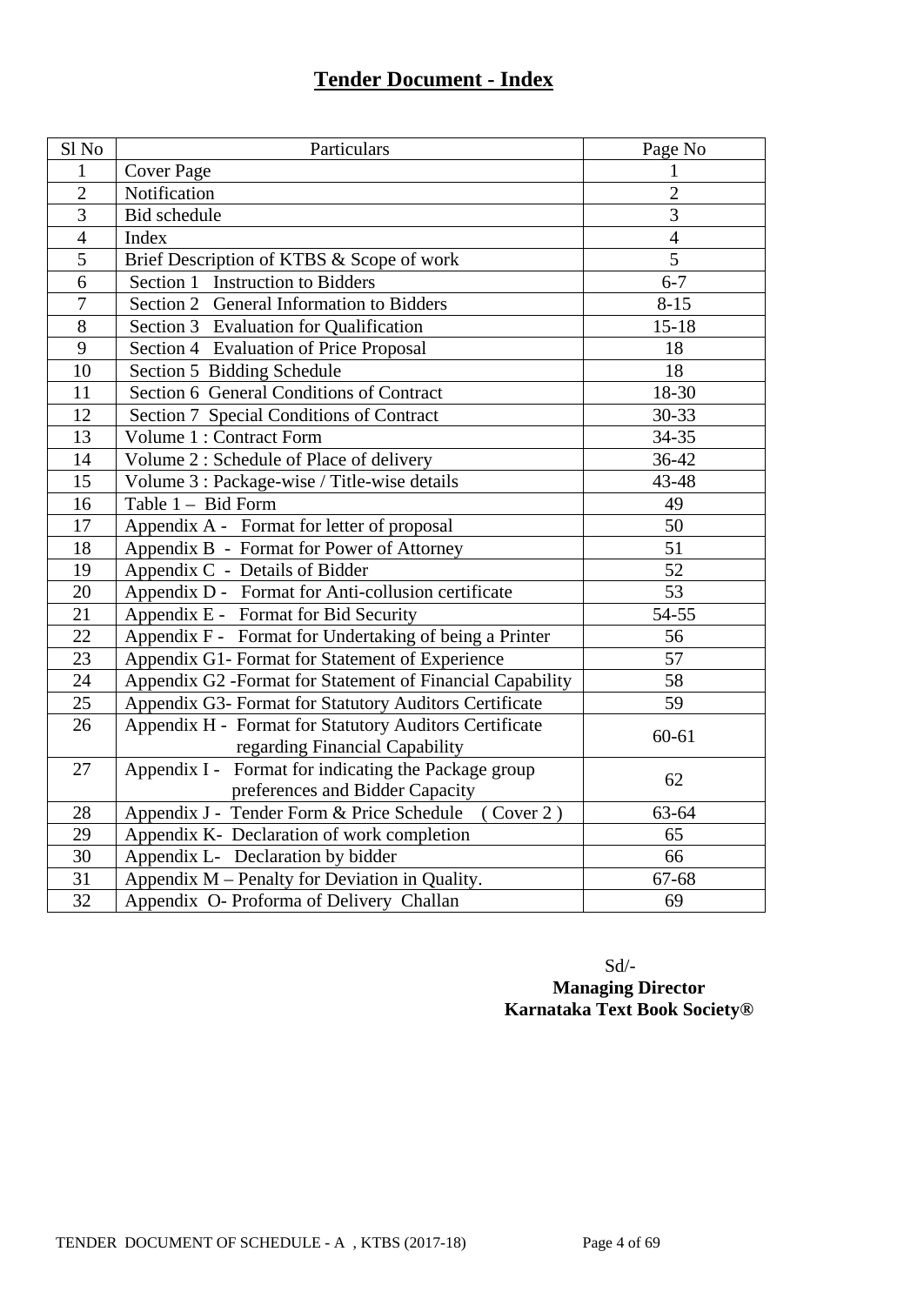### **PRINTING AND SUPPLY OF SCHOOL TEXTBOOKS**

### **A BRIEF DESCRIPTION**

#### **1. INTRODUCTION**

- 1.1 The Karnataka Textbook Society® herein after referred to as `the Society` is registered under the Societies Act 1960, functioning under the Education Department, Government of Karnataka. The Society is wholly financed by the Government of Karnataka.
- 1.2 The objective of the Society is to provide quality Textbooks to Primary and Secondary School students of the schools across the state of Karnataka in accordance with the rules.
- 1.3 Free textbooks are provided to 1<sup>st</sup> to 10<sup>th</sup> Standard students of all government schools and 9<sup>th</sup> &  $10<sup>th</sup>$  class students of all Aided Schools as per the Government policy and to  $1<sup>st</sup>$  to  $8<sup>th</sup>$  Standard students of all aided schools as sponsored under the project of Sarva Shikshana Abhiyana (SSA) , Karnataka .
- 1.4 Sale Textbooks are provided to all students of unaided schools in Karnataka.
- 1.5 This is a tender for printing and supply of Textbooks under free & sale category for the academic year 2017-18.

#### **2. SCOPE OF WORK**

- 2.1 About 101.14 lakh children are studying in 60,913 primary schools and 15,140 high schools in Karnataka. For the year 2017-18, out of a total of about 617 lakh Textbooks, about an average of 432 lakh textbooks have to be printed under free category & 185 lakh textbooks under Sale category under this Tender. Free & Sale category books are to be supplied to the office of all 204 Block Educational Officers (BEO) of Karnataka, who in turn have to distribute well in time to the schools in their jurisdiction before the commencement of the academic year.
- 2.2 The successful bidder is responsible to enter into an agreement with KTBS. He should procure the paper and shall provide the information about the same to the KTBS and the certifying agency appointed by the Society viz**`the Director of Printing, Stationery & Publications, Government of Karnataka, Bengaluru** and then print and supply Free & Sale Categories of textbooks to BEO's after ensuring the quality.
- 2.3 The successful bidder is also responsible and accountable for all the printing and supply process throughout the contract period. He has to chalk out the programme of work/ route map/ time schedule from the date of commencement of work and up to the completion of the work and intimate the same to the purchaser along with the contract agreement.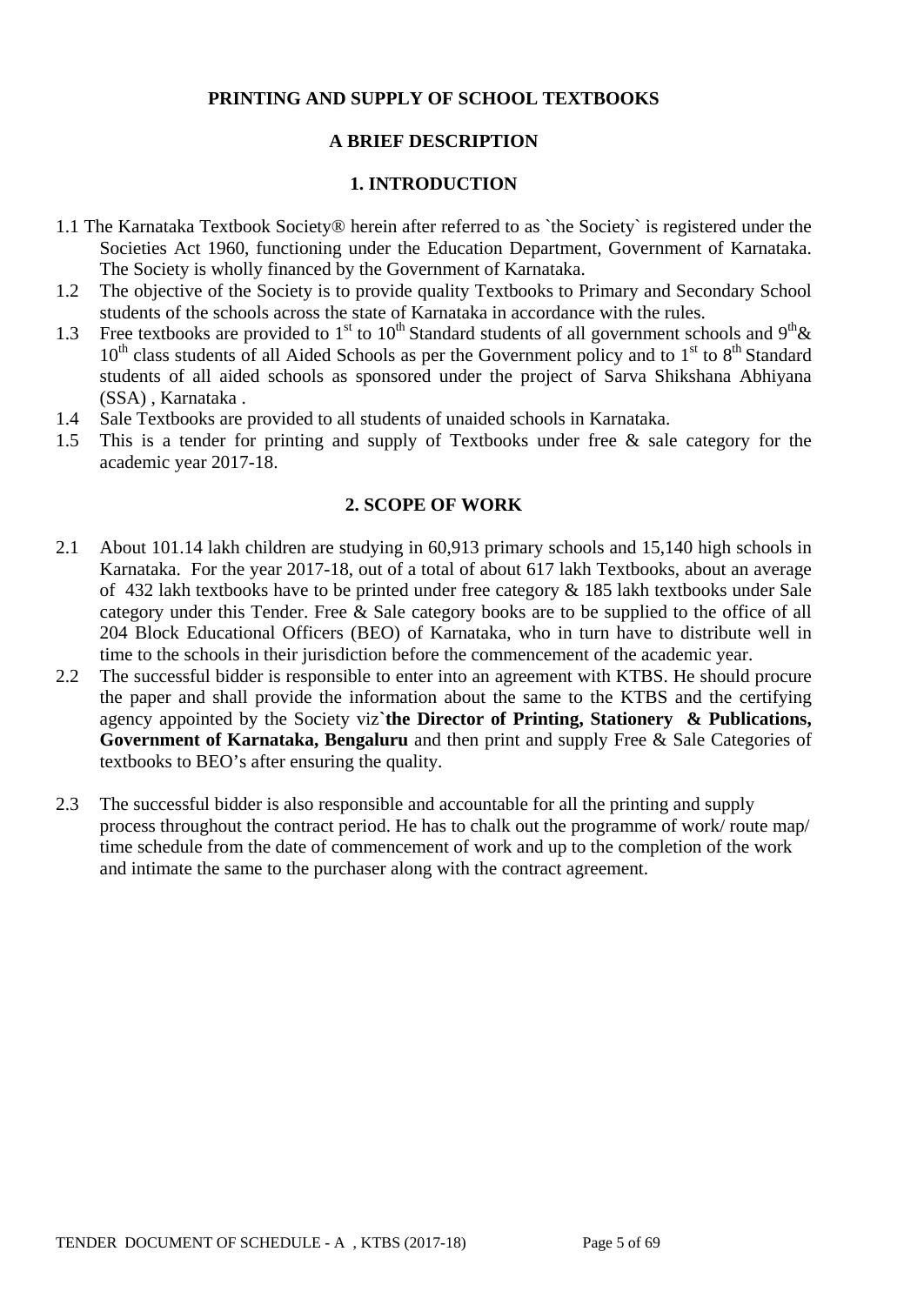#### **SECTION 1**

### **INSTRUCTION TO BIDDERS**

### **1.1. INTRODUCTION AND BACKGROUND**

- 1.1.1 Government is distributing free textbooks to all the government school students and aided school students of standards 1to 10 and sale Books to un-aided schools across the state of Karnataka .
- 1.1.2 In pursuance of this objective, the Karnataka Textbook Society® of Government of Karnataka invites open tenders from interested parties for the printing and supply of free  $\&$  sale textbooks to all 204 BEO's. Interested parties ("Bidders") are invited to submit detailed Bids.
- 1.1.3 The Bids would be evaluated on the basis of the evaluation criteria set out in this document in order to identify the successful Bidder. In order to do so, the Purchaser himself or his authorized representative may inspect the premises of the bidder.
- 1.1.4 The Successful Bidder would then have to enter into an Agreement with The Managing Director, KTBS, and perform the obligations as stipulated there, in respect of the Project. The Draft Agreement forms part of this document.
- 1.1.5 The Successful Bidder would be required to print and supply Free & Sale category textbooks to 204 BEO's of Karnataka in accordance with the terms and conditions laid down for further distribution by them.
- 1.1.6 The period of the contract shall be upto the end of academic year 2017-18 from the date of its execution.
- 1.1.7 Upon satisfactory completion of the printing and supply of school text books, payments will be made in accordance with the terms and conditions set out in this Document.

### **1.2. BRIEF DESCRIPTION OF BIDDING PROCESS**

1.2.1 The Society intends to follow a single stage, two Bid process for selection of the successful Bidder for the Project.

#### **Documents Constituting the Tender ( Two Bid)**

The tender (two Bid) prepared by the Tenderer shall comprise the following components i.e. Technical Bid and Financial Bid. Both shall have to be submitted online in the formats available in the e-portal.

#### **Technical Bid**

1. Earnest money deposit ( EMD ) as specified in Clause 2.8. Tender Document fee of Rs.15,000/- is required to be furnished in the form of Demand draft(DD). A scanned copy of the DD shall be uploaded and the DD will be collected by KTBS during office hours on the working days prior to opening of Technical Bids. Non submission of Tender Document fee in the form of DD before the time of opening of Technical bids may lead to rejection of the bid.

#### **Scanned images of the following Documents**

- 1. Relating to establishing the qualification of the Bidder in terms of Documents/undertakings/declarations as per Appendix A to I,L.
- 2. Registration Certificate of VAT/CST
- 3. Registration Certificate under Factories Act
- 4. Micro and Small Enterprises registration certificate if claims are made under this category as provided vide notification number FD130EXP-12/2015 dated  $8<sup>th</sup>$  Sept2015 and Circular number ಆಇ 850 ವೆಚ್ಚ 12/15 ದಿನಾಂಕ 29.12.2015
- 5. PAN card.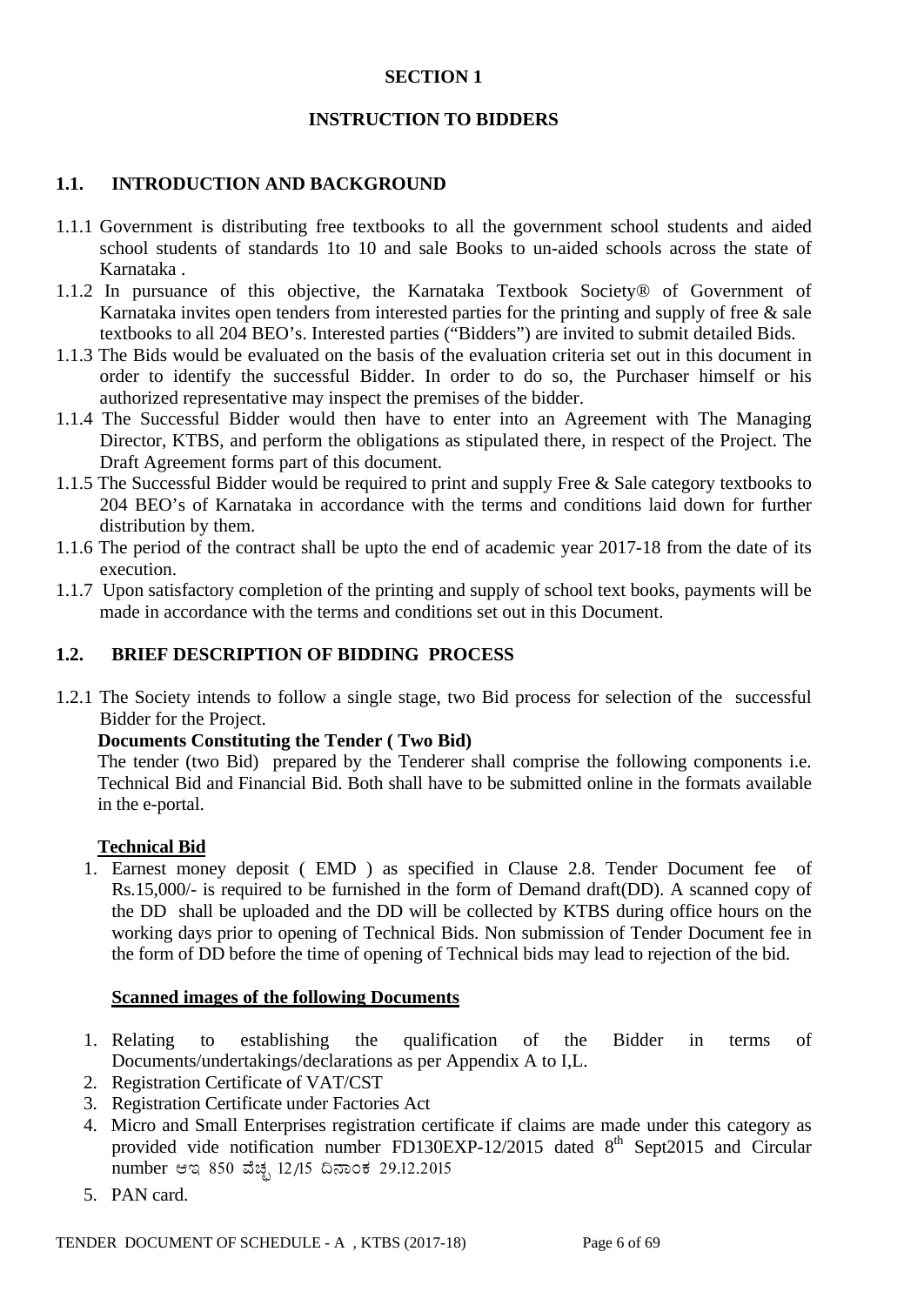- 6. Latest VAT returns filed for the month of June 2016 or quarter ending June-2016.
- 7. Annual VAT returns filed for the preceding three years i.e. for the years 2013-14, 2014- 15 and 2015-16.
- 8. Acknowledgement of IT returns filed for the preceding three years i.e. for the Assessment years 2013-14, 2014-15 and 2015-16.
- 9. Declaration of work completion as per Appendix-K
- 10. Copy of the documents as required under clause 2.1.7
- 11. Details and correct address of the places of production.
- 12. Official e-mail address of the firm, name of the person who has been designated to coordinate with the KTBS and his/her mobile number.

### **Financial Bid:-**

The Tender Form and the Price Schedule which form the Financial Bid shall be submitted online in the provided manner . A Scanned copy as per **Appendix-J** is to be uploaded as an additional document.

### **1.2.2 Evaluation Process**:-

### **Technical Evaluation:**

The evaluation of the Proposals would be carried out as follows:-

**a)***"Test-of- responsiveness"*. This stage involves an evaluation based on Qualification Submissions. Proposals found to be substantially responsive would be selected for qualification evaluation.

 **b)** "*Qualification".* In this Stage the information of the Bidders relating to their experience, financial and infrastructural capability would be evaluated. Bidders meeting the experience, financial & infrastructure capability criteria as set out in this Document shall be short-listed as *"Qualified Bidders".*

**Financial Evaluation** :This stage is called *"Eligibility".* In this stage the Price Bid of the *"Qualified Bidders"* would be evaluated based on the evaluation criteria **as mentioned in Section 4.** for the Price Bid. The successful price bidder shall be declared as the *"Eligible Bidder."*

### **1.3 AVAILABILITY OF TENDER DOCUMENT In the e-procurement portal [https://eproc.karnataka.gov.in](https://eproc.karnataka.gov.in/)**

1.3.1 All subsequent notifications, changes and amendments on the project or tender document would be posted only on the **e-procurement portal viz** *[https://eproc.karnataka.gov.in](https://eproc.karnataka.gov.in/)*

#### **1.4 PROPOSAL DUE DATE**

The proposal should be uploaded on or before **09-12-2016,** before **17.30hrs**.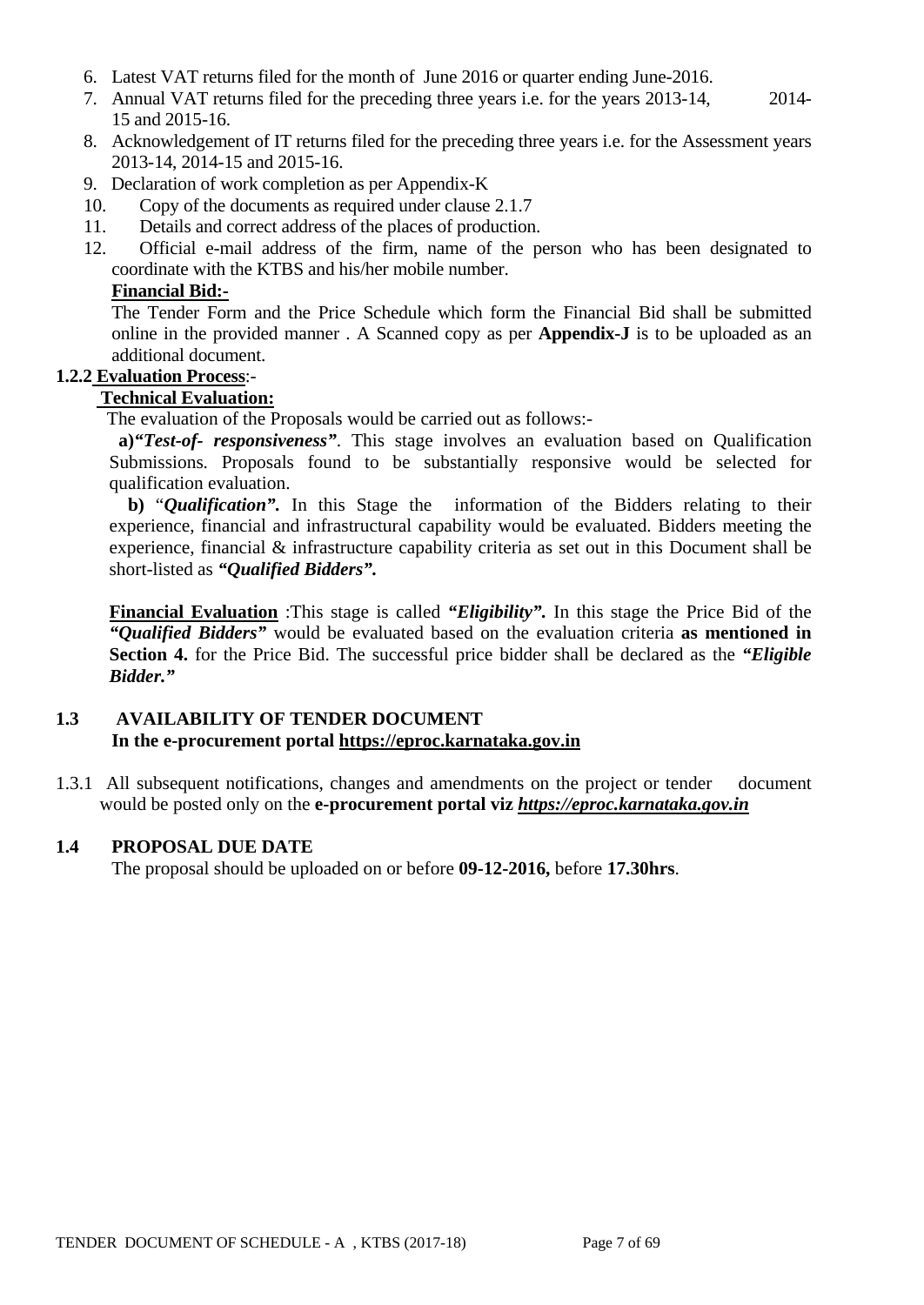### **SECTION 2**

### **INFORMATION TO BIDDERS**

### **A. GENERAL INFORMATION**

### **2.1 BIDDERS**

- 2.1.1 The Legal entity eligible for participating in the qualification process shall be `**the Printer**` belonging to any of the States of Karnataka, Maharashtra, Andhra-Pradesh, Telangana, Tamil Nadu, Pondicherry, Kerala and Goa.
- 2.1.2 **The Printer** means an entity with the prescribed eligibility who is engaged in the business of printing and supplying of books and who has a Minimum of 3 years experience in printing and supply of books.
- 2.1.3 The legal entity should possess Technical facilities of the National/International standards. The legal entity should also have experience in printing and supply of books for a State Government/ Educational Institutions / Reputed Private Institutions located in any State of India.

2.1.4 The Legal Entity should have been registered as printer either under Factories Act and shall have registrations under Sales Tax Act or Value Added tax Act or under Local Tax Act in their respective States in India.

- 2.1.5 The main business of the Legal Entity in the immediately preceding 3 years should be as a printer in any of the states of Karnataka , Maharashtra , Andhra-Pradesh , Telangana, Tamil-Nadu , Pondicherry , Kerala and Goa.
- 2.1.6 The Legal Entity should have achieved a minimum annual turnover of Rs.75.00 lakhs in each of the preceding 3 years i.e., 2013-14.2014-15 & 2015-16.
- 2.1.7 The following documents / information shall be submitted by the Bidders along with the Qualification Submissions:
	- A legal entity incorporated as Private/Public Limited Company shall submit Certificate of Incorporation, Memorandum & Articles of Association.
	- An individual or a HUF shall submit copy of VAT / ST / Local Sales Tax / Local VAT Certificate.
- 2.1.8 Any Entity which has been barred by the Education Department, Government of Karnataka (GoK), any other State Governments(SG) or Government of India (GoI), or any of the agencies of GoK/SG/GoI would not be eligible to submit a Proposal. The Bidder shall execute an undertaking to this effect as per the format enclosed in Appendix D.
- 2.1.9 Any Entity which has been declared as blacklisted by the KTBS would not be eligible to submit a proposal.

### **2.2 NO CONSORTIUM**

Bidder should be an individual entity and should submit their bids individually*.* More specifically, consortium of bidders is barred from participation in the tender.

### **2.3 NUMBER OF PROPOSALS & PACKAGE DETAILS**

- 2.3.1 Each Bidder shall submit only one Proposal in response to this Tender document. Any Bidder, who submits or participates in more than one Proposal, shall be disqualified and shall also cause disqualification of all the proposals in which such Bidder has participated.
- 2.3.2 **A Bidder will be alloted for a maximum of 4 packages as per his capacity in the order of his preference. List of work packages along with titles is as shown in Volume 3. A bidder shall and shall bid for the packages as per his production capacity.**
- 2.3.3 Packages are allotted as per the terms at the sole discretion of the purchaser. As referred in clause 2.3.2, maximum number of packages to be allotted in this tender is 4 only and it shall be decided on the assessed capacity by the purchaser. If the bidder bids for the packages more than his capacity and in case the same bidder being L1 in any or all of the packages, then if the bidder subsequently shall back out of the packages whether on his own or as per the assessed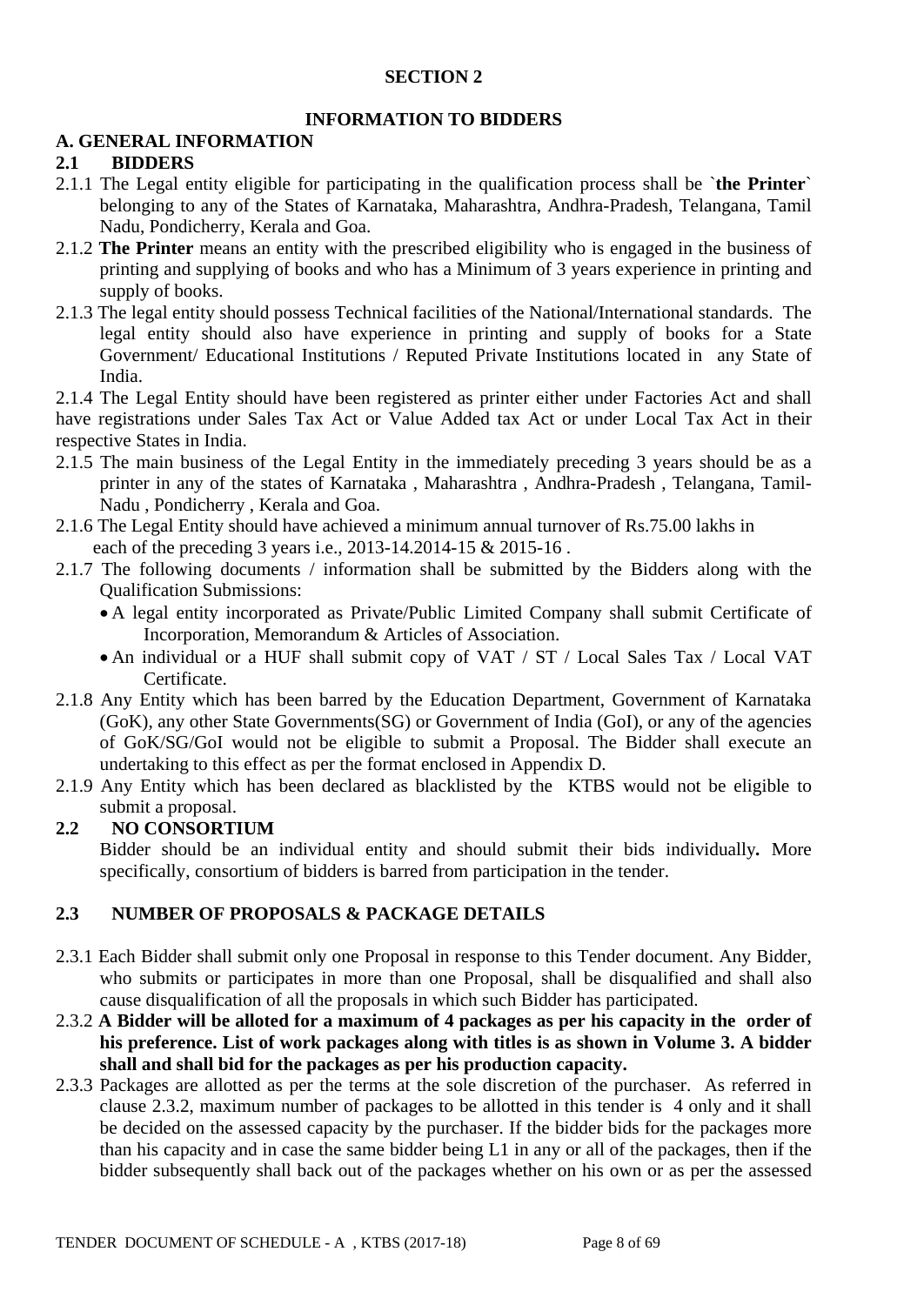capacity the Purchaser shall unilaterally decide the packages to be allotted irrespective of the preference shown and it shall be binding on the bidder .

In such circumstances the other packages may be offered to L2 bidders or to any capable printer with or without negotiations to take up the work at L1 rate. If he is not agree to take up the work at L1 rates the purchaser may be penalized due to such misrepresentation. The Penal charges shall be worked out considering the difference in L1 & L2 Rates.it is left to the descrition of the tender accepting authority to take such decision as may be deemed fit .

- 2.3.4.A bidder is entitled to bid any of the 4 packages in the order of his preference from 1-34 packages in schedule-A as per his capacity he shall not be awarded more than 4 packages.
- 2.3.5. Number of textbooks to be printed under the Work Packages as shown in Volume 3 is provisional and indicative and actual numbers of Textbooks to be printed and supplied will be as provided in the Purchase Order and the Distribution List. The number of pages in a book are all indicative.
- 2.3.6. Number of books to be printed may go up by 25% or get reduced by 25% as per the actual requirement and they shall be as in the Purchase order and the Distribution List . In exceptional circumstances the numbers may go up or get reduced further.
- 2.3.7. Details of number of textbooks (Supply List) to be supplied to each destination shall be provided along with the Purchase order.

## **2.4 PROJECT INSPECTIONS AND VISIT TO THE SITES**

- 2.4.1 It is desirable that each Bidder submits his Proposal after visiting some of the 204 Block Educational Offices and ascertaining for himself the location, surroundings, or any other matter considered relevant. Schedule of place of delivery is shown under **Volume 2** of this document.
- 2.4.2 It would be deemed that by submitting the Proposal for Tender document, the Bidder
	- a) made a complete and careful examination of the Tender Document,
		- b) received all relevant required information from *KTBS* and
	- c) made a complete and careful examination of the various aspects and locations of the Project.

# **2.5 RIGHT TO ACCEPT OR REJECT ANY OF THE PROPOSALS**

- 2.5.1**The Managing Director, Karnataka Textbook Society,** Bengaluru reserves all the rights to accept or reject any bid and to annul the bidding process and reject all bids at any time prior to award of contract, without thereby incurring any liability or any obligation to inform the affected bidder or bidders of the grounds for the said action. Any Bid with incomplete information is liable for rejection. For each category of pre-qualification criteria, the documentary evidence is to be produced duly attested by the bidder, serially numbered and enclosed with the bids. If the documentary proof is not enclosed for any/all criteria the Bid is liable for rejection.
- 2.5.**2 If any information given by the bidder is found to be false / fictitious, the bidder will be debarred and will be recommended for blacklisting and in such a situation the purchaser i.e.***KTBS,* **may,**
	- **a)** invite the next best Bidder to match the Proposal submitted by the best Bidder;
		- OR,
	- b) take any such measure as may be deemed fit in its sole discretion including annulment of the bidding process.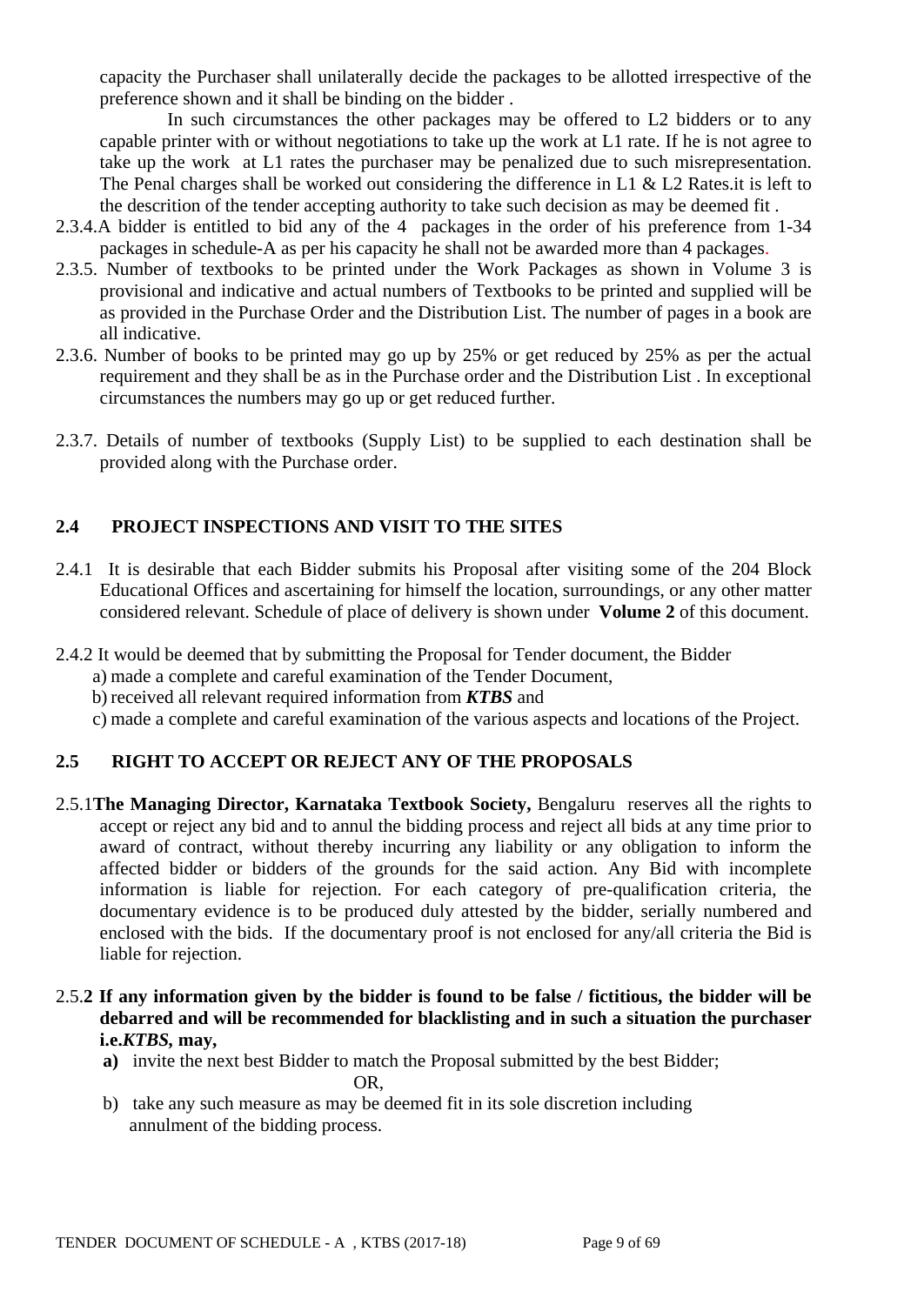#### **B. DOCUMENTS**

### **2.5.3 CONTENTS OF TENDER DOCUMENT**

**2.5.4** The Tender Document comprises the contents as listed below, and would additionally include any Amendment / Addenda issued in accordance with Clause 2.6. 1 | Section 1 | Instructions to Bidders

|                | Section 1 | <b>Instructions to Bidders</b>        |
|----------------|-----------|---------------------------------------|
| 2              | Section 2 | <b>Information to Bidders</b>         |
| 3              | Section 3 | <b>Evaluation for Qualification</b>   |
| $\overline{4}$ | Section 4 | <b>Evaluation of Price Proposal</b>   |
| 5              | Section 5 | <b>Bidding Schedule</b>               |
| 6              | Section 6 | General conditions of Contract        |
| 7              | Section 7 | <b>Special Conditions of Contract</b> |
| 8              | Volume 1  | Draft Agreement                       |
| 9              | Volume 2  | Schedule of Place of Delivery         |
| 10             | Volume 3  | List of Packages                      |
| 11             | Appendix  | A to M and O                          |

#### **2.6 CLARIFICATIONS/AMENDMENTS / ADDENDA OF TENDER DOCUMENT**

- 2.6.1 A prospective Tenderer requiring any clarification of the tender documents may notify the Purchaser in writing or by fax or by e-mail at the Purchaser's mailing address indicated in the Invitation for Tenders. The Purchaser will respond to any such request for clarification of the tender documents which it receives ,no later than 15 days prior to the deadline for submission of tenders prescribed by the Purchaser. Purchaser's response (including an explanation of the query but without identifying the source of inquiry) will be notified in the e-procurement portal.
- 2.6.2 At any time prior to the Proposal Due Date, the purchaser may, for any reason, whether at its own initiative or in response to clarifications requested by a Bidder, modify the Tender Document by the issuance of Addenda.
- 2.6.3 Any Addendum thus issued will be hosted on the e-procurement website and department website www.schooleducation.kar.nic.in.
- 2.6.4 In order to provide the Bidders a reasonable time to examine the Addendum, or for any other reason, KTBS may, at its own discretion, extend the Proposal Due Date.

### **C. PREPARATION AND SUBMISSION OF PROPOSAL**

#### **2.7 LANGUAGE**

The Bid and all related correspondence and documents should be written in English language. Supporting documents and printed literature furnished by the Bidder with the Proposal may be in any other language provided that they are accompanied by appropriate translations of the pertinent passages in the English language. Supporting materials, which are not translated into English, may not be considered. For the purpose of interpretation and evaluation of the Proposal, the English language translation shall prevail.

#### **2.8 BID SECURITY (EMD)**

- 2.8.1 Each Proposal should be accompanied by a Bid Security (EMD) of Rs.6.00 Lakhs(Rs. Six Lakhs Only), The Bid Security shall be kept valid for at least 60 days in addition to the Proposal Validity Period and would need to be extended, if so required, for any extension in Proposal Validity Period.
- 2.8.2 EMD (Bid Security) should be paid through **e-payments, credit card, direct debit(internet banking), NEFT(National Electronic Fund Transfer), OTC(Over the counter).**
- 2.8.3 The Bid Security shall be returned to the unsuccessful Bidders within a period of eight (8) weeks from the date of announcement of the Successful Bidder. The Bid Security (EMD)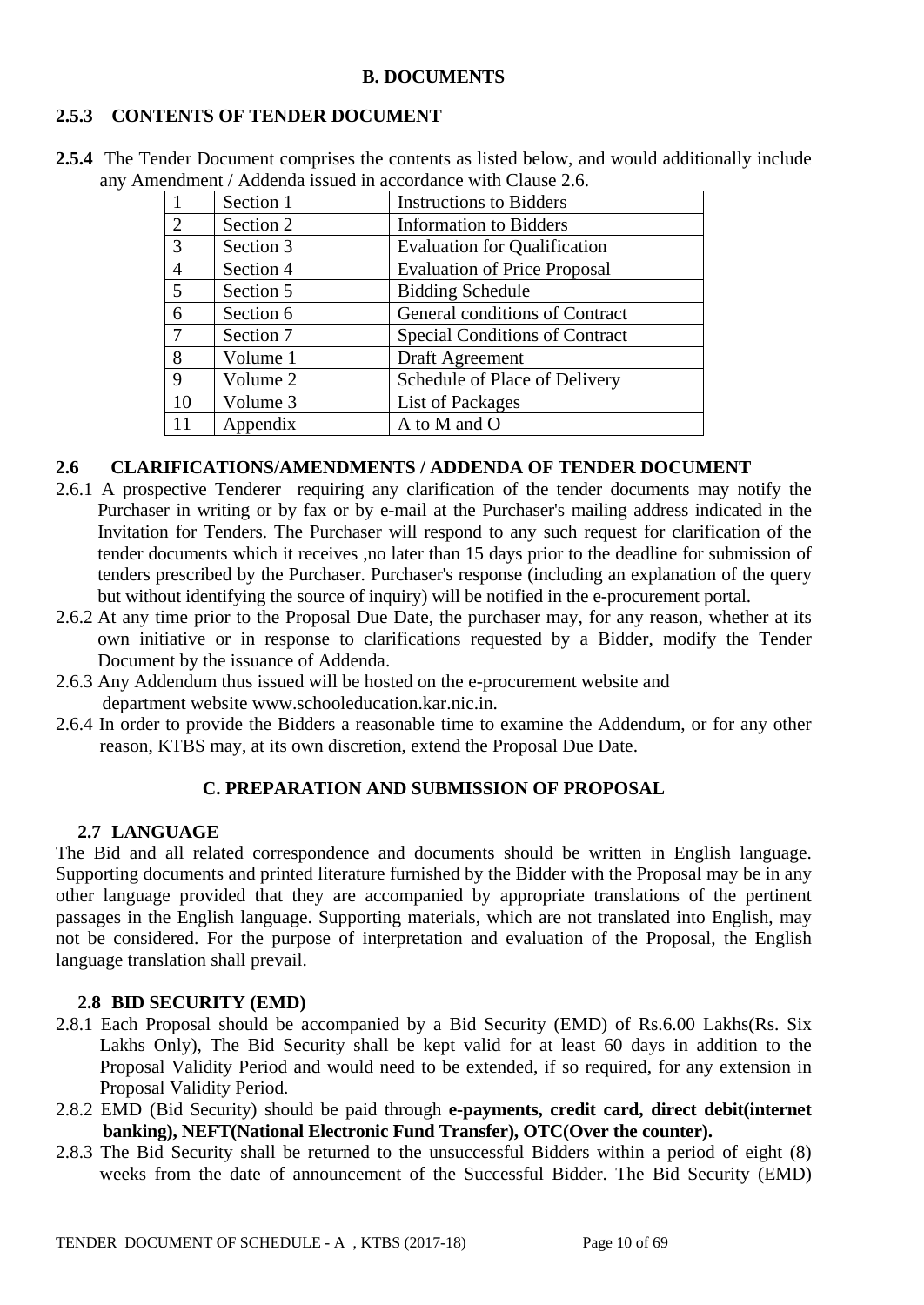submitted by the Successful Bidder shall be refunded after accepting performance security of 5% of Package Value as mentioned in L.O.A & in Clause 2.28.

- 2.8.4 The Bid Security shall be forfeited in the following cases:
	- a) If the Bidder modifies or withdraws its Proposal except as provided in Clause 2.16.1;
	- b) If the Bidder withdraws its Proposal during the interval between the Proposal Due Date and expiration of the Proposal Validity Period.
	- c) If the Successful Bidder fails to provide the Performance Security within the stipulated time or the extended time thereof.
	- d) If any information or document furnished by the Bidder turns out to be misleading or untrue in any material respect.
	- e) on refusal to enter into contract after the award of contract.

## **2.9 QUALIFICATION BID SUBMISSION**

Qualification Submissions shall consist of two sub-parts: Non-submission of any of the documents may lead to disqualification at the discretion of KTBS .

- i. Qualification Documents
- ii. Other Documents

### **Qualification Documents***–***Qualification documents shall consist of the following:**

- i. Certificate of Incorporation or equivalent or a declaration about the constitution of the firm.
- ii. Undertaking of being a Printer as per Appendix F
- iii. Statement of Experience as per Appendix G-1
- iv. Statutory Auditor's Certification of Financial Capability as per Appendix G-2 or A declaration as mentioned in the Clause 3.3.3 of Section 3
- v. Statutory Auditor's Certificate for Project Experience of Printing and Supply of books for the following years 2013-14,2014-15,2015-16 as per Appendix G-3,
- vi. The Proposal must be accompanied by the audited annual financial statements of the Bidder for the last three (3) completed financial years.
- vii. Appendix I indicating whether he is Web sheet offset printer / Sheet fed offset Printer category and his printing capacity .
- viii. Bid Security(EMD)
	- ix. Qualification Proposal to establish infrastructural capability shall be as per the format set out in Appendix H.
	- *x.* Proof of Ownership of Web/Sheetfed offset printing machines and their location within the states of Karnataka, Maharashtra, Andhrapradesh, Telangana, Tamilnadu, Pondicherry, Kerala, Goa.

### **Other documents shall consist of the following:**

- i. Letter of Proposal as per Appendix A
- ii. Power of Attorney as per Appendix B, authorizing the signatory of the Proposal to commit on behalf of the Bidder
- iii. Details of Bidder as per Appendix C
- iv. Anti-Collusion Certificate as per Appendix D
- v. Cost of the Tender Document(in the form of Demand Draft)
- vi. An oath for having read the document in full as per **Appendix-L**
- vii. VAT Registration Certificate . VAT Returns / Sales Tax returns Statement as filed before the proper authority
- viii. PAN Certificate and IT returns.
- ix. Copy of the title deed or lease agreement in support of ownership / lease of additional machinery / infrastructure facilities like building & godown
- x. Copy of the address and official e-mail ID, Contact persons names, their status in the organization and their phone numbers.
- xi. Declaration of work completion as per Appendix K.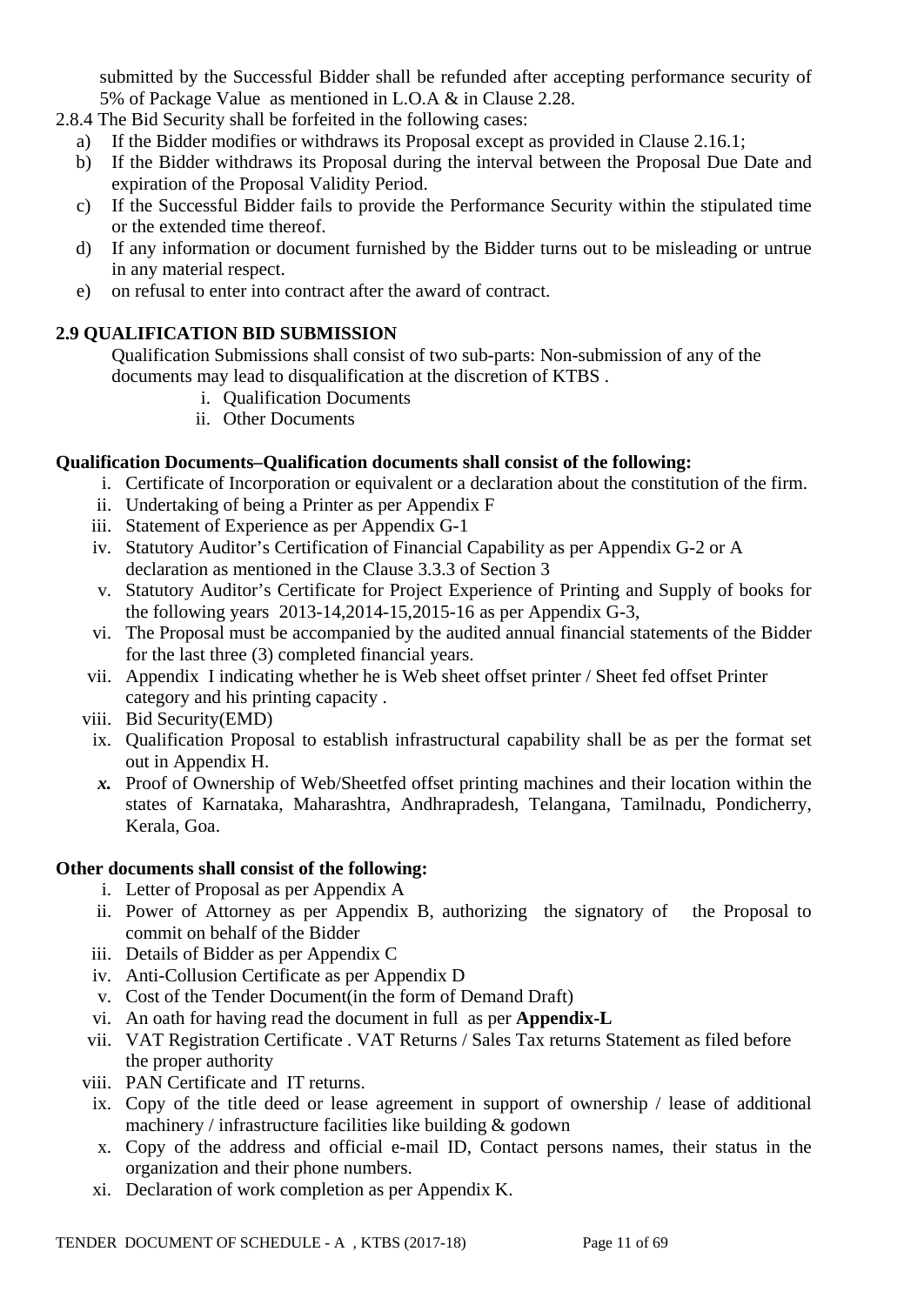### **2.10 PRICE PROPOSAL**

### 2.10.1 Price Proposal shall consist of:

- a) Price Proposal as per the format set out in Appendix J and is required to be submitted online in the formats available in the **e-portal**. The scanned copy of the Appendix J shall be uploaded as an additional document.
- b) The bidders can quote their lowest cost per page, for different size and colour of the Text Book, title wise, for the packages. Prices should be inclusive of printing of text pages, cover page printing,U.V. Varnish/Lamination, binding, packing cost, transportation cost, transit insurance, all taxes, any applicable duties etc. and the cost per page shall be quoted in Indian Rupees to the last **4 decimal places**.
- c) In case, price is quoted for the package for which the bidder is not eligible to quote and the rate turns out be L1 then bidder shall be penalized in accordance with the provisions available in the previous clauses of this document.

### **2.11VALIDITY OF PROPOSAL**

 Tenders shall remain valid for a period not less than ninety days(90 days) after deadline date for tender submission. A tender valid for a shorter period shall be rejected by the Employer as nonresponsive.

 In exceptional circumstances, prior to expiry of the original time limit, the Employer may request that the Tenderers may extend the period of validity for a specified additional period. The request and the Tenderers responses shall be made in writing or by cable. A tenderer may refuse the request without forfeiting his earnest money deposit. A Tenderer agreeing to the request will not be required or permitted to modify his tender,but will be required to extend the validity of his earnest money deposit for a period of the extension and in compliance.

#### **2.12 EXTENSION OF VALIDITY OF PROPOSAL**

In exceptional circumstances, prior to expiry of the original Proposal Validity Period, *KTBS* may request Bidders to extend the Proposal Validity Period for a specified additional period.

#### **2.13 FORMAT AND SIGNING OF PROPOSAL**

- 2.13.1 The Bidder would provide information required as per this Tender Document. **KTBS**  reserves the right to evaluate only those Proposals that are received in the required format and is complete in all respects.
- 2.13.2 The Bidder shall submit the proposal in two Covers online, namely,
	- a) Technical Bid, consisting of the details mentioned in **section 2** of this tender document and
	- b) Price Bid, consisting of the Bidders lowest quoted rate being the financial proposal for the project in prescribed format (Appendix J).

#### **2.14 METHOD OF SUBMISSION OF PROPOSALS**

- 2.14.1 The proposals shall be submitted online in the e-portal in the Provided formats only. Scanned copies of the same shall be uploaded where ever sought
- 2.14.2 The e-portal itself will disqualify the improper and delayed Bids and KTBS shall assume no responsibility for any such eventualities.

#### **2.15 PROPOSAL DUE DATE**

- 2.15.1 Proposals should be submitted only on-line and through the notified Government of Karnataka e-procurement platform before 17.30hrs on the Proposal Due Date mentioned in the Bidding Schedule in the manner and form as detailed in this Tender Document. Proposals submitted in any other mode shall not be acceptable.
- 2.15.2 *KTBS* may, in exceptional circumstances, and for reasons to be recorded in writing, extend the Proposal Due Date, by issuing an Addendum in accordance with Clause 2.6, uniformly for all Bidders.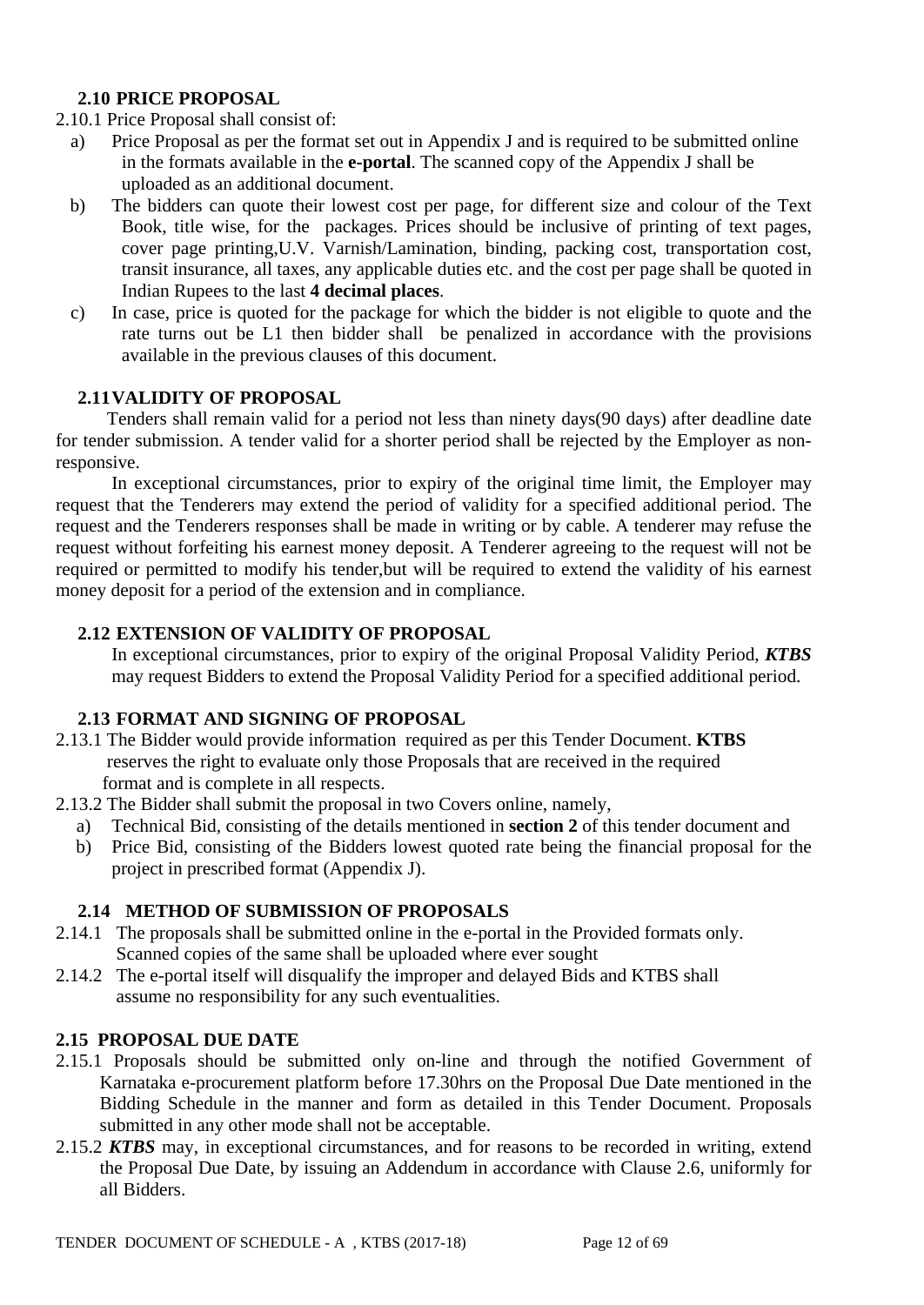### **2.16 MODIFICATIONS/SUBSTITUTION/WITHDRAWAL OF PROPOSALS**

- 2.16.1 Any modification, Substitution, withdrawal of proposal can be made by the tenderer only through the said e-portal in the form and manner as provided.
- 2.16.2 To assist in the examination, evaluation, and comparison of Proposals, KTBS may utilize the services of consultant(s) or advisor(s).

### **D. EVALUATION OF PROPOSAL**

#### **2.17 PROPOSAL OPENING**

- 2.17.1 *KTBS* would open online, the Qualification, Submissions as per the schedule for the purpose of evaluation.
- *2.17.2* Proposals for which an acceptable notice of withdrawal has been submitted in accordance with **Clause 2.16** will not be opened. However for technical reason if it opens it will not be considered.
- 2.17.3 *KTBS* would subsequently examine and evaluate Proposals in accordance with the criteria set out in Sections 3, 4 and 5 of this Tender Document.

#### **2.18 CONFIDENTIALITY**

Information relating to the examination, clarification, evaluation, and recommendation for the Bidders shall not be disclosed to any person not officially concerned with the process. *KTBS* will treat all information submitted as part of Proposal in confidence and would require all those who have access to such material to treat the same in confidence. *KTBS* will not divulge any such information unless it is ordered to do so by any authority pursuant to applicable law or order of a competent court or tribunal, which requires its disclosure.

#### **2.19 TESTS OF RESPONSIVENESS**

- 2.19.1 Prior to evaluation of Proposals, *KTBS* will determine whether each Proposal is responsive to the requirements of the Tender Document. A Proposal shall be considered responsive if the Proposal:
	- a) is received/deemed to be received by the Proposal Due Date including any extension there of pursuant to Clause 2.15
	- b) is accompanied by the Power of Attorney, the format for which is specified in Appendix B
	- c) contains all the information as requested in this document
	- d) contains information in formats same as those specified in this document
	- e) Proof of Ownership of a Printing Press as per the criteria prescribed and their location within the states of India .
	- f) VAT Registration Certificate .
	- g) VAT Returns filed before proper authorities .
	- h) PAN Certificate . IT returns filed before proper authorities .
	- i) Copy of the title deed or lease agreement in support of ownership / hire / lease of infrastructure facilities like building / godown
	- j) mentions the validity period as set out in Clause 2.11.
	- k) Micro and Small Enterprises registration certificate if claims are made under this category as provided vide notification number FD130EXP-12/2015 dated  $8<sup>th</sup>$  Sept2015 and Circular number ಆಇ 850 ವೆಚ್ಛ 12/15 ದಿನಾಂಕ 29.12.2015
- 2.19.2 *KTBS* reserves all the rights to reject any Proposal which is non-responsive and no request for alteration, modification, substitution or withdrawal shall be entertained by *KTBS* in respect of such Proposals.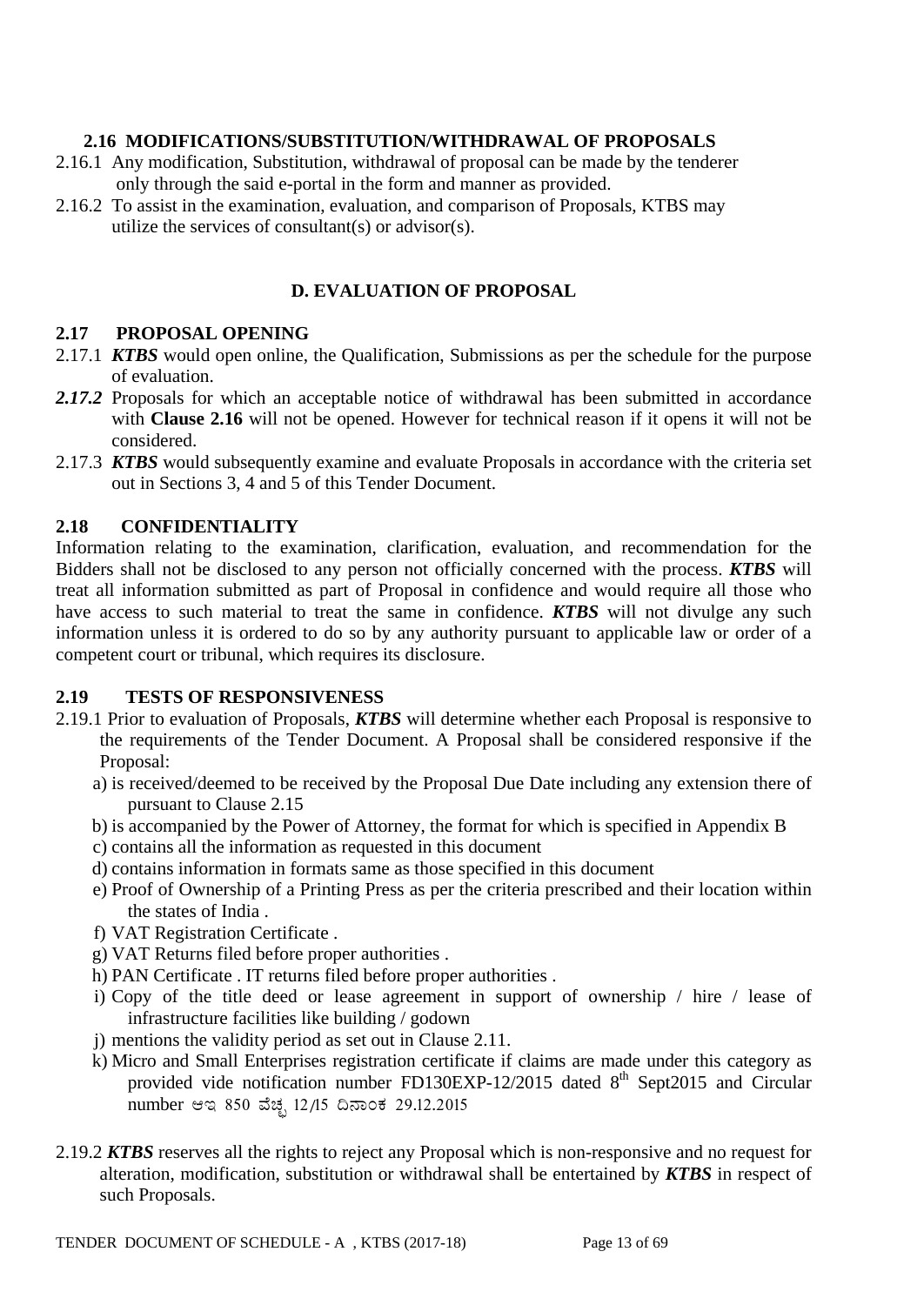### **2.20 CLARIFICATIONS**

To facilitate evaluation of Proposals, *Purchaser* may, at its discretion, seek clarifications in writing from any Bidder regarding its Proposal.

## **2.21 QUALIFICATION SUBMISSIONS**

- 2.21.1 The Qualification Submissions of the Bidders would first be checked for responsiveness as set out in Clause 2.19 above. All Proposals found to be substantially responsive shall be evaluated as per the Qualification Criteria set out in Section 3.
- 2.21.2 Bidders who meet the qualification criteria shall be short-listed *("Qualified Bidders")* for further evaluation.
- 2.21.3 The Price Bid of the Bidders who do not meet the Qualification Criteria shall not be opened.
- 2.21.4 The Qualification Submissions of the Qualified Bidders would be evaluated as per the Qualification Evaluation Criteria set out in Section 3. The Purchaser either himself or through his representative may inspect the factory premises of the bidder regarding the availability of the facilities as per qualification documents submitted.

### *2.22 Qualified Bidders*

Bidders who are found to be acceptable as *"Qualified Bidders"* would be considered for evaluation in the next stage.

### **2.23 PROPOSAL EVALUATION: PRICE BID**

 Price Proposal of only the *Qualified Bidders* would be opened and evaluated as per process set out in Section 4 to identify an *Eligible Bidder*.

### **2.24 DECLARATION OF SUCCESSFUL BIDDER**

- 2.24.1 *KTBS* may either choose to accept the Proposal of an *Eligible Bidder* or invite him for negotiations.
- 2.24.2 Upon acceptance of the Proposal of the *Eligible Bidder* with or without negotiations, *KTBS* shall declare the *Eligible Bidder* as the *Successful Bidder*.

### **2.25 NOTIFICATIONS**

 *KTBS* will notify the Successful Bidder through e-procurement platform or by facsimile or email and by a Letter of Acceptance (LOA) that his Proposal has been accepted.

### **2.26 KTBS's RIGHT TO ACCEPT OR REJECT PROPOSAL**

- 2.26.1 *KTBS r*eserves all the rights to accept or reject any or all of the Proposals without assigning any reason and to take any measure as it may deem fit, including annulment of the bidding process, at any time prior to award of the Project, without liability or any obligation for such acceptance, rejection or annulment.
- 2.26.2 *KTBS* reserves all the rights to invite revised Proposals from Bidders with or without amendment of the Tender Document at any stage, without liability or any obligation for such invitation and without assigning any reason.
- 2.26.3 *KTBS* reserves the right to reject any Proposal at any time if:
	- a) a material misrepresentation made at any stage in the bidding process is uncovered; or
	- b) the Bidder does not respond promptly and thoroughly to requests for supplemental information required for the evaluation of the Proposal. This would lead to the disqualification of the Bidder. If such disqualification / rejection occurs after the Proposals have been opened and the Successful Bidder gets disqualified / rejected, then *KTBS* reserves the right to:
		- i. declare the Bidder with second lowest Price Proposal/ Modified Price Proposal as the Eligible Bidder and where warranted, invite such Bidder for negotiations; or,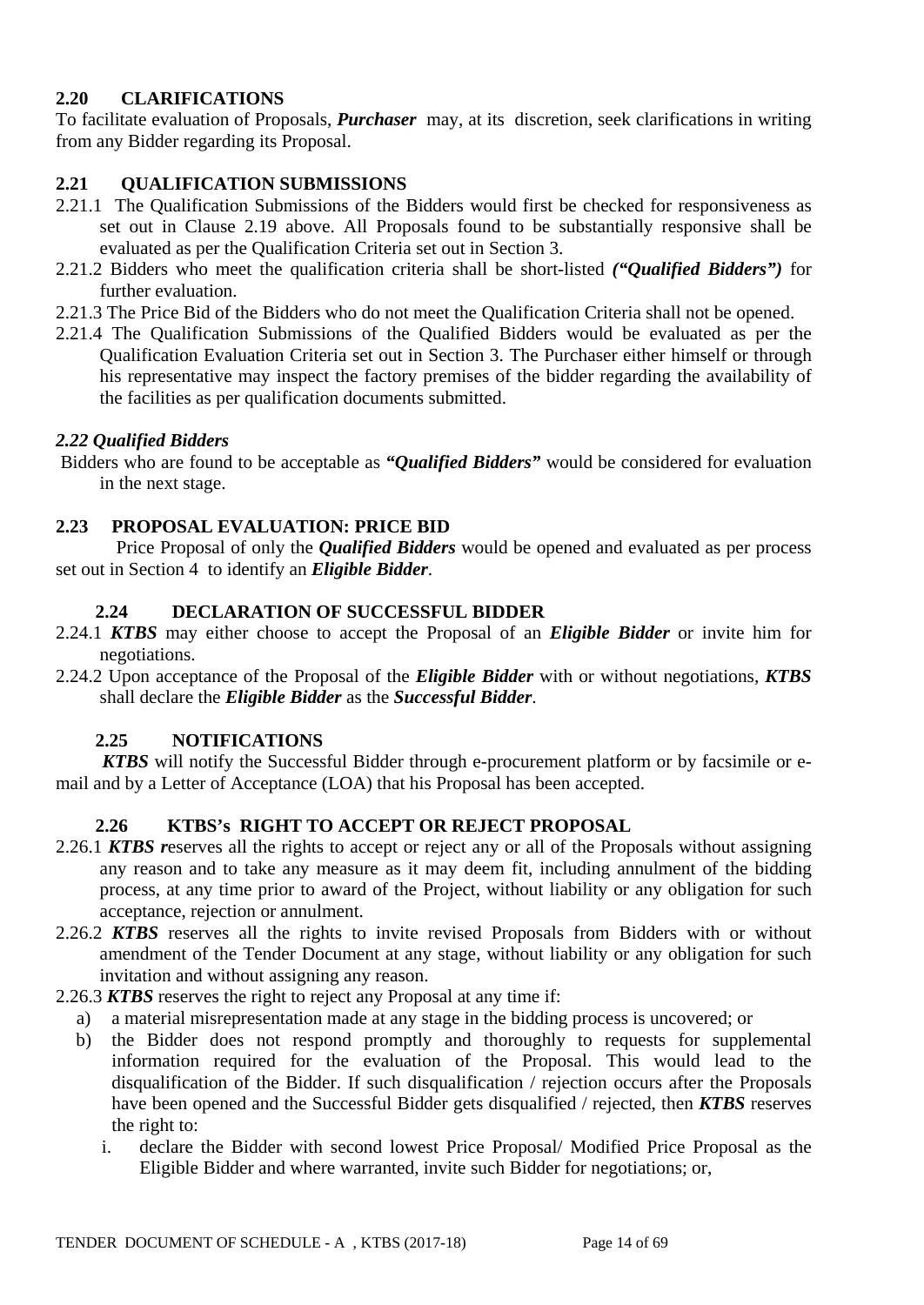ii. take any such measure as may be deemed fit in the sole discretion of *KTBS*, including annulment of the bidding process.

### **2.27 SUBMISSION OF LETTER OF ACCEPTANCE AND EXECUTION OF AGREEMENT**

- 2.27.1 Within the 7 days from the date of issue of the LOA,the successful bidder shall accept the LOA and return the same to KTBS, The successful bidder shall furnish a security deposit of 5% of Package value mentioned in the LOA and will sign the agreement and deliver it to the purchaser, within the 7 days from the date of issue of the LOA or within such further time as **KTBS** may agree to at its discretion.
- 2.27.2 If the Successful Bidder wants to authorize any person on behalf of him to sign the agreement, he shall, before signing of the Agreement, submit to *KTBS***,** a power of attorney to sign the Agreement with *KTBS***.**
- 2.27.3 **KTBS** will promptly notify other Bidders that their Proposal has not been accepted and their Bid Security shall be discharged/returned as promptly as possible, within a period of eight (8) weeks from the date of announcement of the Successful Bidder.

### **2.28 PERFORMANCE SECURITY**

- 2.28.1 The successful Bidder shall furnish Performance Security in the form of an Irrevocable Bank Guarantee issued by a Nationalized bank/Public Sector Bank /Accepted Scheduled Bank in favour of "The Managing Director, Karnataka Text Book Society, Bengaluru", for a sum equivalent to 5% of the package value separately for all the packages which may be allotted to the successful bidder within 7 days from the date of issue of the Letter of Acceptance(LOA) . The performance bank guarantee should be valid till 31st of **March 2018** or covering a period of 120 days after the end of contract obligation whichever is later.
- 2.28.2 Failure of the Successful Bidder to comply with the requirements of Clause 2.28.1 shall constitute sufficient grounds for the annulment of the LOA, and forfeiture of the Bid Security. In such an event, *KTBS* reserves all the rights to take any such measure as may be deemed fit in the sole discretion of KTBS, including annulment of the bidding process.

### **SECTION 3**

#### **EVALUATION FOR QUALIFICATION**

#### **3.1 EVALUATION PARAMETERS**

3.1.1 The Bidder's competence and capability is proposed to be established by the following parameters:

#### *A. EXPERIENCE IN TERMS OF*

- i. Printing and Supply of books / Textbooks;
- ii. In accordance with time Schedule; and
- iii. Quality of material delivered.
- iv. Previous performance as assessed by the KTBS or any other

#### authorities.

| <b>Slno</b> | <b>Experience Criteria</b>                                                                                                   |
|-------------|------------------------------------------------------------------------------------------------------------------------------|
|             | Billing of at least Rs. 20,00,000/- (Twenty Lakhs only) from a single                                                        |
|             | project of Printing and Supply of Books/Text books during any<br>one year of these three years i.e 2013-14, 2014-15, 2015-16 |

 The bidder should have 3 years of experience in printing of books. The Bidder shall furnish evidence to support its claim as per Appendix G-1.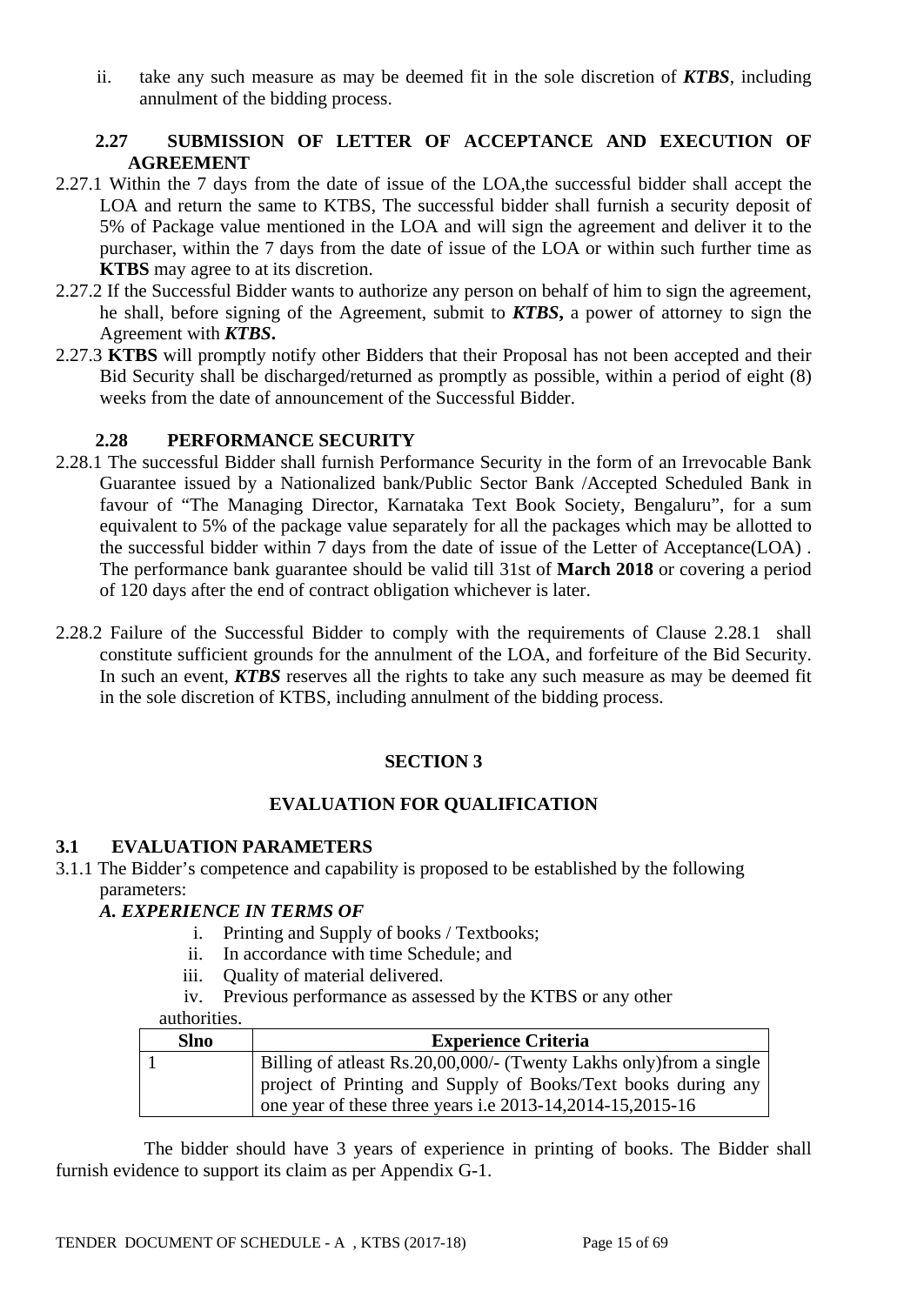### *B. FINANCIAL CAPABILITY IN TERMS OF*

- i. Annual sales turnover.
- ii. Net worth.

The Bidder shall furnish evidence to support its claim as per Appendix G-2

Turnover of the bidder shall be certified by his statutory auditor who should mention his name, address and membership number. Turnover certificate shall be based on the audited accounts of the bidders, or based on the returns filed with the Income tax authority or the Commercial Tax authority

3.1.2 On each of these parameters, the Bidder would be required to meet the evaluation criteria as detailed in this Section.

| 3.2            | <b>INFRASTRUCTURE CAPABILITY REQUIREMENTS</b>                        |          |  |  |  |
|----------------|----------------------------------------------------------------------|----------|--|--|--|
| Sl no          | Category and the Description of the machinery prescribed             | Quantity |  |  |  |
|                | <b>Pre-Printing machinery</b>                                        |          |  |  |  |
| 1              | Computer to Plate making plant with processor capable of<br>one unit |          |  |  |  |
|                | making plates Double Crown, A-1 and such similar sizes.              |          |  |  |  |
|                | <b>Printing machinery</b>                                            |          |  |  |  |
|                | Four colour web offset machine with a minimum cut off 508 mm,        |          |  |  |  |
| 1              | reel width 760 mm or more, with one quarter folder. The rated        | one unit |  |  |  |
|                | speed of the machine with quarter folding shall not be less than     |          |  |  |  |
|                | 10,000 cycles per hour.                                              |          |  |  |  |
|                | Four colour sheet fed CPC offset printing machine with a Sheet       |          |  |  |  |
| $\overline{2}$ | size of $485$ mmX660mm ( $19"x26"$ ) or above capable of printing    | one unit |  |  |  |
|                | on Boards of at least 220 GSM.                                       |          |  |  |  |
|                | <b>Binding and Finishing Machinery</b>                               |          |  |  |  |
| $\mathbf{1}$   | Wire stitching machine capable of pinning at least 12.5 mm at the    | One unit |  |  |  |
|                | speed of about 40 cycles per minute.                                 |          |  |  |  |
|                | Fully automatic stand alone perfect binding machine of minimum       | One unit |  |  |  |
| $\overline{2}$ | 6 clamps with 2000 cycles/hr or equivalent productivity.             |          |  |  |  |
|                | Three side trimming machine capable of trimming the books in         | one unit |  |  |  |
| $\overline{3}$ | the size of Crown $1/4^{\text{th}}$ .                                |          |  |  |  |
| $\overline{4}$ | Fully automatic programmatic cutting machine 92 cm (36 inches)       | One unit |  |  |  |
|                | size                                                                 |          |  |  |  |
|                | Offline or inline UV varnishing machine                              |          |  |  |  |
| 5              | or                                                                   | One unit |  |  |  |
|                | Wet / thermal lamination machine of Minimum feed width of 18"        |          |  |  |  |
|                |                                                                      |          |  |  |  |
| <b>B</b> F     | 101.<br>$\sim$                                                       |          |  |  |  |

### **Manpower, Factory and Storage Space**

The plant shall be operated by qualified and trained manpower with qualified supervisors for quality checking in the production line.

The plant shall be well planned and is required to be in easily accessible location. It is expected to be laid out in an area of about 10,000 sq feet to have easy and safe movement of the materials. The storage space shall be at least another 10,000 sq feet covered area for the safe storage of finished goods as well as to stock the paper and for quality checking.

#### **Note** :

- a. **The Specifications mentioned above are at minimum configurations expected, but Superior Machinery in the similar class are also acceptable. However, decision of the Purchaser in this regard shall be final and binding**.
- b. In the table above, the bidder should own the required number of Printing machines. Additional Machinery, may be hired or taken on lease if required if a necessity arises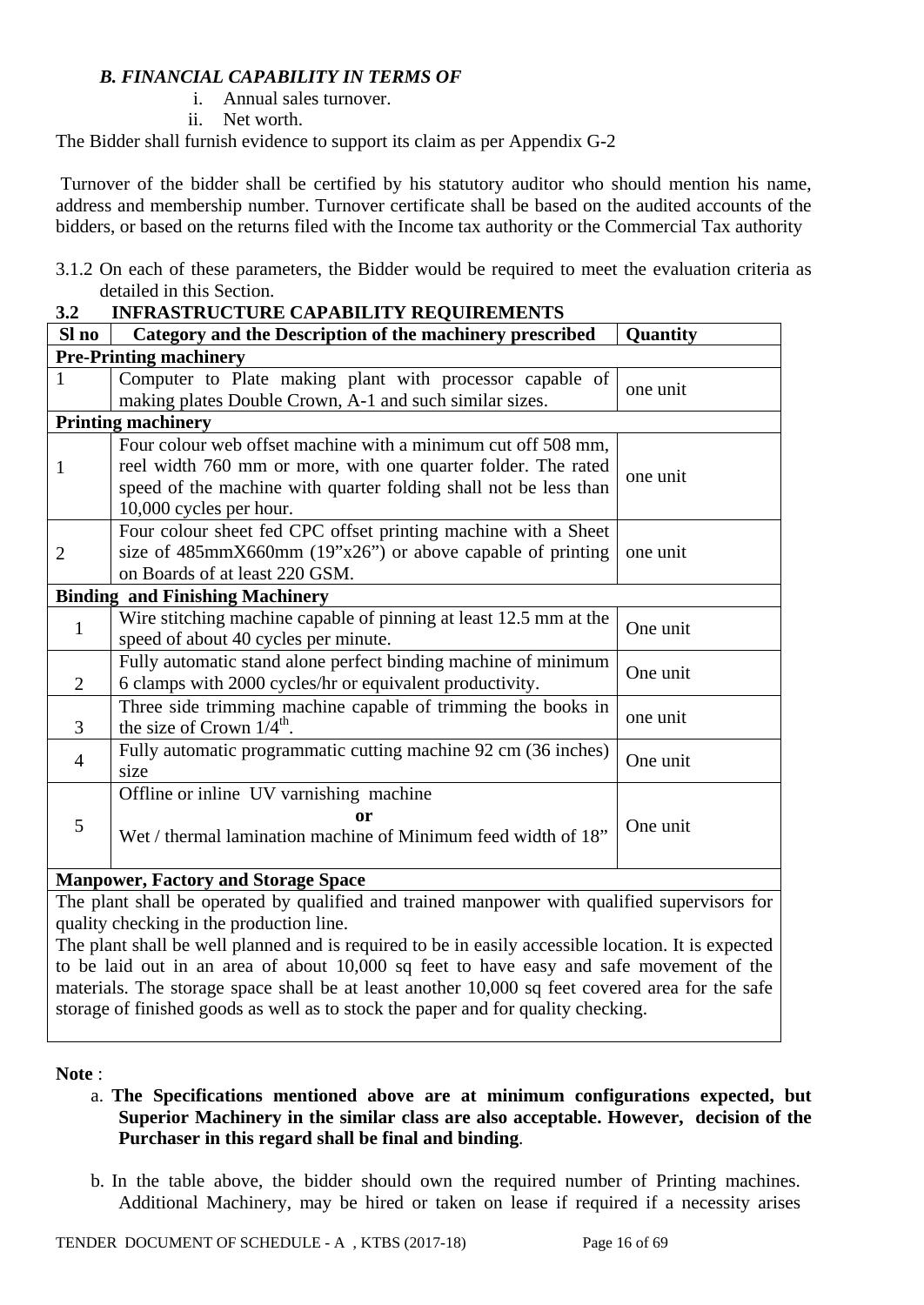during the course of production. Infrastructure, viz., minimum space and storage space can be either owned or hired or leased. Where the infrastructure capability/facilities are either hired or leased, the period of hire or lease should be double the period for which performance guarantee is to be furnished by the successful bidder.

- c. Mode of ownership and the period of lease or rent of infrastructure capability should be certified by the Statutory Chartered Accountant of the bidder. A chartered Accountant who issues such a certificate shall mention, in the certificate so issued, his name, address, membership number and the documents he has verified to issue the certificate.
- d. The CTP is made compulsory since all the data is being given in soft copies and the plates are required to be made by Computer to Plate method only.
- e. A perfect binding machine with the same out put capacity with lesser number of clamps may also be considered. However the number of clamps shall not be less than four. The purchaser will be the final authority to assess the capacity of the machine.
- f. Since the specifications of Binding process has been changed the wire stitching machine becomes essential for the execution of contract satisfactorily therefore the said machine has been included in the required infrastructure.
- g. With an objective of eliminating plastic as much as possible in the text books and make them eco friendly it was proposed to introduced UV varnishing instead of Lamination by using BOPP film.

The process of UV varnish requires an additional machine and many of the printers do not possess this machine. Many of the printers do not possess this, and hence we might not get competitive rates. Additionally, the procurement of the same would require time, which may cause them to be disqualified in the tender and may also delay the supply of text books.

Considering these factors it is proposed to allow both Lamination and UV Varnish this year. To this extent the changes would be made in the tender document

### **3.3 FINANCIAL CAPABILITY**

3.3.1 Financial Capability of the Bidder would be evaluated on the basis of the following:

| Sl No. | <b>Financial Capability Criteria</b>                                                |
|--------|-------------------------------------------------------------------------------------|
|        | Annual financial turnover of Rs. 75.00 lakhs in each of the preceding 3 years 2013- |
|        | $14,2014-15 \& 2015-16.$                                                            |

- 3.3.2 The Bidder should provide information regarding the above based on audited annual accounts for the respective financial years. The financial year would be the same as the one normally followed by the Bidder for its Annual Report.
- 3.3.3 The Proposal must be accompanied by the audited annual financial statements of the Bidder for the last three (3) completed financial years.
- 3.3.4 Turnover and net worth of the bidder shall be certified by his statutory auditor who should mention his name, address and membership number. Turnover certificate shall be based on the audited accounts of the bidders, or based on the returns filed with the tax authority.

### **3.4 QUALIFICATION CRITERIA FOR FINANCIAL CAPABILITY**

- 3.4.1 For the purpose of Qualification the Bidder is required to demonstrate the financial capability as set out in 3.2 and 3.3 of this tender document.
- 3.4.2 For the purposes of evaluation financial data from the latest three annual accounts would be considered.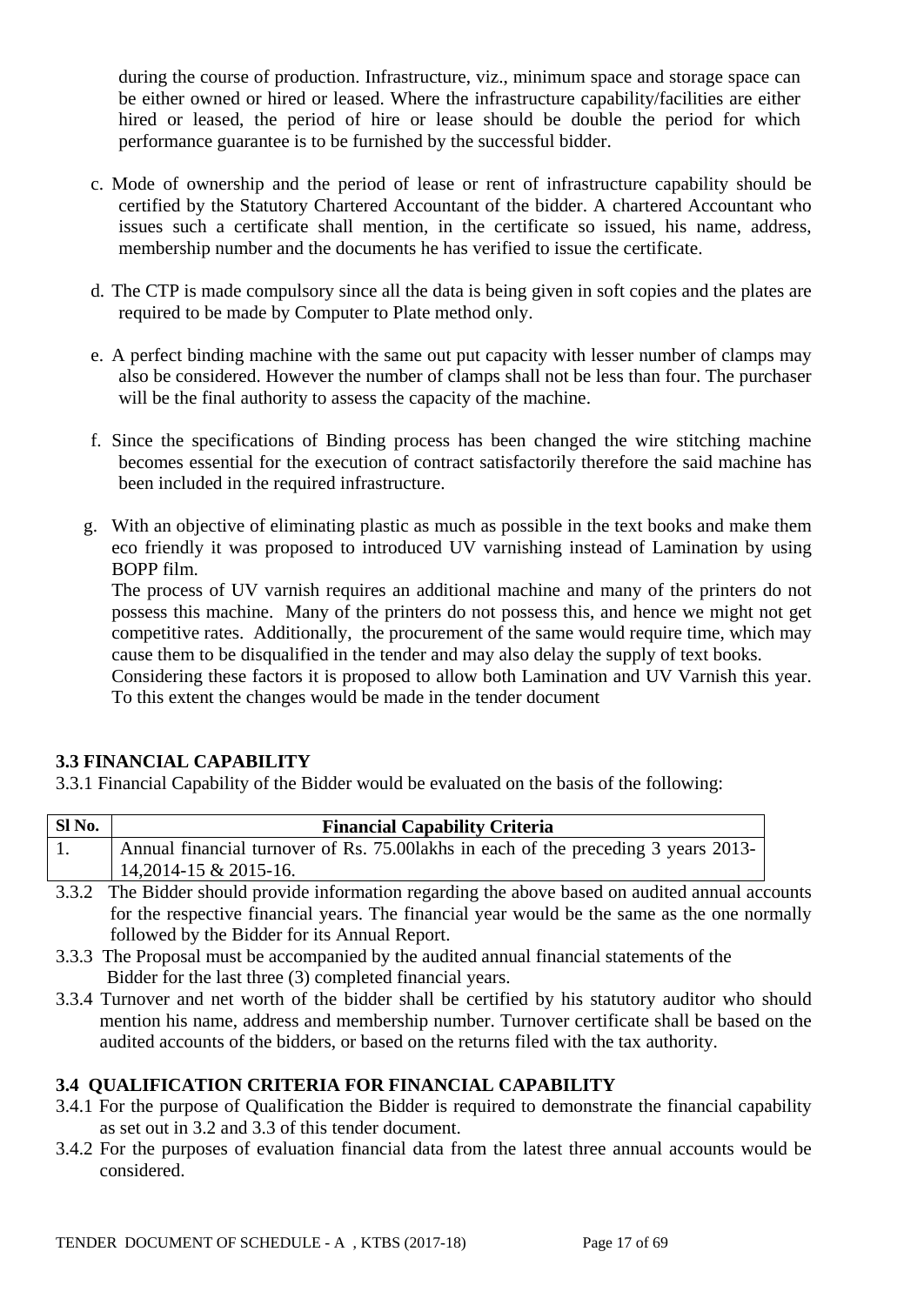**3.5 QUALIFIED BIDDERS:** Bidders meeting both the Experience Criteria and Financial Capability Criteria as mentioned above shall be declared as **Qualified Bidders**. The Proposals of only the Qualified Bidders shall be considered for further evaluation.

#### **SECTION 4**

#### **EVALUATION OF PRICE PROPOSAL**

#### **4.1 EVALUATION PARAMETERS**

The Price Bids of qualified bidders alone will be evaluated on the basis of

- a. Price proposals
- b. The satisfactory completion of the printing and supply of textbooks within the time schedule as per any earlier contractual obligations handled.

### **4.2 EVALUATION METHODOLOGY**

4.2.1 The evaluation is package wise. Based on the number of copies of textbooks required to be printed and the rate per page quoted for each title, the cost of production of the total number of copies of textbooks in a package will be calculated and Lowest Rate (L1 Rate) will be determined based on the lowest total cost of production of the required number of copies of all the titles in that package. The Bidders shall be ranked based on the lowest quoted price proposal determined as above and the bidder with the lowest price shall be ranked L1 and other proposals ranked in ascending order.

- 4.2.2. In case the Price Bid of any Bidder does not comply with the aforesaid condition, KTBS may, at its own discretion, reject such Proposal as non responsive.
- 4.2.3 The bidder shall be ranked based on the lowest quoted price proposal. The bidder with the lowest price shall be ranked L1 and other proposals ranked in ascending order.
- 4.2.4 In the event that two or more tenderers give first preference and quote the same rate for the same package then **KTBS** may;

**a.** Consider technical criteria whoever fulfills more or Possesses better technical criteria and available Capacity.

- **b.** Invite fresh Price Bids from such Bidders within time schedule as notified by Purchaser, **OR**
- c. Take any such measure as may be deemed fit in its discretion.
- 4.2.5 If any of the packages are left unquoted, then KTBS may,
	- a. Invite fresh Price Bids from qualified Bidders within time schedule as notified by Purchaser,

#### **OR**

- b. Invite fresh tender or take any such measure as may be deemed fit in its discretion.
- 4.2.6 The **successful Bidder** and **KTBS** shall proceed with finalizing the agreement in accordance with Clause 2.27

#### **SECTION 5**

#### **BIDDING SCHEDULE**

*KTBS* would endeavor to adhere to the BID schedule as noted elsewhere in this document.

#### **SECTION 6**

#### **GENERAL CONDITIONS OF CONTRACT**

#### **6.1 DEFINITIONS**

6.1.1 In this Contract, the following terms shall mean and be interpreted as indicated: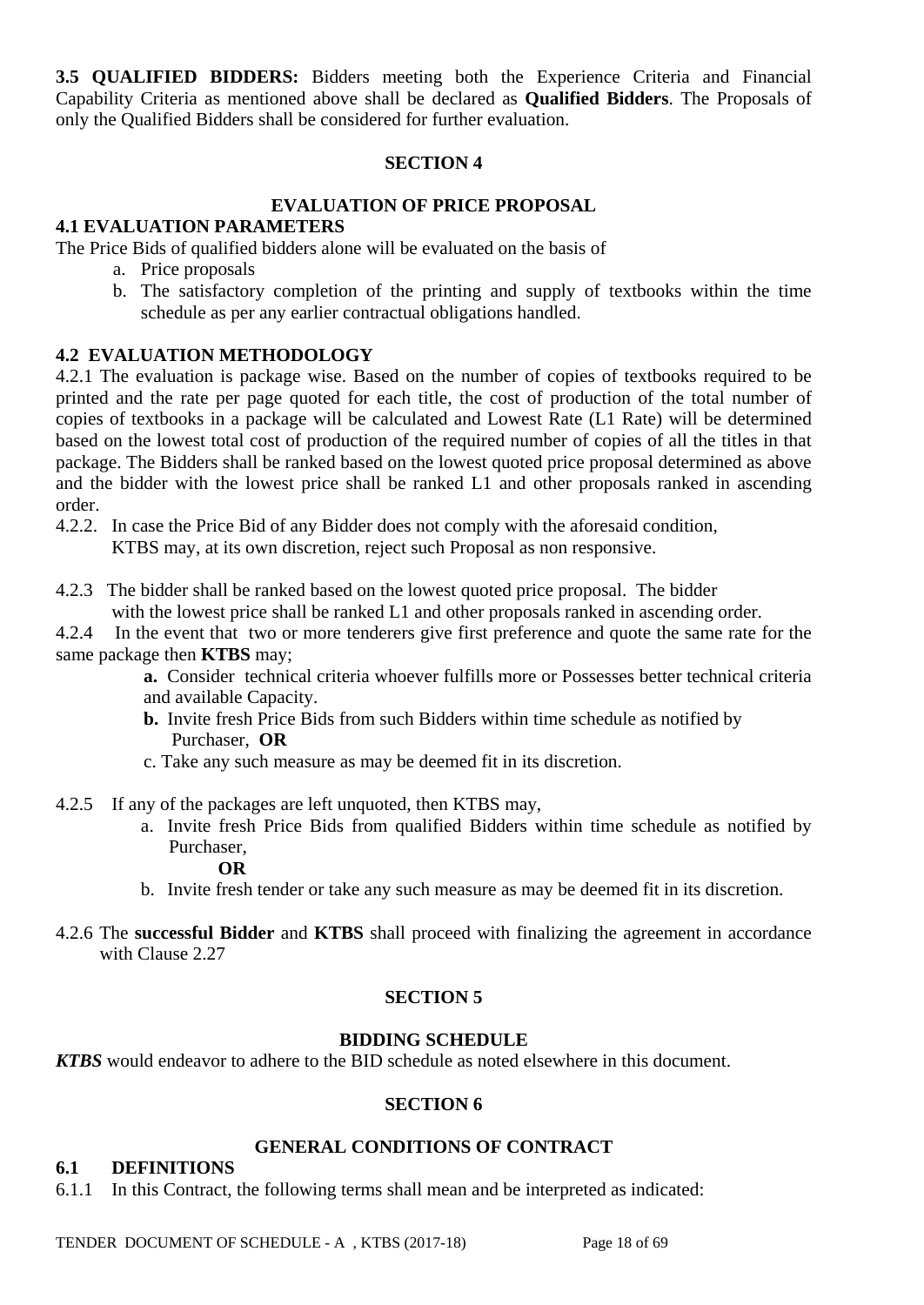- (a) *"The Contract"* means the agreement entered into between the Purchaser and the Supplier, as recorded in the Contract Form signed by the parties, including all the attachments and appendices thereto and all documents incorporated under reference therein;
- (b) *"The Contract Price"* means the price payable to the Supplier under the Contract for the full and proper performance of its contractual obligations;
- (c) *"The Contract Period"* means the period which the tender connotes*;*
- (d) "*The School Text Books"* means printed and supplied textbooks which the Supplier is required to supply to the Purchaser under the Contract;
- (e) *"Services"* means services rendered to Block Education Officers (BEOs)in case of Free & sale category textbooks inclusive of transportation, insurance, and any other incidental cost.
- (f) *"GCC"* means the General Conditions of Contract contained in this section.
- (g) *"SCC"* means the Special Conditions of Contract.
- (h) *"The Purchaser"* means the Managing Director, The Karnataka Textbook society® Karnataka, in short " the **KTBS**"
- (i) *"The Purchaser's Country"* is India and State is Karnataka.
- (j) *"The Supplier"* means the *LEGAL ENTITY* supplying the School Text Books under this Contract.
- (k) *"The Government"* means the Government of Karnataka.
- (l) *"Block Education Officer",* means an authority to whom the free & sale category Textbooks are to be supplied at the places scheduled for supply of text books.
- (m) *"Deputy Director for Public Instruction*" means the DDPI.
- (n) *"Day"* means calendar day.
- (o) *"Tender"* means the formal offer made for printing and supply of goods or services in response to an invitation for tender published / notified .
- (p) *"Tender Document"* means the set of papers detailing the schedule of works, calendar of events, requirement of goods and services, technical specifications, procurement criteria and such other particulars, as may be prescribed for evaluation and comparison of tender.
- (q) *"Tender inviting Officer"* means the Managing Director of The Karnataka Text Book Society ®, Karnataka.
- (r) *"Tender accepting authority"* means the Managing Director, The Karnataka Text Book Society ®, Karnataka.
- (s) *"Tender Scrutinizing& Evaluating authority"* means Authority as constituted by the Managing Director of The Karnataka Text Book Society ®, Karnataka.
- (t) *" Tender Appellate Authority" means the Commissioner for Public Instructions(CPI) Bengaluru.*
- (u) *"Notification of award of Contract"* means the intimation in the form of a letter of acceptance by KTBS to the successful bidder. Acceptance by the successful bidder within 24 hours / notified period of time from the date of its issue will constitute the formation of Contract.
- (v) **`DPS ` means the ` Director of Printing , Stationery & Publications , Government of Karnataka, Bengaluru`, the third party quality certifying agency appointed for the purpose of Tender by the Purchaser.**

#### **6.2 APPLICATION**

These General Conditions shall apply to the extent that they are not superseded by any provisions in other parts of the Contract.

#### **6.3 STANDARDS**

The school text books supplied under this contract shall conform to the standards mentioned in the Technical Specifications and where no applicable standard is mentioned, to the authoritative standard appropriate to the School Text Books.

#### **6.4 USE OF CONTRACT DOCUMENTS AND INFORMATION**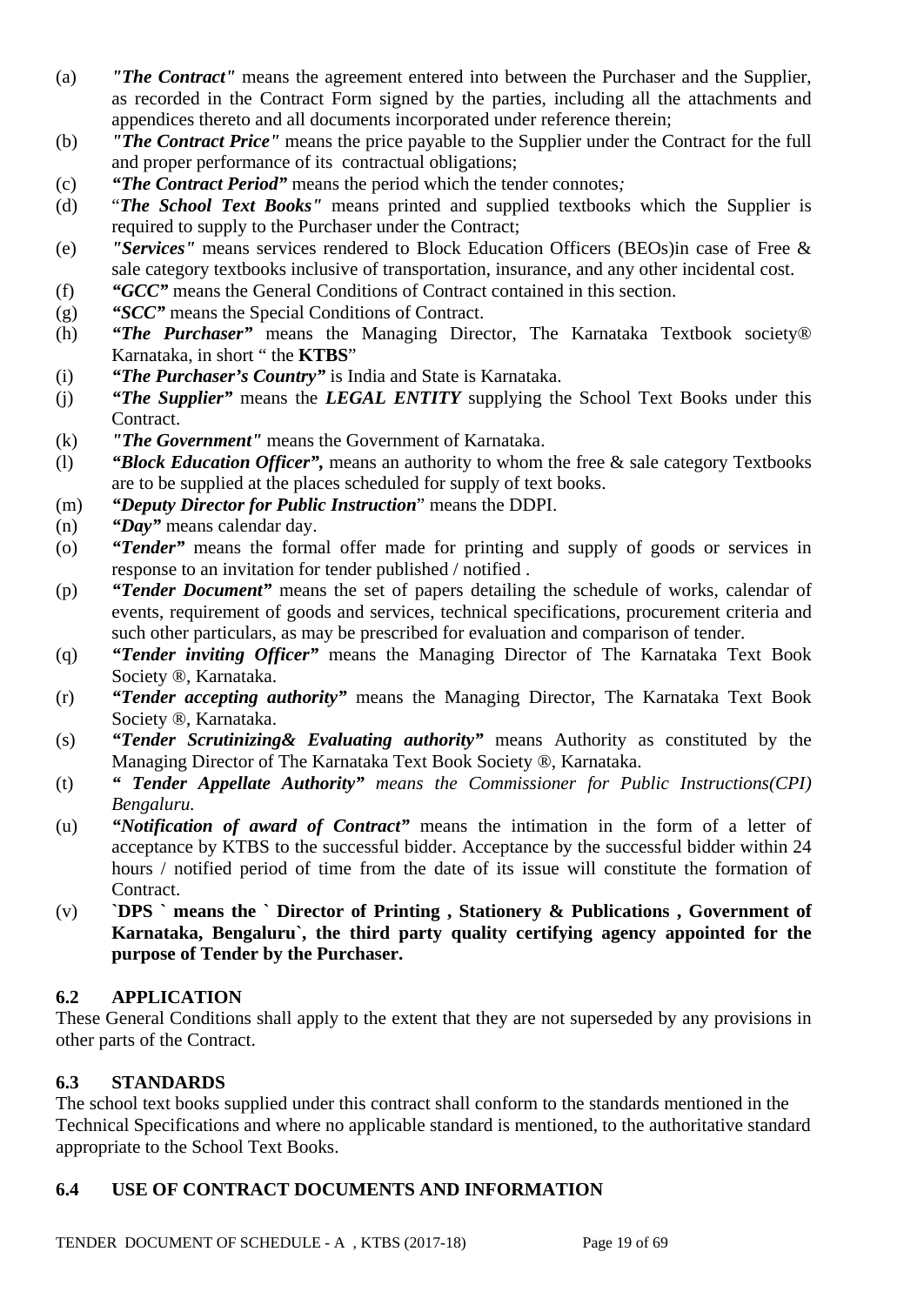- 6.4.1 The Supplier shall not, without the Purchaser's prior written consent, disclose the Contract, or any provision thereof, or any specification, sample or information furnished by or on behalf of the Purchaser in connection therewith, to any person other than a person employed by the Supplier in performance of the Contract. Disclosure to any such employed person shall be made in confidence and shall extend only so far as may be necessary for purposes of such performance.
- 6.4.2 The Supplier shall not, without the Purchaser's prior written consent, make use of any document, pre-press material or information enumerated in GCC Clause 6.4.1 except for purposes of performing the Contract.
- 6.4.3 Any document, other than the Contract itself, enumerated in GCC Clause 6.4.1 shall remain the property of the Purchaser and shall be returned (in all titles) to the Purchaser on completion of the Supplier's performance under the Contract if so required by the Purchaser.
- 6.4.4 The supplier shall permit the purchaser to inspect the Supplier's accounts and records relating to the performance of the Supplier and to have them audited by auditors appointed by the purchaser if so required.

### **6.5 COPY RIGHTS**

The Managing Director, The Karnataka Text Book Society® is the copyright holder and the publisher to all the titles printed under the Tender. The textbooks printed under the Tender are to be supplied only to the Purchaser, viz., The Managing Director, The Karnataka Text Book Society ®. However, the purchaser indemnifies the supplier against all third-party claims of infringement of copyright, trademark arising from use in the school text books.

The supplier shall not print the name and address of his firm / office / organization on the outer page of the cover pages. More specifically, the Supplier shall print the name, address and Contact number of his firm / office / organization only on the Printer page, with prior approval

#### **6.6 PERFORMANCE SECURITY**

- 6.6.1 Within **7** days of issue of the letter of acceptance, the Supplier shall furnish performance security, as mentioned in 2.28. The performance bank guarantee should be valid covering a period of up to March 31<sup>st</sup> 2018 or 120 days after the end of contractual obligations, whichever is later .
- 6.6.2 The proceeds of the performance security shall be payable to the Purchaser as compensation for any loss resulting from the Supplier's failure to complete any one of its obligations under the Contract.
- 6.6.3 The Performance Security will be discharged by the Purchaser and returned to the Supplier after March  $31<sup>st</sup>$  2018 subject to the fulfillment of all performance obligations under the contract or otherwise after 120 days of completion of the contract obligations subject to the fulfillment of all performance obligations under the contract, whichever is later.
- 6.6.4 In the event of any contract amendment, the Supplier shall, within 7 days of receipt of such amendment, furnish the amendment to the Performance Security, rendering the same valid for the duration of the Contract, as amended for further period of 90 days thereafter.
- 6.6.5 Failure to submit the performance security (Bank guarantee)within the period specified above will constitute sufficient ground for cancellation of the contract and forfeiture of the EMD(Bid security).

#### **6.7 INSPECTIONS AND TESTS**

6.7.1 The Purchaser or its representative shall have the right to inspect and/or to test the school text books to ascertain their conformity to the Contract specifications. The Purchaser shall notify the Supplier in writing in a timely manner of the identity of any representatives retained for these purposes.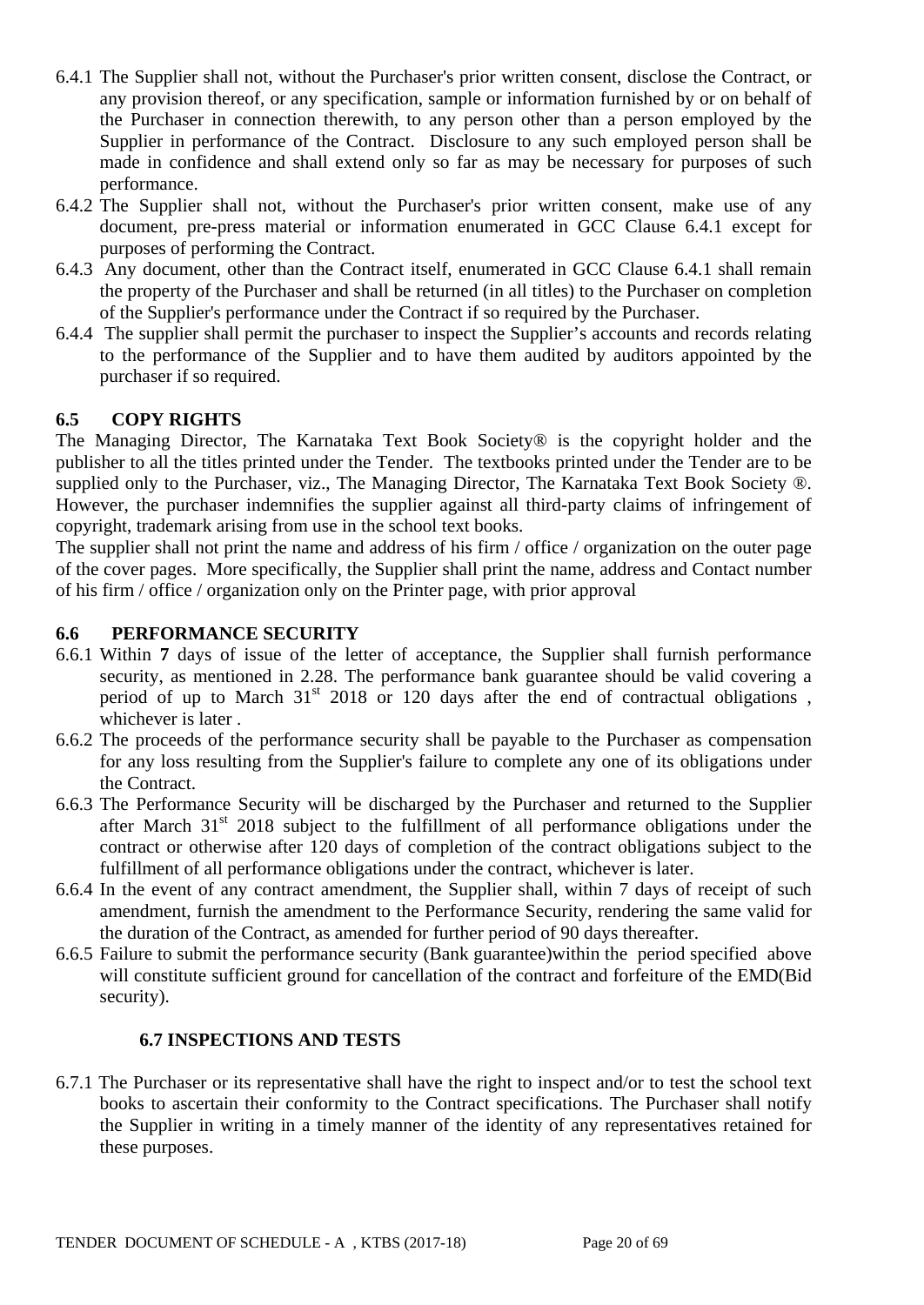- 6.7.2 The paper to be used for printing of the text book may be inspected and tested based on the "mill certificate" submitted by the printer, from the KTBS official or its approved agencies. The finished Text books shall be inspected at the printer's premises.
- 6.7.3 If the inspected or tested school books /formes of the books fail to conform to the specifications, the Purchaser may reject such quantity of books/forms and the Supplier shall either replace the rejected text books or make necessary alterations to meet specification requirements free of cost to the Purchaser.
- 6.7.4 The Supplier shall compulsorily obtain "Mill Certification" regarding the quality of the paper purchased. "Mill Certification" shall be for the general quality of paper and more specifically regarding the GSM of the paper, Brightness of the paper and whether the paper is manufactured out of A-grade pulp. The officials of Karnataka Text Book Society® or persons duly authorized by KTBS shall inspect the progress in printing, binding, lamination/UV varnish and dispatch of text books from time to time. If the bidder /printer fails to provide the necessary information regarding the progress to the authorities, at the time of inspection, KTBS has all the rights to necessary action against the bidder on the basis of the report by the authorities. In case any textbook is found to be defective, they shall be replaced by the Supplier at his own cost.
- 6.7.5 The Purchaser's right to inspect, test and, where necessary, reject the school text books after the free and sale category text books arrival at Block Education Officer *(BEO)* office/school level shall, in no way, be limited or waived by reason of the books having previously been inspected, tested and passed by the Purchaser or its representative.
- 6.7.6 The pre-delivery inspection will be carried out by the purchaser or by any one authorized by the purchaser for this purpose.
- 6.7.7 Nothing in GCC shall in any way release the Supplier from any other obligations under this Contract.
- 6.7.8 Saving all the clauses above and in addition, the Purchaser shall appoint a Third party Quality testing & certifying agency viz Director of Printing Stationery (D.P.S) for assessing the Technical Capability of the Bidder in the first instance and then for certifying the quality of the textbooks printed  $&$  distributed. The `D P S` shall as per the requirement and on his own initiative may visit the Bidder premises any time beginning from the time of Technical Assessment and till the entire process is in progress . **The `D P S` shall also monitor the progress** . The `D P S` shall certify both for the physical progress and for the quality. The DPS may also conduct random checking at the Godowns of the Purchaser to ascertain the quality levels.

The quality parameters that will be put for testing, tolerance limits, method of Inspection, Sample size etc are given in Annexure below .

# **Quality Parameters and Specifications**

The following quality parameters with tolerance limits prescribed by BIS are required to be strictly adhered to by the Suppliers

### **Raw Materials**

*Paper:*

The Paper shall be Maplitho with the following specifications

| Sl no. | <b>Properties</b> | Requirement   Reference |              |
|--------|-------------------|-------------------------|--------------|
|        | <b>GSM</b>        | $60$ gsm                |              |
|        | Tensile Index     |                         | IS 1848:1991 |
|        | CD/MD             | 20/40                   |              |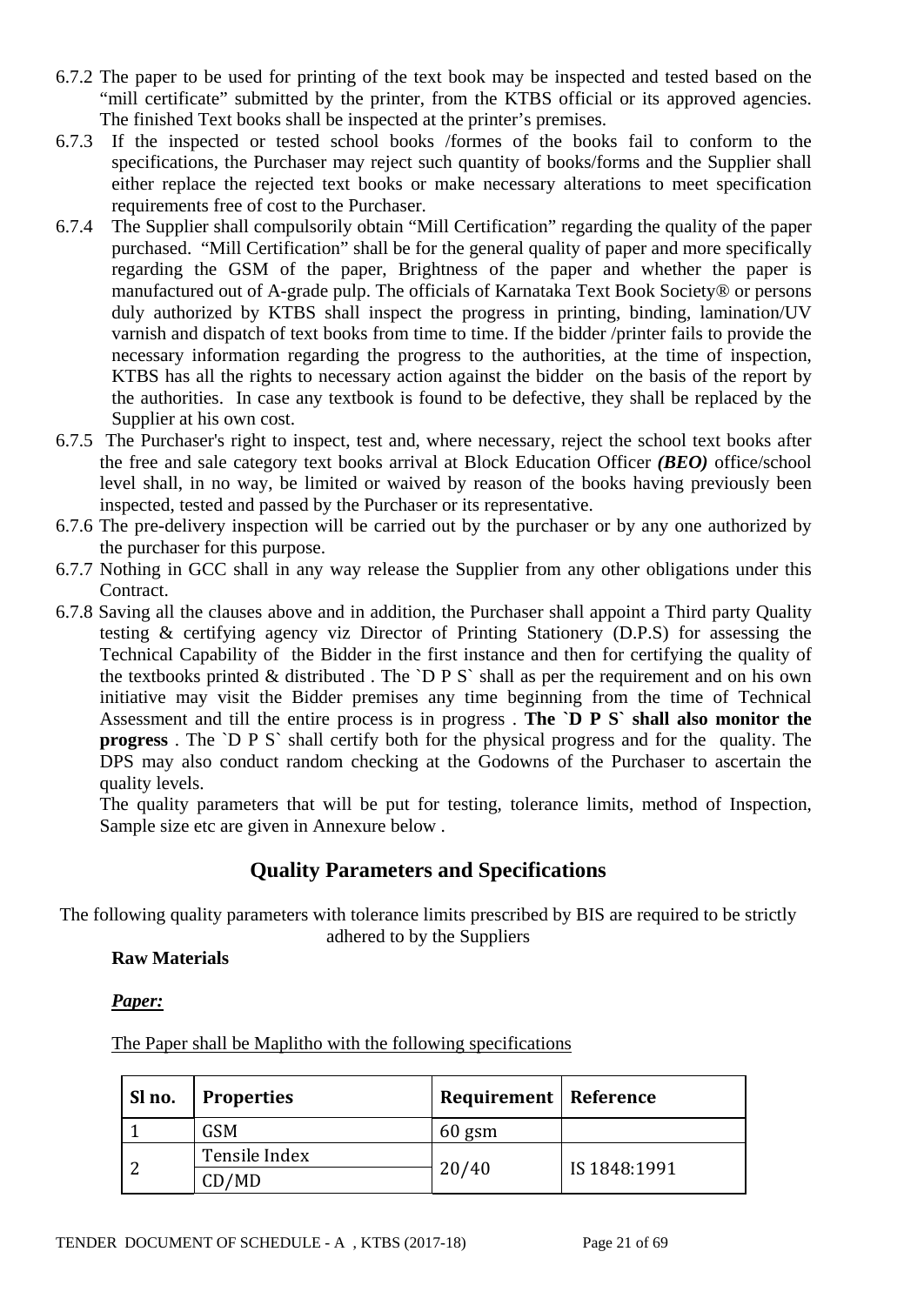| 2 | Brightness (Minimum) %                      | $80 \pm 2 \%$ | $-do-$       |
|---|---------------------------------------------|---------------|--------------|
| 3 | Opacity (Minimum)                           | $85 + 2\%$    | $-do-$       |
| 4 | Cobb, max avg                               | 28            | $-do-$       |
| 5 | Wax pick                                    | No. 10A Clear | $-do-$       |
| 6 | Smoothness ml/min,<br>(Bendsten) max<br>Top | 200           | $-do-$       |
|   | Wire                                        | 250           | $-do-$       |
| 8 | Colour                                      | White         |              |
| q | Type of Pulp                                | Type-A        | IS 1848:1991 |

**Note :**

- Paper shall be of A Grade from reputed mills suggested hereunder, made out of Virgin Pulp and shall not contain any recycled pulp or mechanical pulp not exceeding 20%.
- The reel width for crown  $1/4<sup>th</sup>$  books shall invariably minimum of 760 mm. Similarly the cut off shall be minimum of 508 mm. Usage of lesser width reels is strictly not acceptable. The cut off may be slightly more. No weightage will be given for any increase in the cut off though it is treated as a positive deviation.
- List of Reputed Paper Mills whose quality parameters are tested and proven and the printers are advised to procure the paper required for the printing of Text Books for the academic year 2017-18 preferably from these mills or from the mills of equivalent capacity
	- 1. M/s Mysore Paper Mills, Bhadravati, Karnataka
	- 2. M/s West Coast Paper Mills, Dandeli, Karnataka
	- 3. M/s TNPL, Tamilnadu
	- 4. M/s Andhra Pradesh Paper Mills, Rajamundry, Andhra Pradesh
	- 5. M/s Seshasai Paper and Boards Limited, Erode, Tamilnadu
	- 6. JK Paper Limited, Orissa

### *Art Board*

*The Printer shall use both side coated Art Boards with the following specifications.* 

| Sl no.        | <b>Properties</b>        | Requirement  | <b>Tolerence</b> |
|---------------|--------------------------|--------------|------------------|
|               | <b>GSM</b>               | $220$ gsm    | $+/- 2.5%$       |
| $\mathcal{P}$ | <b>Bulk</b>              | $0.86$ cc/gm | $+/- 0.03$       |
| 3             | <b>Bending stiffness</b> | 11/20        | minimum          |
|               | CD/MD                    |              |                  |
| 4             | Brightness (Minimum) %   | $88 + 2\%$   | $-do-$           |
| 5             | Gloss                    | $75 + 5\%$   | $-do-$           |
| 6             | Colour                   | White        |                  |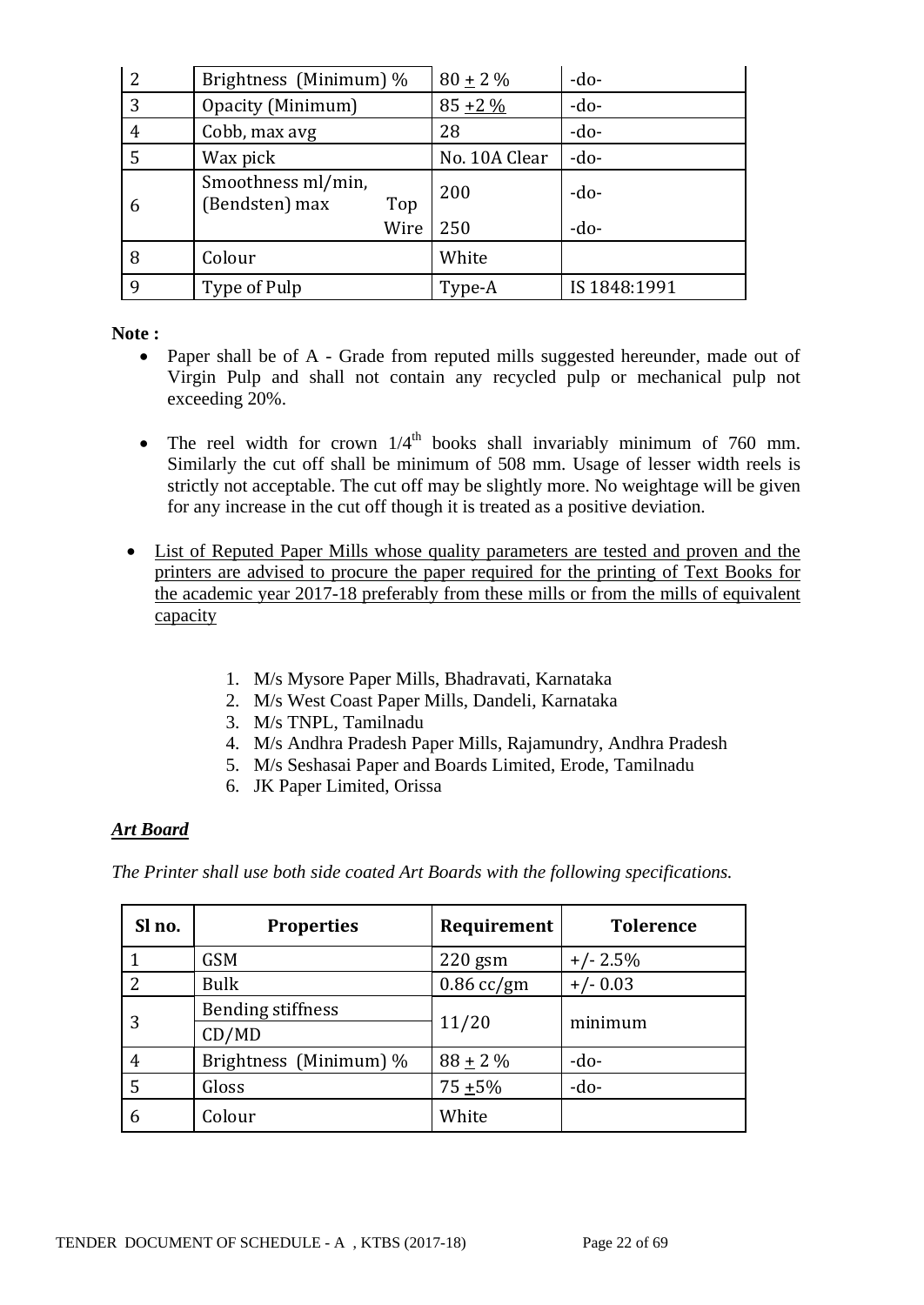### *Inks*

The Supplier shall use only branded inks and other chemicals.

### *Printing Plates*

The Supplier shall use only branded printing plates. Wherever soft copies are provided the plate making shall be by CTP method and wherever positives are provided it shall be by using PS plates. Only good quality and branded chemicals shall be used for the making of plates.

### *U.V. Varnish & Laminating Films*

The Book Covers shall be coated on one side with U.V. Varnish The coating may be made inline along with the printing of the covers or Offline. This shall ensure good gloss and shall also make the printed area scratch resistant and moisture resistant. The thickness of the coating shall be atleast 3 GSM.

#### **OR**

 The lamination of the Cover shall be done by wet lamination method with 12 micron BOPP Gloss film using water based adhesive. Thermal Lamination is a positive deviation and is acceptable. But no weightage will be given though it is a positive deviation.

### *Hot Melt Adhesive*

Branded hot melt adhesives compatible for the perfect binding machine shall only be used.

### **Book size**

i. For Crown  $\frac{1}{4}$  Size the print area to be 330 sq. cm or as per the design and the trimmed size of the Book to be 18.3 x 24.5 cms. A tolerance of 1 mm is allowed on either dimension of the book.

**If the variations are found beyond the tolerance limits in more than 5% of the inspected quantity then it will be treated as deviation from specifications. However, the Supplier shall not construe this to be a stipulation and shall read it as an exception**.

### **Printing Quality**

- i. Printing shall be good, having uniform inking of sufficient colour.
- ii. There shall be no aberration of colours, wherever colour printing is done. In other words colour registration shall be flawless.
- iii. The texts shall be strong, legible and readable.
- iv. The printed illustrations shall be clearly well defined.
- v. The prints shall be free from defects like offsetting, smudging, tilting, mis-register, scumming, slur, ragged print, light and dark shades etc.,
- vi. The text must have balanced margin in each page with a minimum of 15 mm.
- vii. The Text book should be in conformity with the approved dummy.

### **Binding quality and Specifications;**

The Binding Process shall be executed as mentioned here under.

| <b>SL.NO</b> | <b>No.of Text Pages</b>           | <b>Method of Binding</b> |
|--------------|-----------------------------------|--------------------------|
|              | 128 and Less $\left(<=128\right)$ | <b>Center pinning</b>    |
|              | Above 128 and upto 260            | Side pinning & perfect   |
|              | pages                             | <b>Binding</b>           |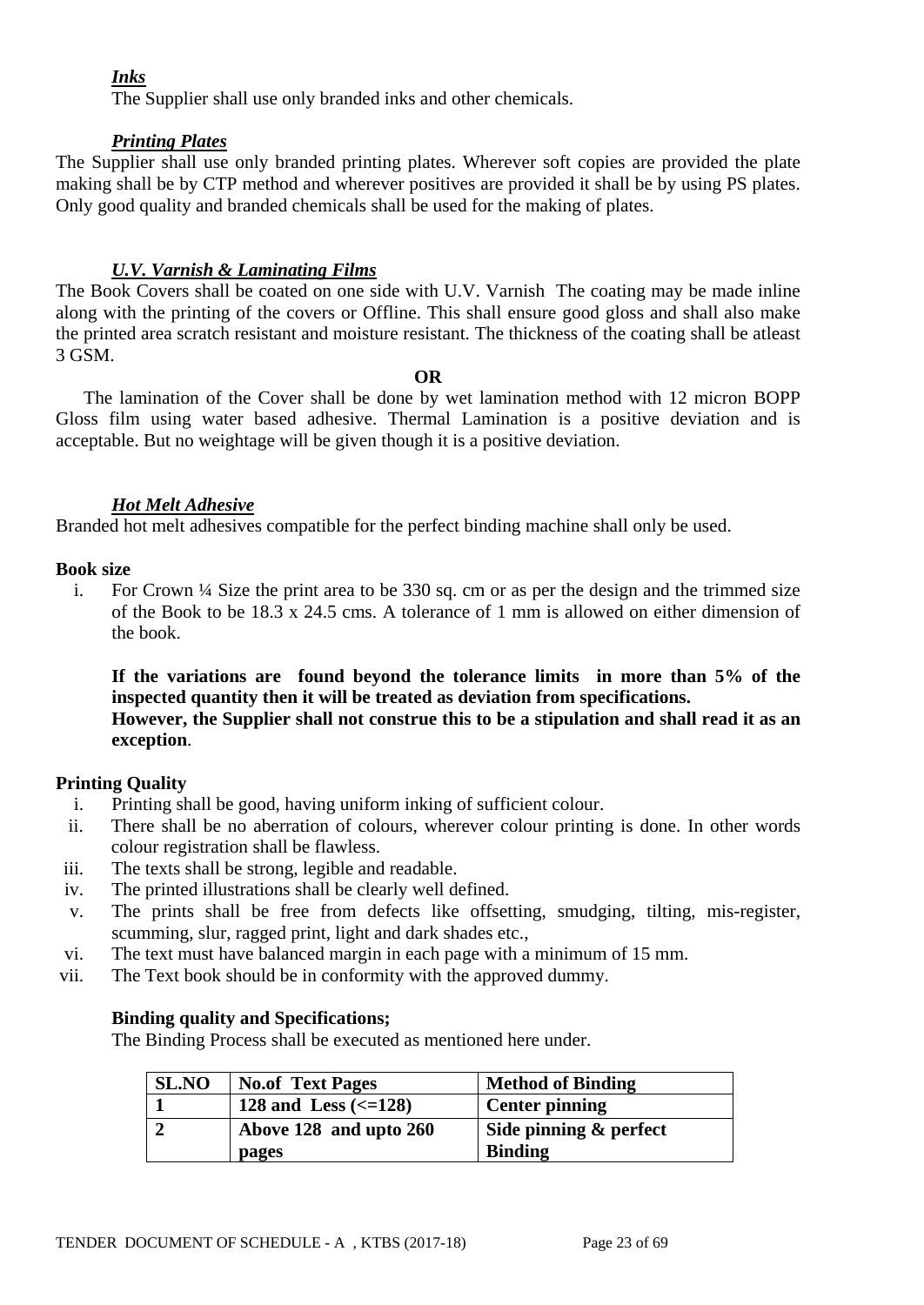### **Method of quality Checking**

The quality inspection staff conduct tests at the point of production to ensure that prescribed quality materials only are used and machines that are in good condition are adopted and the manpower engaged has the required technical skills. It is the responsibility of the supplier to provide the proof to establish this.

Approximately 5% of the books will be put for quality test before they are dispatched in the premises of the supplier. The supplier shall inform before they are packed and dispatched.

The Books will be tested for the above parameters and method adopted is random sampling and physical testing only. Generally by visual and measuring methods. Only when warranted chemical testing will be conducted.

The total sample size shall be approximately 5%.

If the defects are found in more than 5% of the quantity inspected then it will be construed that the lot is defective beyond the tolerance limits and it will be rejected. Then it will be the responsibility of the Supplier to conduct testing of the complete lot and then replace the defective books and shall invite the purchaser for the quality inspection.

### **6.8 OPERATIONAL CHARTS**

The Supplier along with the contract shall furnish in advance, Operational Chart which includes;

- program of work
- Time schedule of the printing  $&$  supply of the School Text Books to the Purchaser.

### **6.9 PACKING& SUPPLY**

- 6.9.1 Pre-dispatch inspection of the bales/reels of paper, at the Mill and at the printer's premises may be carried out by the authorized third party quality testing and certifying agency appointed by the Society viz $\overline{D} P S$ .
- 6.9.2 The Supplier at the time of delivery of School Textbooks shall give proper account of supply to the concerned Block Educational Officer by bundling the school books in the numbers of 25 or 50 books in each bundle.
- 6.9.3 The Supplier after the satisfactory delivery of School Text Books to the concerned Blocks shall obtain due acknowledgement from the concerned Block Educational Officers or his authorized representative and submit the same along with the District-wise Bills for payment. The Supplier shall provide such packing of the School Text Books as is required to prevent their damage or deterioration during transit to their final destination as indicated in the Contract.

#### **6.10 DELIVERY AND DOCUMENTS**

Delivery of the School Text Books shall be made by the Supplier in accordance with the terms specified in the Purchase Order. The details of printing & transportation and or other documents to be furnished by the supplier are as specified in Tender Document.

### **6.11. TRANSPORTATION**

Where the Supplier is required under the Contract to transport the Free & Sales category School Text Books to all 204 BEO's of Karnataka as shall be specified in the Contract, it shall be arranged by the Supplier and the related cost including insurance, shall be included in the Contract Price.

#### **6.12. PAYMENT**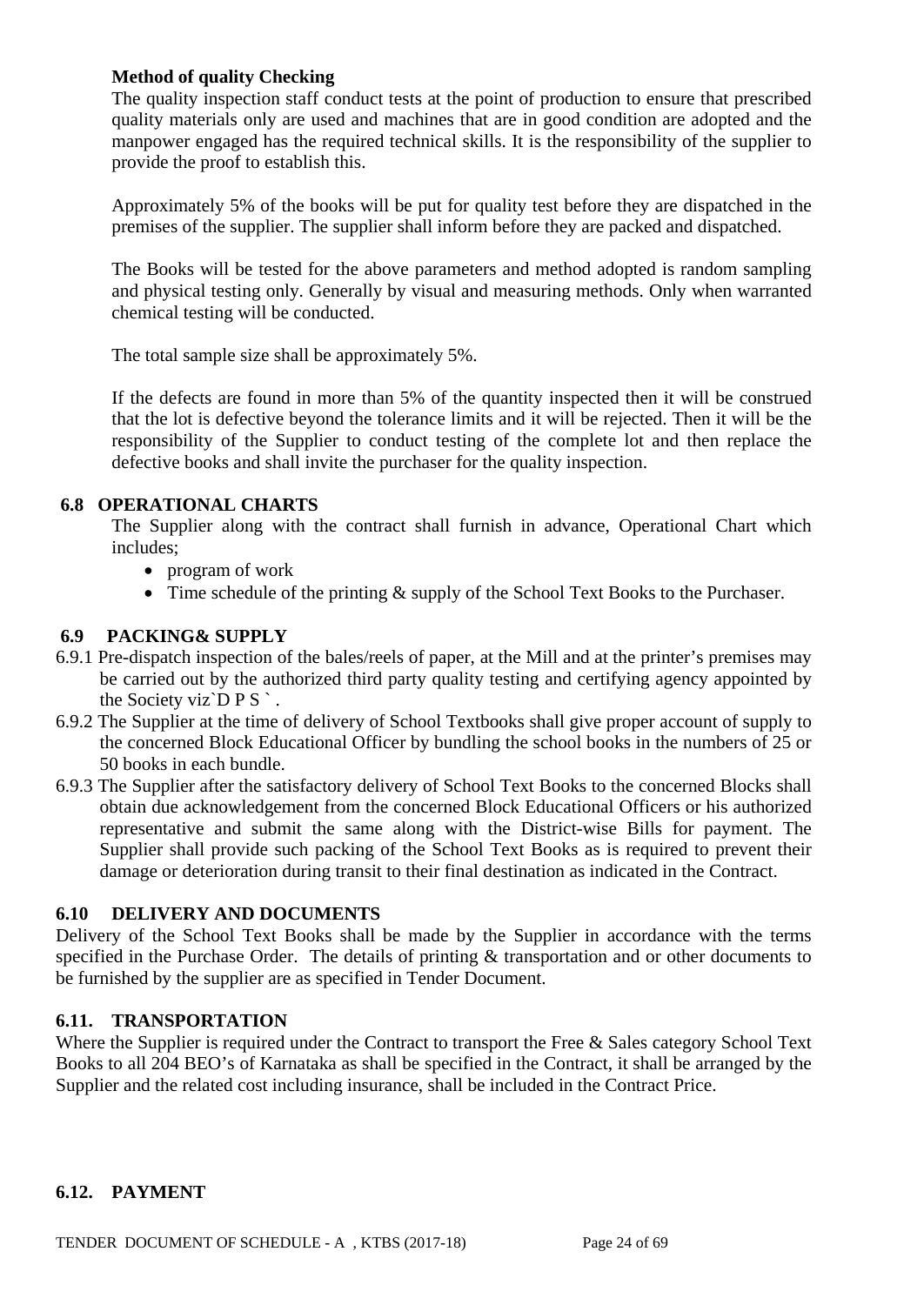**6.12.1 The payment to the supplier shall be made as under** 

**a) First payment after supply of 30% of the package books within 60 days subject to maximum of 60% of the package books on seniority basis subject to availability of funds.**

 **b) Final payment of balance package books after 60 days of first payment on seniority basis subject to availability of funds.**

- **a) Delivery Challan format prescribed in the Appendix O.**
- **b) Delivery Challan without date,seal & Signature of the BEO or his representative will be rejected.**

Payment to suppliers shall be made as per Clause 7.4 of Special Conditions of Contract (SCC).

### **6.13. CHANGE ORDERS**

The purchaser may at any time by written order given to the supplier pursuant to GCC clause, make changes within the general scope of the contract in any one or more of the following:

- a. Method of transportation or packing
- b. The place of delivery
- c. Copies to be supplied

### **6.14. CONTRACT AMENDMENTS**

Subject to GCC Clause 6.13, no variation in or modification of the terms of the Contract shall be made except by written amendment signed by both the parties.

#### **6.15. ASSIGNMENT**

The Supplier shall not assign, in whole or in part, its obligations to perform under the Contract, except with the Purchaser's prior written consent.

#### **6.16. SUBCONTRACTS**

Subcontract in printing and supply of textbooks is strictly prohibited.

### **6.17. DELAYS IN THE SUPPLIER'S PERFORMANCE**

- 6.17.1 Delivery of the School Text Books shall be made by the Supplier in accordance with the time schedule specified by the Purchaser as per distribution list provided by the purchaser.
- 6.17.2 If at any time during performance of the Contract, the Supplier should encounter conditions impeding timely delivery of the School Text Books, the Supplier shall promptly notify the Purchaser in writing of the fact of the delay, its likely duration and its cause(s). As soon as practicable after receipt of the Supplier's reply, the Purchaser shall evaluate the situation and may, at its discretion, extend the Supplier's time for performance with or without liquidated damages, in which case the extension shall be effected by amendment of the Contract.
- 6.17.3 Except as provided under GCC Clause 6.23, a delay by the Supplier in the performance of its delivery obligations shall render the Supplier liable to the imposition of liquidated damages pursuant to GCC Clause 6.18, unless an extension of time is agreed upon pursuant to revision in contract without the application of liquidated damages

# **6.18. Liquidated damages for delay & penalty for defective Books**

#### **6.18.1 Liquidated damages for delay in supplies:**

If supplier does not execute the work as per the implementation schedule, liquidated damages will be imposed at the rate of 1% per week for the first 3 weeks, 2% per week for the next 3 weeks, 3% per week for the next 2 weeks and 5% thereafter for the delayed portion until completion of supplies if the Purchaser decides to accept the supplies. Part of the week will be considered as one week.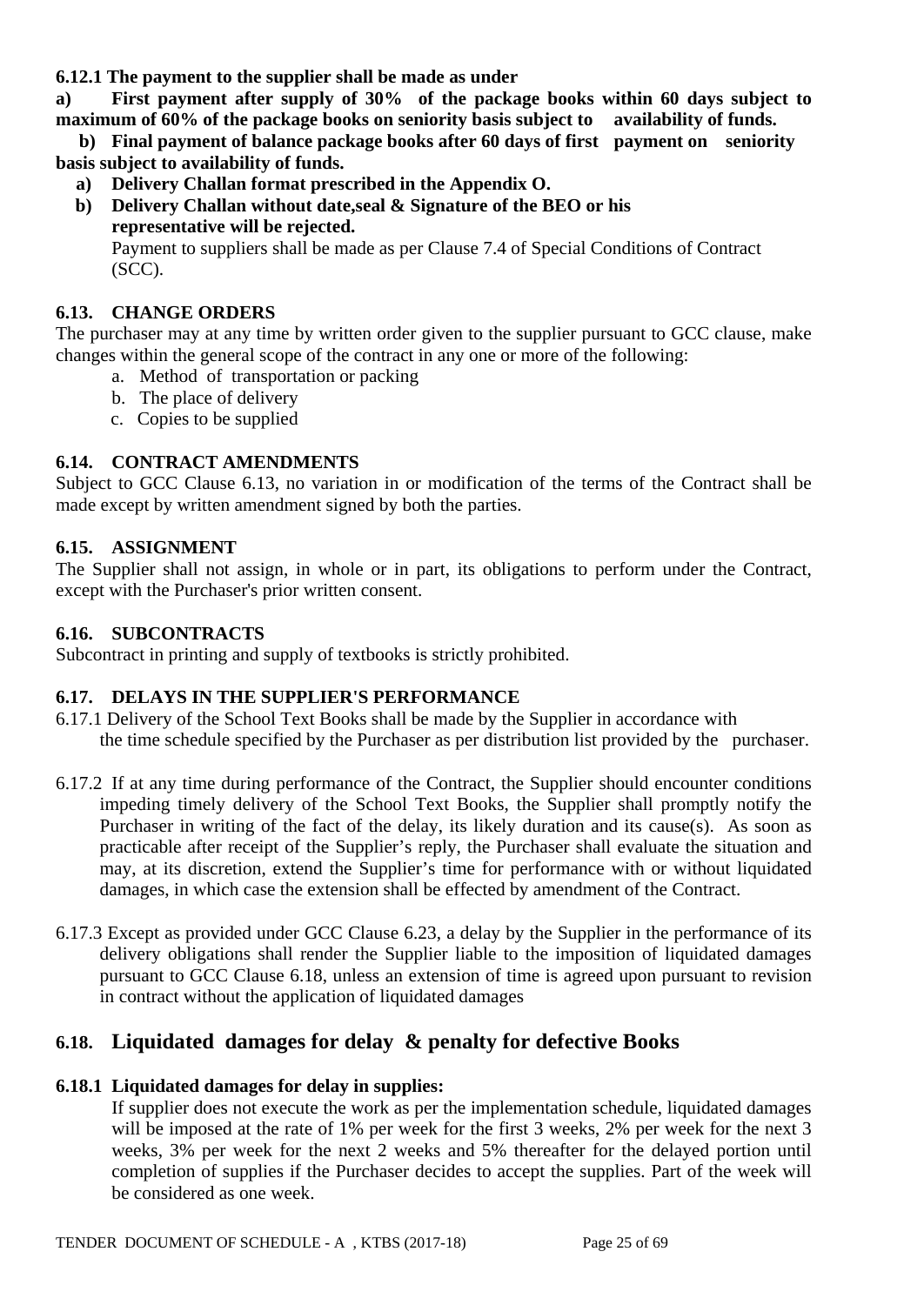## 6.18.2 *Penalty* **for defective materials**

If any defect is found / any report in this regard is received from the Block Educational Officers, such defective materials may be rejected and the Supplier shall have to replace such defective materials within 15 days and will have to bear the cost of replacement, however the purchaser reserves the right to use the materials with minor defects that serve the overall objectives. under such circumstances the purchaser will impose the penalty for deviations as defined in Appendix M.

6.18.3 While Calculating penalty in case of default, or violation of any conditions of this tender total cost of a particular package including transportation and insurance cost will be taken into consideration and penalty will be imposed.

### **Time schedule**

Printing & Supply of text books to specified destinations should be completed within 120 days from the next date of issue of Purchase order including Pre-Printing Activities. Supplier shall submit a fortnightly progress report to the purchaser. The Supplier is also bound by the conditions of the Purchaser and shall submit the progress in the modes as required by the Purchaser. Herein, non-compliance shall be construed as breach of contract terms.

|                           | Time Schedule for Pre-Printing, Printing, Binding, Packing and Distribution of |  |
|---------------------------|--------------------------------------------------------------------------------|--|
| <b>School Text books;</b> |                                                                                |  |

| <b>Slno</b>    | <b>Timeline</b>                                                               | % of work completion by Bidder                                                                                                                                                                          | <b>Schedule for KTBS</b>                                                                 |
|----------------|-------------------------------------------------------------------------------|---------------------------------------------------------------------------------------------------------------------------------------------------------------------------------------------------------|------------------------------------------------------------------------------------------|
| $\mathbf{1}$   | Within 30 days from<br>next Date<br>of<br>the<br>purchase order               | Preprinting activities includes;<br>1) collection of CD's from KTBS<br>Officials.<br>2) Submission of Dummy to<br>KTBS officials for approval<br>3) collecting Approved<br>Dummy's from KTBS officials. | 1. Giving CD's to<br>Printers.<br>2. Approval of<br>Dummy and return<br>To the Printers. |
| $\overline{2}$ | $45th$ day from the next<br>date of work order                                | 10% of the total number of books<br>allotted shall be completed.                                                                                                                                        | Monitoring by KTBS<br>or it's authorized<br>agency                                       |
| 3              | $60th$ day from the next<br>date of work order                                | 30% of the total number of books<br>allotted shall be completed.                                                                                                                                        | Monitoring by KTBS<br>or it's authorized<br>agency                                       |
| $\overline{4}$ | $75th$ day from the next<br>date of work order                                | 50% of the total number of books<br>allotted shall be completed.                                                                                                                                        | Monitoring by KTBS<br>or it's authorized<br>agency                                       |
| 5              | $90th$ day from the next<br>date of work order                                | 60% of the total number of books<br>allotted shall be completed.                                                                                                                                        | Monitoring by KTBS<br>officials.                                                         |
| 6              | $105^{\overline{\text{th}}}$<br>day from the<br>date of work<br>next<br>order | 70% of the total number of books<br>allotted shall be completed.                                                                                                                                        | Monitoring by KTBS<br>officials.                                                         |
| $\overline{7}$ | $120^{\text{th}}$<br>day<br>from the<br>date<br>of work<br>next<br>order      | 100% of the total number of books<br>allotted shall be completed.                                                                                                                                       | Monitoring by KTBS<br>officials.                                                         |

The supplier should adhere to the time schedule specified in the contract. since it is a time bound process .Otherwise Purchaser reserves the right to terminate the contract, at any time without assigning any reasons and the Supplier cannot claim any compensation in this respect.

 The purchaser reserves the right to withdraw 50% of the contract if the supplier do not complete 30% of quantum of total contract on  $60<sup>th</sup>$  day from the date of work order without issuing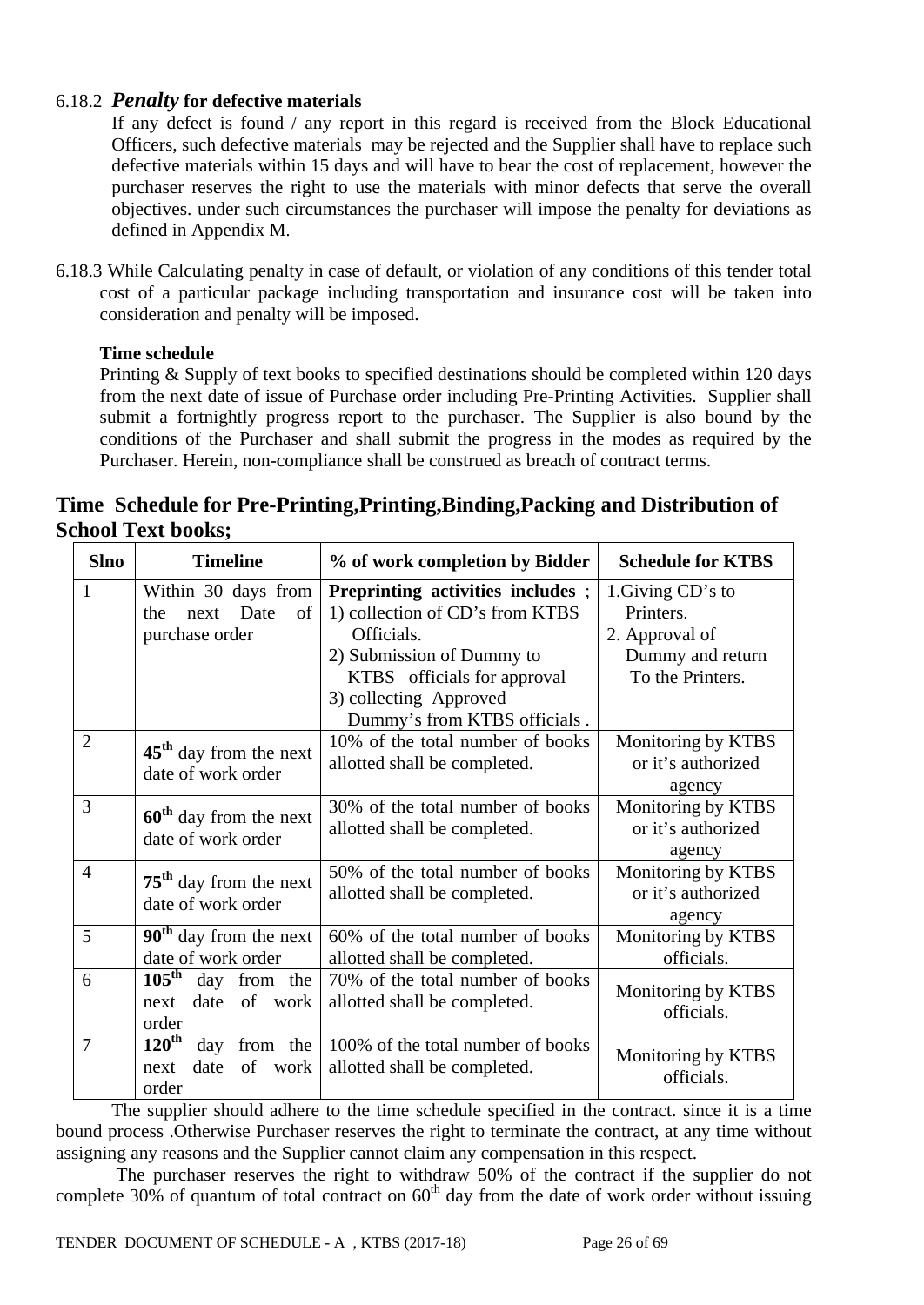any prior notice. Such withdrawn work from the default supplier will be given to L2 tenderer or any other Supplier who has the capability to execute the work and the difference in cost if any will be recovered from the default supplier. However this will not provide any immunity for the defaulted supplier from any other penal action.

Also for the Printers who happen to default even after 60 days then non started quantity of work would be withdrawn after analysis of the quantity of paper already procured, printed,capacity available,balance of the workload etc.,

### **6.19. TERMINATION FOR DEFAULT**

- 6.19.1 The Purchaser may, without prejudice to any other remedy for breach of contract, by written notice of default sent to the Supplier, terminate the Contract in whole or part:
	- a) if the Supplier fails to deliver any or all of the School Text Books within the period(s) specified in the Contract, or within any extension thereof granted by the Purchaser, or,
	- b) if the Supplier fails to perform any other obligation(s) under the Contract, or,
	- c) if the Supplier, in the judgment of the Purchaser, has engaged in corrupt or fraudulent practices in competing for or in executing the Contract.

#### **For the purpose of this Clause:**

*"Corrupt practice"* means the offering, giving, receiving or soliciting of anything of value to influence the action of a public official in the procurement process or in contract execution.

*"Fraudulent practice"* means a misrepresentation of facts in order to influence a procurement process or the execution of a contract to the detriment of the Purchaser, and includes collusive practice among Bidders (prior to or after bid submission) designed to establish bid prices at artificial non-competitive levels and to deprive the purchaser of the benefits of free and open competition.

6.19.2 In the event the Purchaser terminates the Contract in whole or in part, pursuant to GCC Clause 6.22.1, the Purchaser may procure, upon such terms and in such manner as it deems appropriate, School Text Books similar to those undelivered, and the Supplier shall be liable to the Purchaser for any excess costs for such similar School Text Books. However, the Supplier shall continue the performance of the Contract to the extent not terminated.

### **6.20. FORCE MAJEURE**

- 6.20.1 Notwithstanding the provisions of GCC Clauses 6.17, 6.18, 6.19, the Supplier shall not be liable for forfeiture of its performance security, liquidated damages or termination for default, if and to the extent that, its delay in performance or other failure to perform its obligations under the Contract is the result of an event of Force Majeure.
- 6.20.2 For purposes of this Clause, *"Force Majeure"* means an event beyond the control of the Supplier and not involving the Supplier's fault or negligence and not foreseeable. Such events may include, but are not limited to, acts of the Purchaser either in its sovereign or contractual capacity, wars or revolutions, fires, floods, epidemics, quarantine restrictions and freight embargoes.
- 6.20.3 If a *Force Majeure* situation arises, the Supplier shall promptly notify the Purchaser in writing of such conditions and the cause thereof. Unless otherwise directed by the Purchaser in writing, the Supplier shall continue to perform its obligations under the Contract as far as is reasonably practical, and shall seek all reasonable alternative means for performance not prevented by the *Force Majeure* event.

#### **6.21. TERMINATION FOR INSOLVENCY**

 The Purchaser may at any time terminate the Contract by giving written notice to the Supplier, if the Supplier becomes bankrupt or otherwise insolvent. In this event, termination will be without compensation to the Supplier, provided that such termination will not prejudice or affect any right of action or remedy which has accrued or will accrue thereafter to the Purchaser.

### **6.22. TERMINATION FOR CONVENIENCE**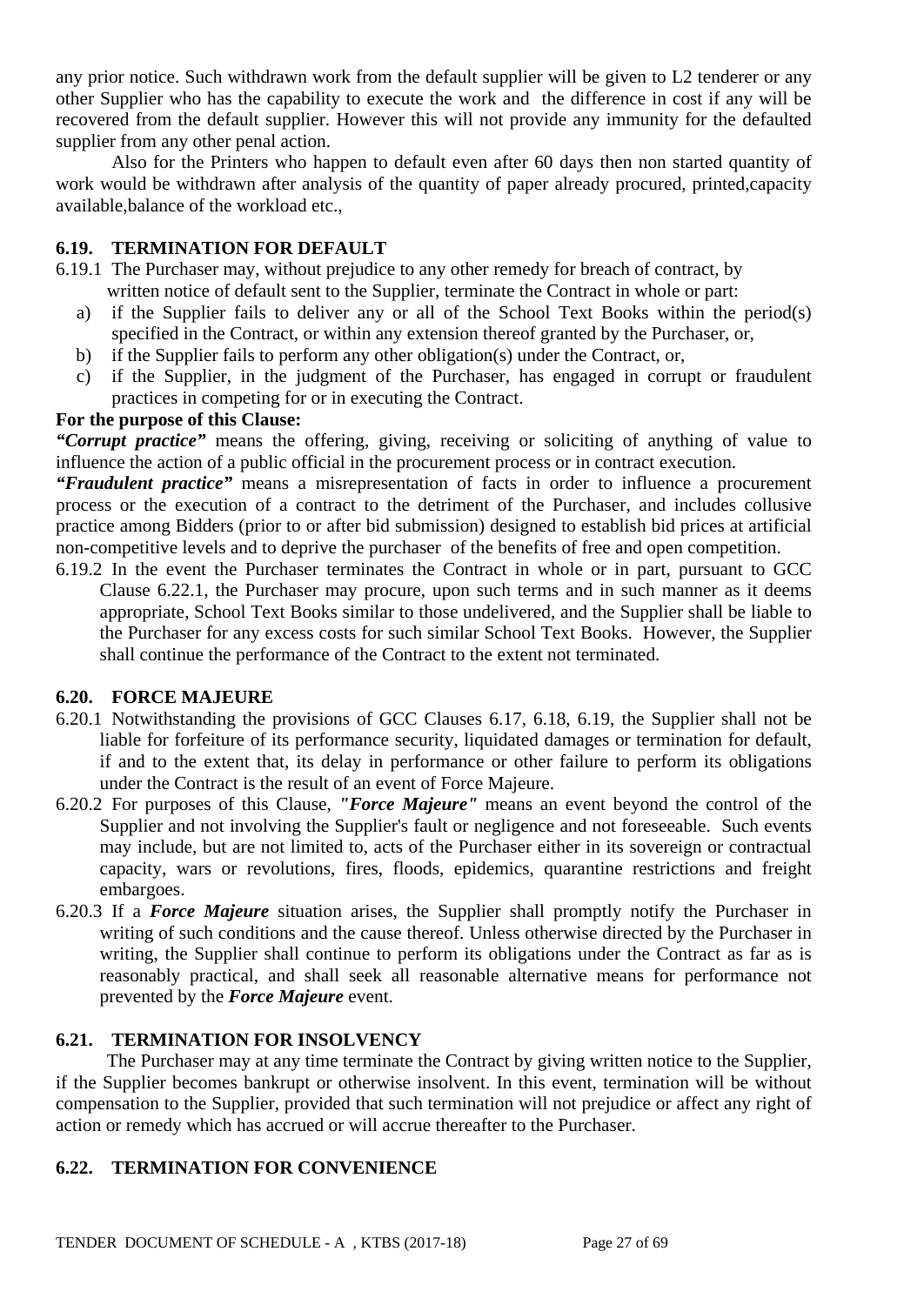- 6.22.1 The Purchaser, by written notice sent to the Supplier, may terminate the Contract, in whole or in part, at any time for its convenience. The notice of termination shall specify that termination is for the Purchaser's convenience, the extent to which performance of the Supplier under the Contract is terminated, and the date upon which such termination becomes effective.
- 6.22.2 The School Text Books that are complete and ready for transport within 30 days after the Supplier's receipt notice of termination shall be accepted by the Purchaser at the Contract terms and prices. For the remaining School Text Books, the Purchaser may elect:
	- (a) to have any portion completed and delivered at the Contract terms and prices; and/or
	- (b) to cancel the remainder and pay to the Supplier an agreed amount for partially completed School Text Books and for materials previously procured by the Supplier.

### **6.23. RESOLUTION OF DISPUTES**

- 6.23.1 The Purchaser and the supplier shall make every effort to resolve amicably by direct informal negotiation any disagreement or dispute arising between them under or in connection with the Contract.
- 6.23.2 If, after thirty (30) days the parties fail to resolve their dispute or difference by such consultations, then either the Purchaser or the Supplier may give notice to the other party of its intention to commence arbitration, as hereinafter provided, as to the matter in dispute, and no arbitration in respect of this matter may be commenced unless such notice is given.
- 6.23.3 Any dispute or difference in respect of which a notice of intention to commence arbitration has been given in accordance with this clause shall be finally settled by arbitration. Arbitration may be commenced prior to or after delivery of the School Text Books under the contract.
- 6.23.4 Arbitration proceedings shall be conducted in accordance with the rules of procedure specified in SCC.
- 6.23.5 Notwithstanding to any reference to arbitration herein;
	- (a) The parties shall continue to perform their respective obligations under the contract unless they otherwise agree, and,
	- (b) The purchaser shall pay the supplier any money due to the supplier.

### **6.24. LIMITATION OF LIABILITY**

Except in case of criminal negligence or willful misconduct, and in the case of infringement pursuant to clause 6.5

- (a) The supplier shall not be liable to the Purchaser, whether in contract, tort, or otherwise, for any indirect or consequential loss or damage, loss of use, loss of profits or interest costs, provided that this exclusion shall not apply to any obligation of the supplier to pay liquidated damage to the purchaser; and this exclusion shall not apply to any obligation of the supplier to pay liquidated damages to the Purchaser; and,
	- (b) The aggregate liability of the supplier to the Purchaser, whether under the contract, in tort or otherwise, shall not exceed the total contract price.

### **6.25. GOVERNING LANGUAGE**

The contract shall be written in English language. All correspondence and other documents pertaining to the Contract which are exchanged by the parties shall be written in the same language.

#### **6.26. APPLICABLE LAW**

The Contract shall be interpreted in accordance with the laws of the State of Karnataka. And any disputes shall only be addressed at the jurisdictional courts located in Bengaluru .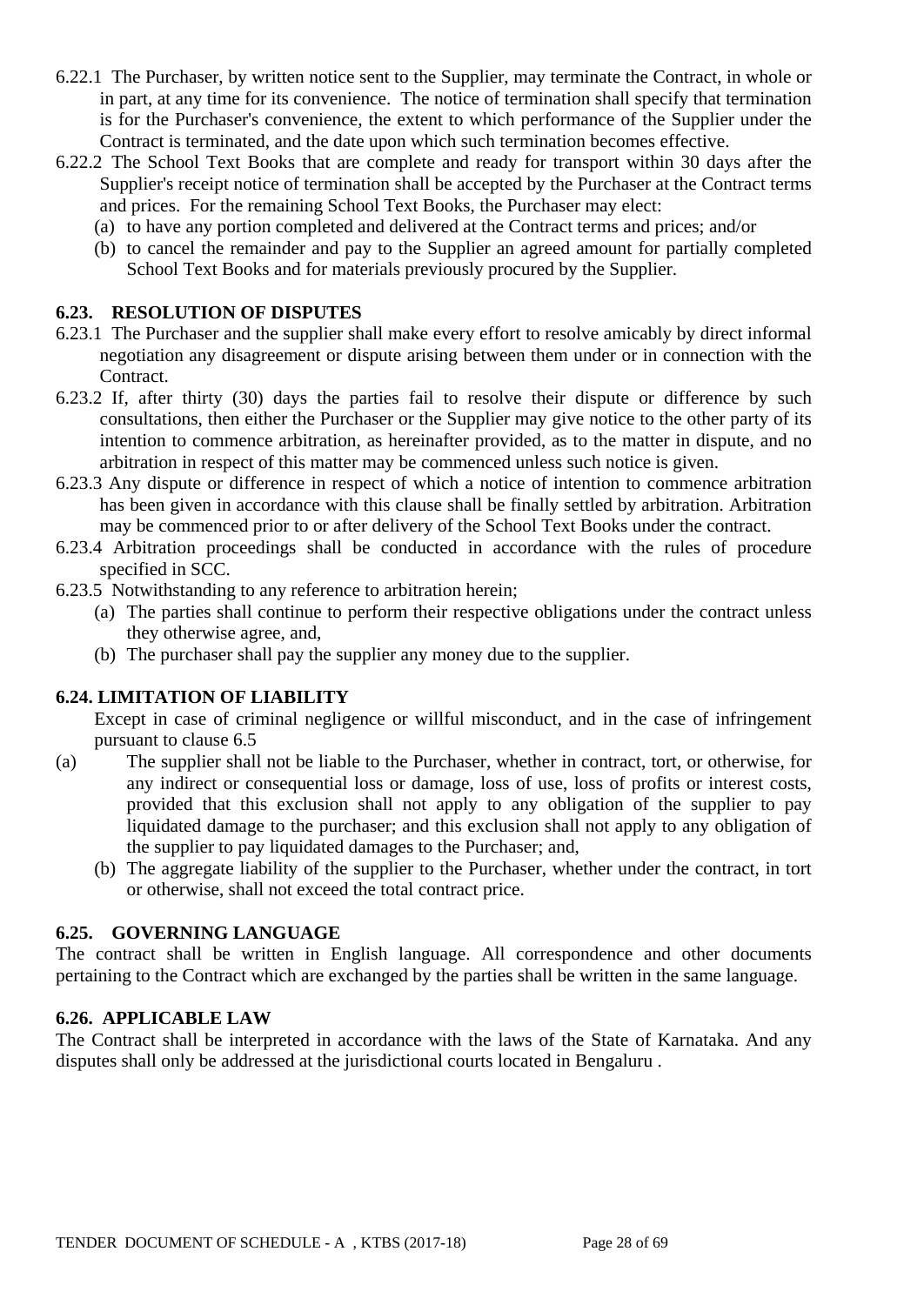## **6.27. NOTICES**

- 6.27.1 Any notice given by one party to the other pursuant to this Contract shall be sent to other party in writing or by facsimile or email and confirmed in writing to the other Party's address specified in Tender document.
- 6.27.2 A notice shall be effective when delivered or on the notice's effective date, whichever is later.

### **6.28. TAXES AND DUTIES**

Suppliers shall be entirely responsible for all taxes, duties, license fees, Octroi,road permits, etc., incurred until delivery of the contracted School Text Books to the Purchaser.

### **6.29. IMPLEMENTATION OF THE CONTRACT**

The Supplier should as soon as agreement is signed begin the process for implementation of the Contract by procuring pre press material from KTBS and then purchasing printing paper and other materials at his own cost and bearing entire investment from printing to transportation. The Supplier further agrees to get 100% sample testing from the Purchaser.

The work relating to supply of School Books should be implemented by the Supplier as per the implementation schedule as per Purchaser's Notification of award of Contract.

The purchaser may at his discretion extend the above time schedule if he desires so. However, supplier cannot claim this as matter of right.

The successful bidders should give their acceptance of the implementation schedule in the agreement. The entire work of printing and supply should be completed within 120 days from the next date of the Purchase Order.

### **6.30 ASSIGNING OF TENDER IN WHOLE OR PART**

The Supplier shall not assign or make over the contract, the benefit or burden thereof to any other person or persons or body corporate. No under letting or subletting to any persons or body corporate for the execution of the contract or any other part thereof is permitted, without the written consent of the Managing Director, Karnataka Textbook Society® .

### **6.31 GENERAL POINTS TO BE OBSERVED**

- **6.31.1** The Supplier should execute an undertaking in the prescribed form stipulating that he has agreed to the Terms & Conditions mentioned in the tender for submission of Technical & Commercial Bids(Appendix L)
- **6.31.2** The Commissioner for Public Instruction and chairman of Executive committee the Karnataka Textbook Society $(R)$  reserves the right to allot the package other than those indicated by the bidder in the bid and the bidder shall be bound by the decision of the Commissioner for Public Instruction.
- **6.31.3** The Commissioner for Public Instruction and chairman of Executive committee the Karnataka Textbook Society $(R)$  reserves the right to award the contract to more than one bidder and fix the number of packages to different bidders based on the financial, technical and service capability of the bidder.
- 6.31.4 The total quantities of School Text Books to be purchased are subject to variation during the course of Contract period.

### **6.32 DISCRIPTION OF PACKAGES**

- 6.32.1 Total number of books/titles to be printed is divided into **34** packages in this Schedule-**A**. Each package may consist of different Titles / Languages / Mediums and different size and colours. All books shall have multi-coloured cover pages and inner cover pages also multicoloured. The packages are arrived at on the basis of the segregation of print work of multi coloured books, two coloured books, black & white books and the size of the books. However there may be combinations in some packages.
- 6.32.2 The packages contains sale component of text books and free text books.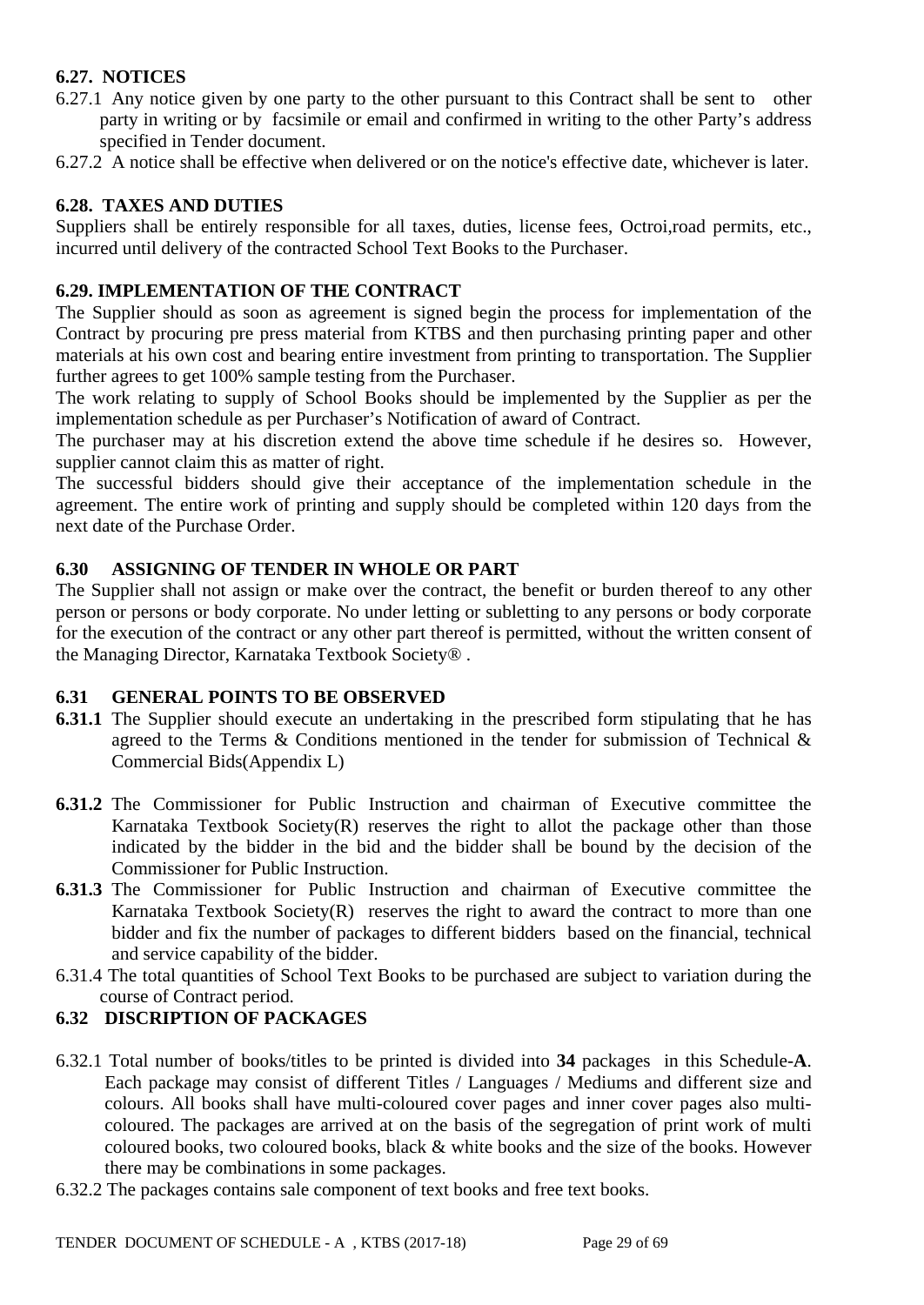- 6.32.3 Number of titles in the package, no of copies of the books and page numbers of books specified in the tender are approximate.
- 6.32.4 The details of packages are as per Volume 3.

### **6.33 BARRING OF SELLING TEXTBOOKS IN THE MARKET**

The Supplier shall execute an undertaking that he shall supply the entire quantity of textbooks printed, only to the purchaser and he is not permitted to sell or reproduce the textbooks in open market. Failing to adhere to this clause shall lead to legal action against the supplier and also shall be liable for blacklisting.

### **6.34 SAMPLE COPIES**

Supplier shall supply 150 sample copies ( free & Sale ) of each major titles (Kan FL, Eng SL, Hin\_TL, all core subjects in Kannada & English medium) and 50 for each other titles free of cost, to the copyright holder failing which, it shall be treated as breach of Contract terms.

#### **6.35 APPROVAL FOR PRINTING**

- 6.35.1 The successful bidder will be given CD's of the book to be printed as per the package allotted to them. The bidder shall take all the necessary action to convert the CD into positives and prepare the dummy book.
- 6.35.2 Before printing, final proof of the Text books and newly printed two dummy copies shall be approved by the Officer authorized by the Managing Director of the Karnataka Text Book Society®, Bengaluru.

#### **6.36 LIMITATIONS FOR TENDERERS**

The Supplier shall not

- a. Publish or sell or encourage any guides / workbooks/key books (Questions and Answers) for any text book brought out by the Karnataka Text Book Society®.
- b. Insert any advertisement on any text books in any form.
- c. Employ child labour for printing, binding, packing and supply of text books.

#### **6.37 CATEGORY OF BOOKS**

- a) The price of books should not be noted on text books, printed under scheme of the free distribution. On these books, the following words should be printed in bold letter – "FREE SUPPLY", on Cover Pages only.
- b) The Price of books as given by the purchaser should be prominently printed in the printer's page and on the back cover page in a box suitably inserted.
- c) **Class, title name** and **Free Supply** shall be printed on the Spine for Free Books Category. In the same way **Class, title name** and **Price** shall be printed on the Spine for Sale Books Category.
- d) **Serial Number of Textbooks should be printed on the back of the cover page.**

#### **SECTION 7 SPECIAL CONDITIONS OF CONTRACT**

The following Special Conditions of Contract shall supplement the General Conditions of Contract. Whenever there is a conflict, the provisions herein shall prevail over those in the **General Conditions of Contract.** The corresponding clause number of the General Conditions is indicated in parentheses, wherever applicable.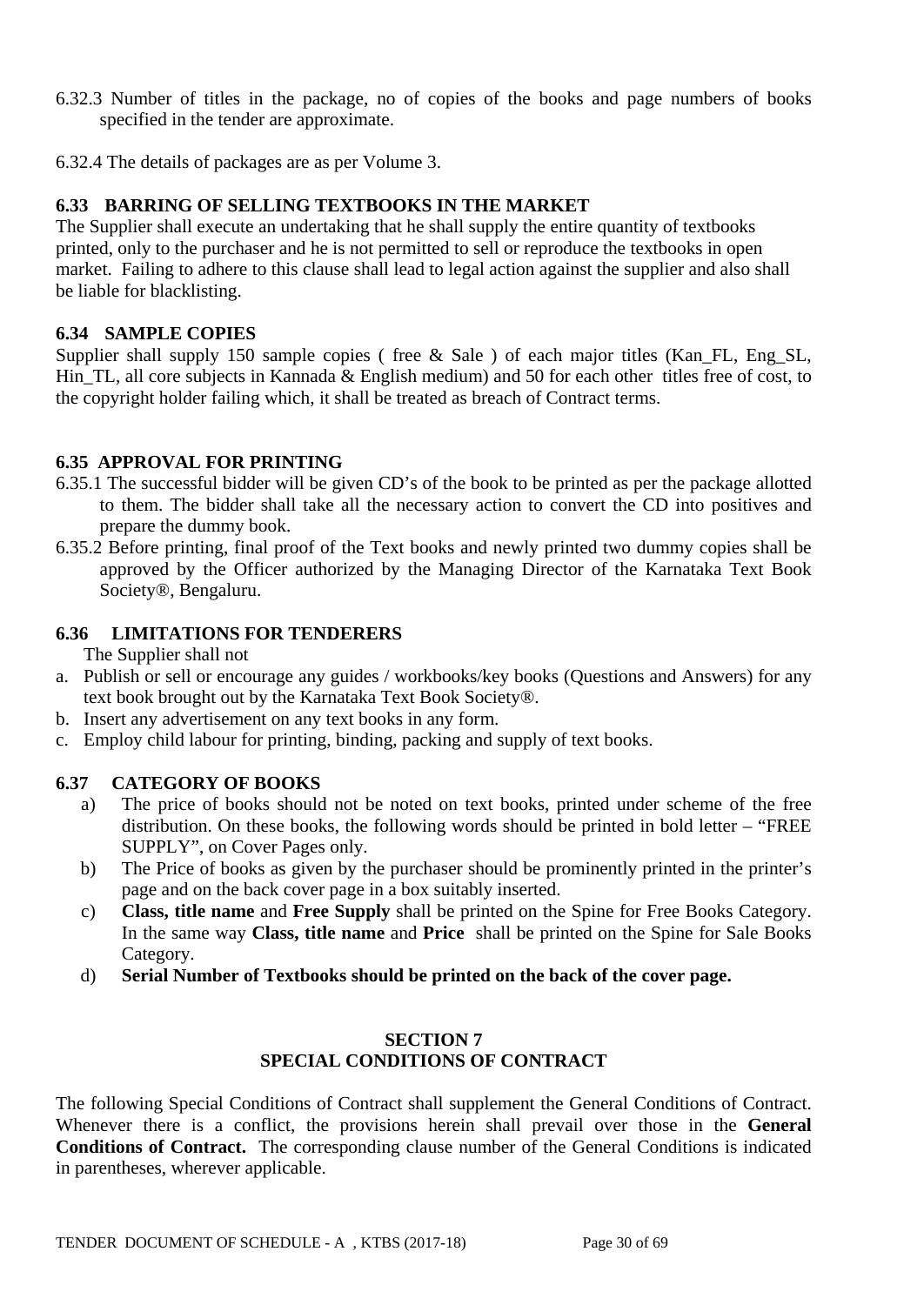### **7.1. DEFINITIONS (GCC CLAUSE 6.1)**

**"The Supplier"** is (to be filled at the time of issue and acceptance of Purchase Order)

### **7.2. INSPECTION AND TESTS (GCC CLAUSE 6.7)**

7.2.1 Place of Inspection and manufacturer of Paper

Inspection of base paper for printing and cover may be carried out by the authorized third party quality testing and certifying agency appointed by the Society viz`the D P S` prior to dispatch to printers, in the mill premises of the manufacturer. The final inspection may be carried out at the godown of the printers in association with the representative of the Managing Director, Karnataka Text Book Society®. The successful bidders are advised to purchase papers for text book and cover page from the paper mill capable of manufacturing the quality paper as per contract specifications and having adequate quality control and in-house testing facilities as per IS:1848/1991 with the latest amendments. The capacity/capability assessment on the paper manufacturing mill may be carried out by the Quality Assurance Wing before placing the order if the circumstances warrant.

The width of the paper Reel purchased shall not be of less than 76 cms and the copy of the invoices shall be submitted to the Purchaser on a regular basis.

- 7.2.2 Inspection and tests prior to transportation of School Text Books, at final acceptance and at schools at any time within the contracted period are as given below and the successful bidder shall comply with the following technical specifications fixed for the books:
- 7.2.3 The Managing Director, KTBS is empowered to test the quality through an independent third party agency as specified in various clauses and take such action as deems fit, if quality of text book falls below the prescribed standards.
- 7.2.4 The work relating to supply of School Books should be executed without any delay as per the implementation schedule mentioned in this document.
- 7.2.5 The Purchaser reserves the right to depute authorized representatives from his office for the supervision and inspection at the time of implementation of the contract. The supplier should submit periodical progress report to the purchaser regarding the implementation of the contract.
- 7.2.6 The supplier should supply School Books by using good quality material strictly in accordance with the samples submitted along with qualification Bid. If any defect in the material comes to the notice of the purchaser after the supply to the schools, the same will have to be replaced by the supplier at his own expense.
- 7.2.7 If the contract is not executed within the stipulated period as per implementation schedule the Purchaser reserves the right to cancel the contract and the Purchaser will not be liable for any pecuniary loss or damage incurred by the supplier in this regard.
- 7.2.8 The purchaser or his representative shall have the right of entry into the work premises of the supplier to monitor quality and progress.
- 7.2.9 The supplier shall supply School Textbooks strictly as per the prescribed quality paper, size, colours, specification and measurements to the Educational Blocks as prescribed by the purchaser. He should comply with all the tests specified by the purchaser or any other Officer authorized for this purpose, satisfactorily. The supplier shall ensure timely delivery of quality School Textbooks as per the implementation schedule given in the contract.
- 7.2.10 Prices quoted by the Tenderer shall be fixed during the Tenderer's performance of the Contract and not subject to variation on any account. A tender submitted with an adjustable price quotation will be treated as non-responsive and rejected, pursuant to ITT Clause 22. However, any increase in the statutory levies will be compensated by the purchaser. Similarly any reduction shall be to the credit of the purchaser.

### **7.3. DELIVERY AND DOCUMENTS (GCC CLAUSE 6.10)**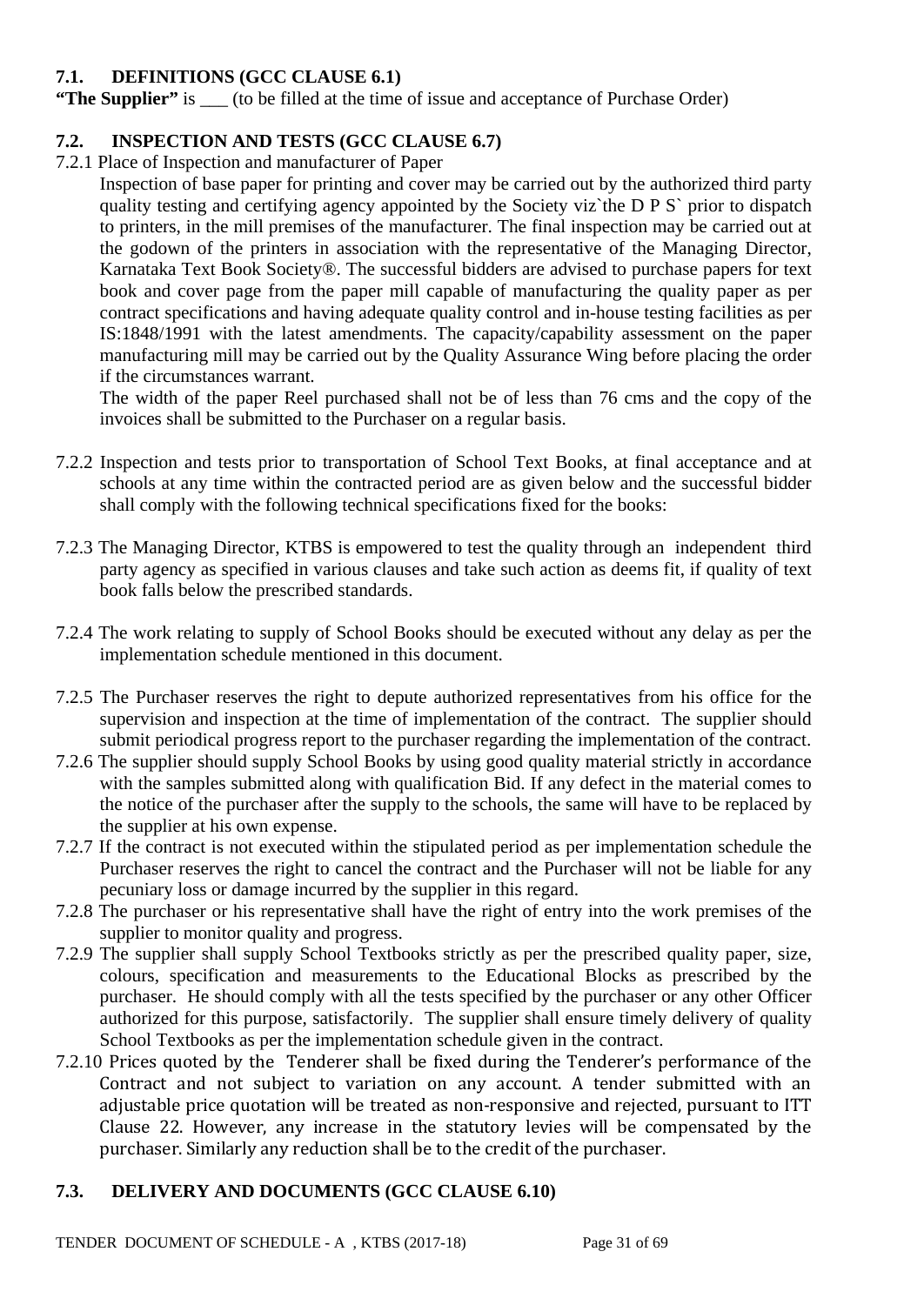Upon delivery of the School Text Books, the supplier shall notify the purchaser and the insurance company by cable/telex/fax, the full details of the transport including contact number, vehicle receipt number and date, description of School Text Books, quantity, name of the consignee etc. The supplier shall mail the following documents to the purchaser with a copy to the insurance company:

- a) Three copies of the Supplier invoice showing School Text Books description, quantity, unit price, total amount;
- b) Vehicle receipt/acknowledgment of receipt of School Text Books from the consignee(s);
- c) Insurance Certificate;

d) Inspection Certificate issued by the third party inspection agency viz the **D P S** The above documents shall be received by the Purchaser before arrival of the School Text Books (except where the School Text Books have been delivered directly to the Consignee with all documents) and, if not received, the Supplier will be responsible for any consequent expenses.

### **7.4**. **PAYMENT (GCC Clause 6.12)**

7.4.1 The Supplier's request(s) for payment shall be made to the Purchaser in writing, accompanied by an invoice describing class, title of the book, number of copies of the School Text Books delivered, and by related documents, submitted pursuant to GCC Clause 6.9 & 6.10 and upon fulfillment of other obligations stipulated in the contract including the original delivery Challan copy.

**The Delivery Challans of the Text Books accepted by the authorized 204 Blocks without acknowledgement of Original Seal and Signature of the concerned BEOs/Authorized representative of BEOs for having received the Text Books in good condition, showing title wise number of books received, shall not be considered for payments under any circumstances. The Delivery Challans shall be submitted as per the Format given in Appendix-O & in mentioned colours only i.e. White for Free category and Yellow for Sale category. All Bill/Invoice formats and acknowledgement formats submitted by the printers i.e. D.C's shall be printed legibly, not hand written and should be in 70 GSM and above paper only. Any deviations in the above conditions will be treated as rejected Bills/D.C's are liable for liquidated damages as per Tender clause 6.18.** 

7.4.2 Payments shall be made by the Purchaser after submission of the invoice claim by the Supplier duly enclosing the **Dated Acknowledgement with seal** of the receiver in the accepted Delivery Challan format within 60 working days. The invoices/bills shall always be submitted along with the Mill certification regarding the paper and the report / certification of the Authorized Third Party Quality checking and certifying agency.

Where-ever applicable Taxes and other levies shall be deducted at source.

### **7.5. SETTLEMENT OF DISPUTES (GCC CLAUSE 6.23)**

- 7.5.1 In case of Dispute or difference arising between the Purchaser and Supplier relating to any matter arising out of or connected with this agreement, such dispute or difference shall be settled in accordance with the Arbitration and Conciliation Act, 1996, by a Sole Arbitrator. The Sole Arbitrator shall be appointed by agreement between the parties; failing such agreement, by the appointing authority namely the Indian Council of Arbitration/President of the Institution of Engineers (India)/The International Centre for Alternative Dispute Resolution (India). A certified copy of the appointment Order shall be supplied to each of the Parties.
- 7.5.2 Arbitration proceedings shall be held at Bengaluru, Karnataka, and the language of the arbitration proceedings and that of all documents and communications between the parties shall be English.
- 7.5.3 The decision of arbitrators shall be final and binding upon both parties. The cost and expenses of Arbitration proceedings will be as determined by the Arbitrator and paid equally by the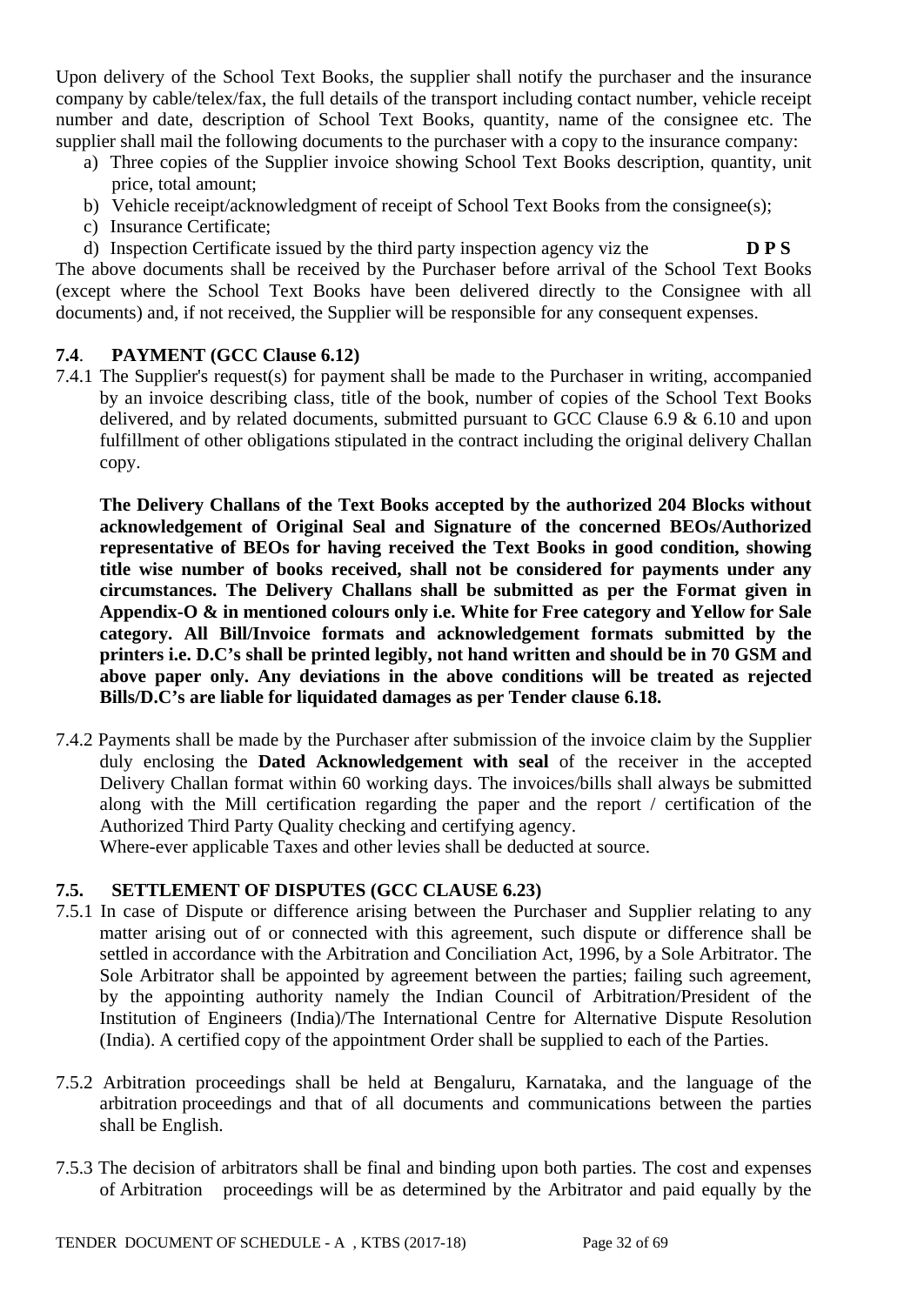parties to the arbitration. However, the expenses incurred by each party in connection with the preparation, presentation etc. of its proceedings shall be borne by each party themselves.

### **7.6. NOTICES (GCC CLAUSE 6.27)**

For the purpose of all notices, the following shall be the address of the Purchaser and Supplier.<br>Purchaser:

The Managing Director, Karnataka Textbook Society®, No.4, DSERT Building,100 Ft ring Road, BSK III Stage, Bengaluru - 560 085 Karnataka, India

Supplier: (To be filled in at the time of Contract signature)

### **7.7. PROGRESS OF SUPPLY**

Supplier shall regularly intimate progress of supply, in writing to the Purchaser on a weekly basis as under and also in the form and manner as may be stipulated by the Purchaser .

- Quantity offered for inspection and date
- Quantity accepted/rejected by inspection agency and date
- Quantity dispatched/delivered to consignees and date
- Date of completion of entire contract if any, and
- Date of receipt of entire payment under the contract. \***Failure of the above may lead to the termination of the contract**.

### **7.8. SUPPLIER INTEGRITY**

The supplier is responsible for and obliged to conduct all contracted activities in accordance with the Contract using state-of-the-art methods and economic principles and exercising all means available to achieve the performance specified in the Contract.

### **7.9. SUPPLIER'S OBLIGATIONS**

- 7.9.1 The Supplier is obliged to work closely with the Purchaser's staff, act within its own authority and abide by directives issued by the Purchaser and implementation activities.
- 7.9.2 The Supplier will abide by the job safety measures prevalent in India and will free the Purchaser from all demands or responsibilities arising from accidents or loss of life the cause of which is the Supplier's negligence. The Supplier will pay all indemnities arising from such incidents and will not hold the Purchaser responsible or obligated.
- 7.9.3 The Supplier is responsible for managing the activities of its personnel or sub-contracted personnel and will hold itself responsible for any misdemeanors.
- 7.9.4 The Supplier will treat as confidential, all data and information about the Purchaser, obtained in the execution of his responsibilities, in strict confidence and will not reveal such information to any other party without the prior written approval of the Purchaser.
- 7.9.5 The supplier should safely return all the Original pre-press materials in good condition to the purchaser or he will be penalized as per tender clauses.

**Sd/-** Managing Director Karnataka Textbook Society®

#### **VOLUME 1**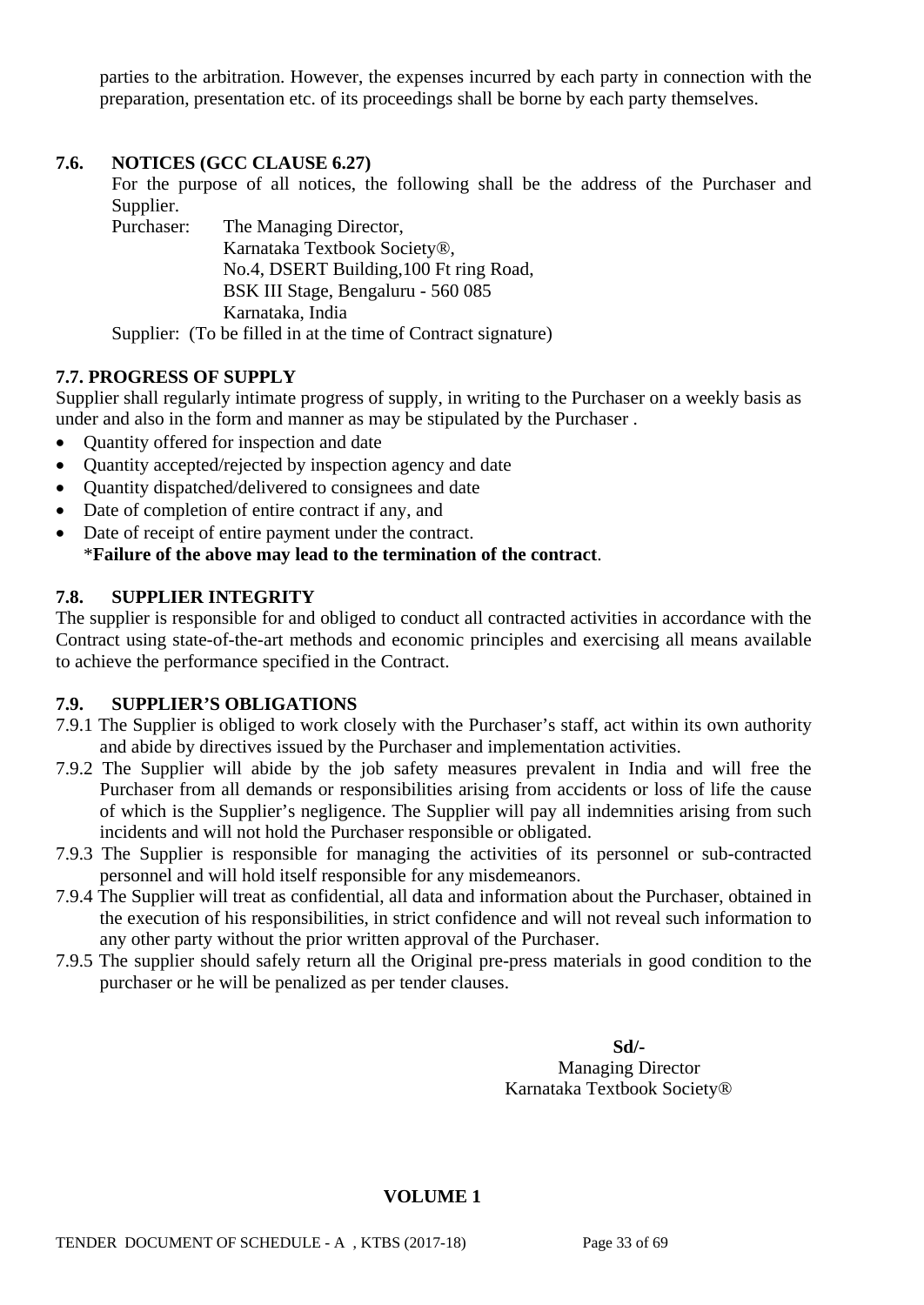#### **CONTRACT FORM (to be executed on Rs 500/- Stamp Paper)**

**THIS AGREEMENT** entered into on this the day of \_\_\_\_\_\_\_\_\_\_ (Month), Two Thousand and \_\_\_\_\_ in Bengaluru,

#### **BETWEEN**

The Managing Director, The Karnataka Textbook Society®, Government of Karnataka, ("KTBS"), having its office at No.4, DSERT Building,100 Ft ring Road, BSK III Stage, Bengaluru - 560 085, Karnataka State, India (hereinafter referred to as "**PURCHASER**") which expression shall unless repugnant to the context include the successors and assigns), on the one part,

#### **AND**

\_\_\_\_\_\_\_\_\_\_\_\_\_\_\_\_\_\_(name and address), a Legal Entity having its registered office at \_\_\_\_\_\_\_\_\_\_\_\_\_\_\_\_\_\_\_(hereinafter referred to as "**SUPPLIER**") which expression shall unless repugnant to the context include its successors and permitted assigns, on the other part,

#### **WHEREAS,**

KTBS, floated a Tender to print and supply school textbooks to students of standard 1-10 of all Government Schools, all students of 1-10 of all aided schools as sponsored by the SSA/Government free textbooks scheme and all students of unaided schools in Karnataka on Sale basis and has accepted the Tender submitted by the Supplier for the printing and supply of those School Textbooks for a sum of Rs. (Rupees\_only) (hereinafter called "The Contract Price").

After evaluating the proposals, KTBS, has accepted the proposal submitted by M/s. \_\_\_\_\_\_\_\_\_\_ and issued to such **Successful Bidder** a Purchase Order No. \_\_\_\_\_\_\_\_\_\_\_\_\_dated \_\_\_\_\_\_\_\_\_\_.

The Parties hereto are required to enter into an Agreement, being these presents, to record the terms & conditions and covenants set forth hereunder.

### **NOW THIS AGREEMENT WITNESSETH AS FOLLOWS:**

- 1. In this Agreement words and expressions shall have the same meanings as are respectively assigned to them in Conditions of Contract referred to.
- 2. The following documents shall be deemed to form and be read and construed as part of this Agreement, viz.,
	- a) The Tender Form and the Price Schedule submitted by the Tenderer
	- b) The Schedule of requirements
	- c) The Technical Specifications
	- d) The General Conditions of Contract
	- e) The Special Conditions of Contract, and
	- f) The Purchase Order
- 3. In consideration of the payments to be made by the Purchaser to the Supplier as hereinafter mentioned, the Supplier hereby covenants with the Purchaser to print and supply school text books and to remedy defects therein in conformity in all respects with the provisions of contract.
- 4. The Purchaser hereby covenants to pay the Supplier in consideration of the printing & supply of school text books and the remedying of defects therein, the Contract Price or such other sum as may become payable under the provisions of the Contract at the times and in the manner prescribed by the Contract.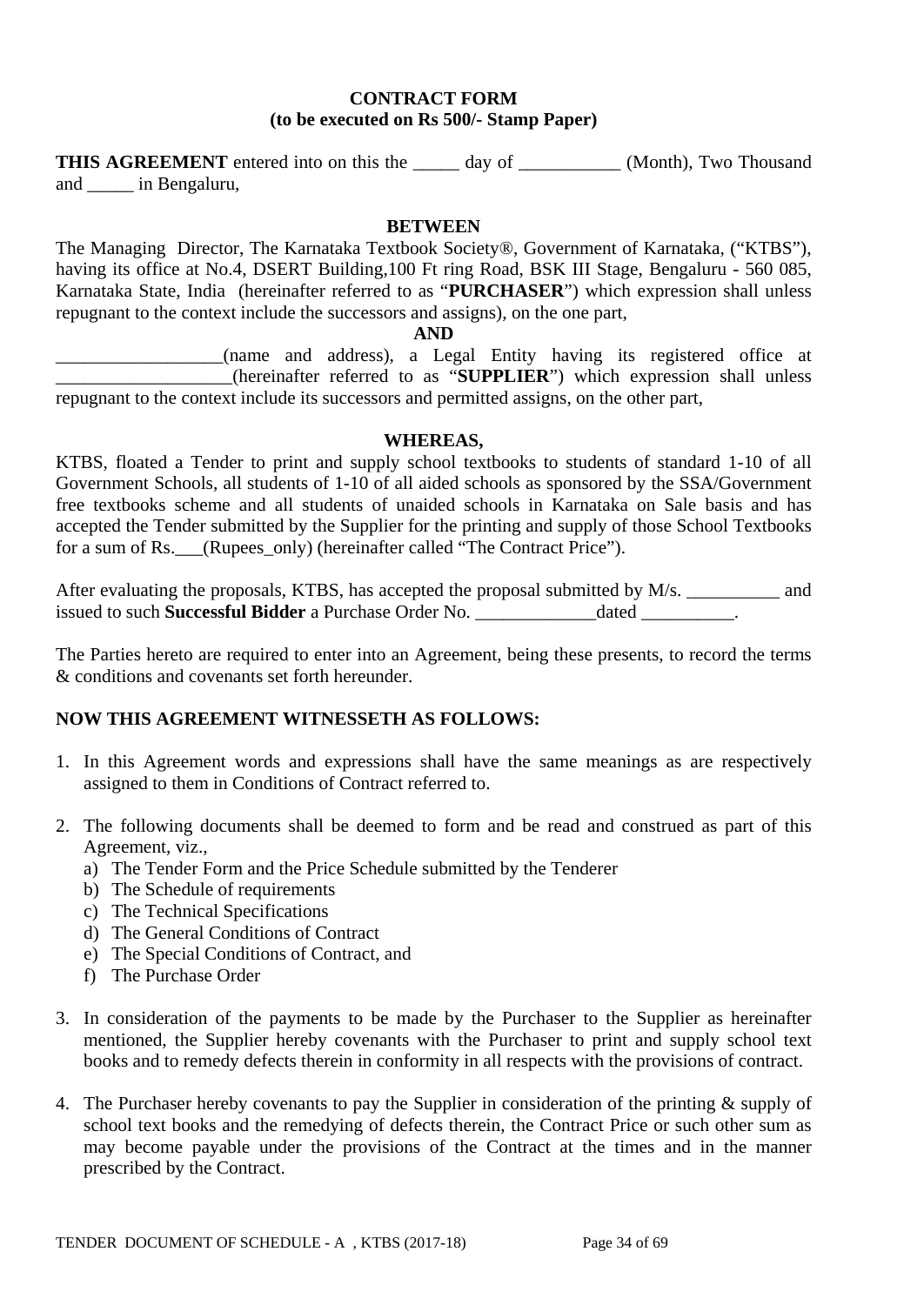Brief particulars of the School Textbooks which shall be supplied by the Supplier are as follows:

| Package No | Title | Color/Size | Page Nos | No of Copies | Agreed<br>Price |
|------------|-------|------------|----------|--------------|-----------------|
|            |       |            |          |              |                 |

Total Value: Rs. \_\_\_\_\_\_\_(Rupees\_\_\_\_\_\_\_only)

DeliverySchedule:120days from the next date of the Purchase Order.

Supply schedule should be enclosed along with the contract agreement.

Performance Security (Bank Guarantee):

Security Deposit(EMD):

#### 5. **Assigning of Contract Agreement in whole or part**

The Supplier shall not assign or make over the contract, the benefit or burden thereof to any other person or persons or body corporate. No under letting or subletting to any persons or body corporate for the execution of the contract or any other part thereof is permitted, without the written consent of the Purchaser.

6. Supplier agrees to supply the entire quantity of textbooks printed, to the Karnataka Text Books Society  $\otimes$  and no textbook shall be sold or any portion reproduced in the open market. He further agrees that failing to adhere to this clause shall attract penal provisions and invite blacklisting of Supplier.

IN WITNESS whereof, the parties hereto have caused this Agreement to be executed in accordance with their respective laws the day and year first above written. Signed, Sealed and Delivered by the

Said\_\_\_\_\_\_\_\_\_\_\_\_\_\_\_\_\_\_\_(For the Purchaser) In the presence of :

Signed, Sealed and Delivered by the Said\_\_\_\_\_\_\_\_\_\_\_\_\_\_\_\_\_\_\_\_(For the Supplier)

In the presence of :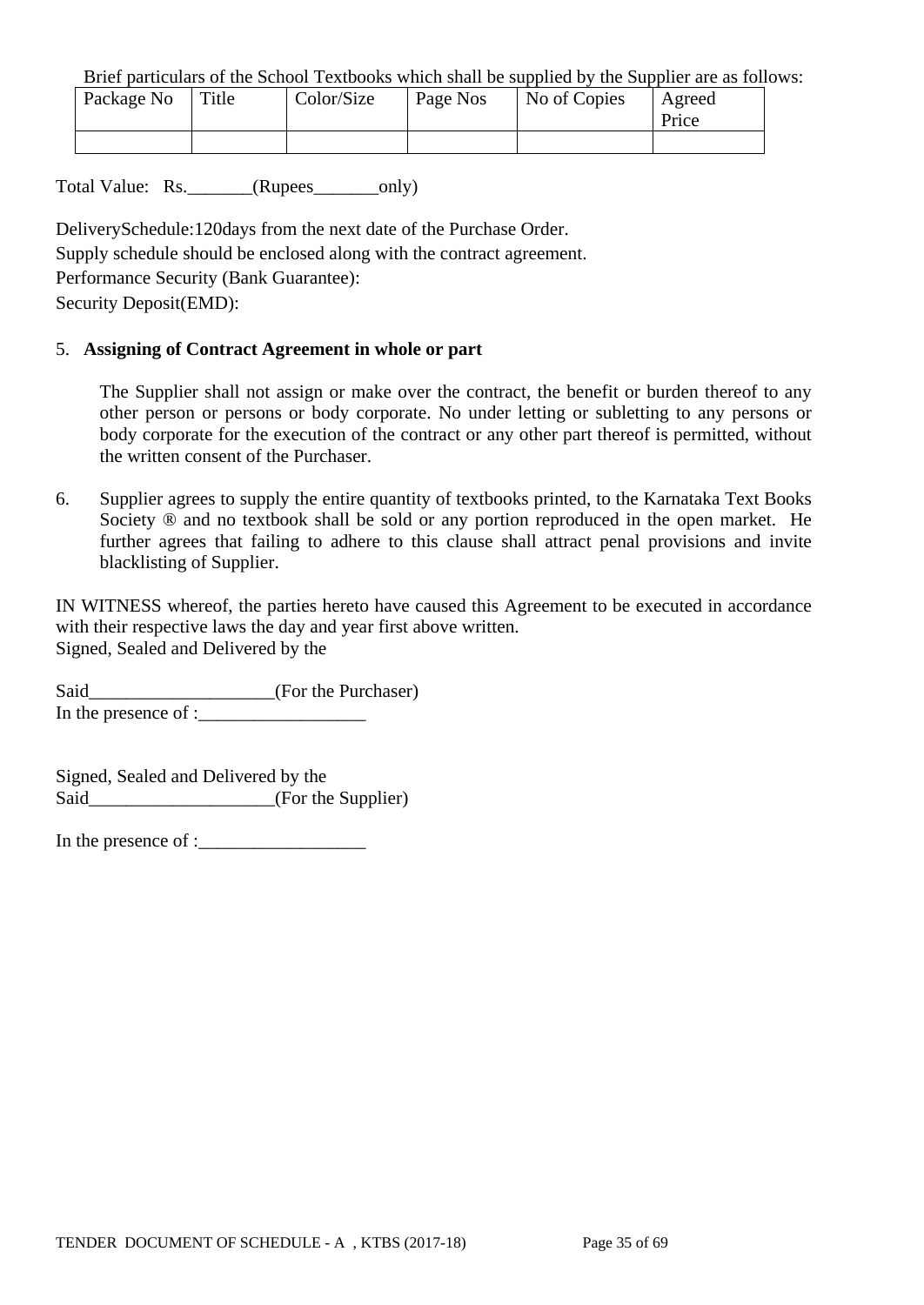### **VOLUME 2**

### **SCHEDULE OF PLACE OF DELIVERY**

The School Textbooks under free & sale categories will have to be supplied to all the Block Educational Offices Godowns in the state as shown below. The actual number of copies of text books to be supplied to the delivery points shall be provided as "**Distribution List**" along with the Purchase Order.

| <b>DISTRICT</b>                  | SL. NO         | <b>TALUKA</b>             | <b>BUFFER POINT IN A</b><br><b>DISTRICT</b> |
|----------------------------------|----------------|---------------------------|---------------------------------------------|
|                                  |                | <b>BENGALURU DIVISION</b> |                                             |
|                                  | 1              | NORTH1                    |                                             |
| <b>BENGALURU</b><br><b>NORTH</b> | $\overline{2}$ | NORTH <sub>2</sub>        | NORTH <sub>2</sub>                          |
|                                  | 3              | NORTH <sub>3</sub>        |                                             |
|                                  | $\overline{4}$ | NORTH4                    |                                             |
|                                  | 5              | DEVANAHALLI               |                                             |
| <b>BENGALURU</b>                 | 6              | <b>DODDABALAPURA</b>      | <b>DEVANAHALLI</b>                          |
| <b>RURAL</b>                     | $\tau$         | <b>HOSAKOTE</b>           |                                             |
|                                  | 8              | NELAMANGALA               |                                             |
|                                  | 9              | SOUTH-1                   |                                             |
|                                  | 10             | SOUTH-2                   |                                             |
| <b>BENGALURU</b><br><b>SOUTH</b> | 11             | SOUTH-3                   | SOUTH-3                                     |
|                                  | 12             | SOUTH-4                   |                                             |
|                                  | 13             | <b>ANEKAL</b>             |                                             |
|                                  | 14             | <b>BAGEPALLI</b>          |                                             |
|                                  | 15             | <b>CHIKKABALLAPUR</b>     |                                             |
| <b>CHIKKABALLAPUR</b>            | 16             | <b>CHINTAMANI</b>         | <b>CHIKKABALLAPUR</b>                       |
|                                  | 17             | <b>GOWRIBIDANUR</b>       |                                             |
|                                  | 18             | <b>GUDIBANDE</b>          |                                             |
|                                  | 19             | <b>SHIDLAGATTA</b>        |                                             |
|                                  | 20             | <b>HIRIYUR</b>            |                                             |
|                                  | 21             | <b>CHITRADURGA</b>        |                                             |
| <b>CHITRADURGA</b>               | 22             | <b>CHALLAKERE</b>         | <b>CHITRADURGA</b>                          |
|                                  | 23             | <b>HOLALKERE</b>          |                                             |
|                                  | 24             | <b>HOSADURGA</b>          |                                             |
|                                  | 25             | MOLAKALMURU               |                                             |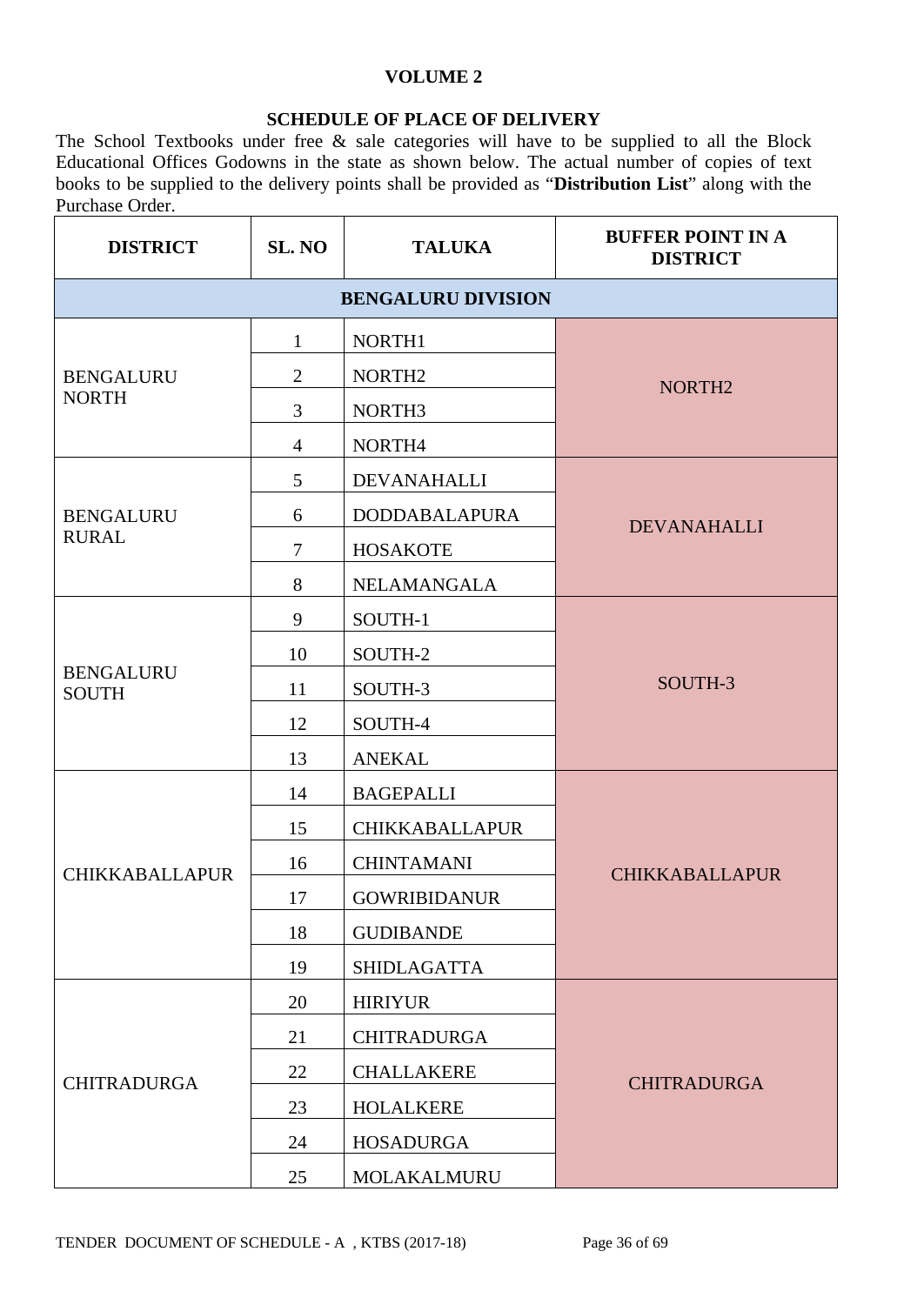|                   | 26 | <b>CHANNAGIRI</b>    |                   |
|-------------------|----|----------------------|-------------------|
|                   | 27 | DAVANGERE NORTH      |                   |
|                   | 28 | DAVANGERE SOUTH      |                   |
| <b>DAVANAGERE</b> | 29 | <b>HARAPANAHALLI</b> | DAVANGERE SOUTH   |
|                   | 30 | <b>HARIHAR</b>       |                   |
|                   | 31 | <b>HONNALI</b>       |                   |
|                   | 32 | <b>JAGALUR</b>       |                   |
|                   | 33 | <b>BANGARPET</b>     |                   |
|                   | 34 | K.G.F                |                   |
| <b>KOLAR</b>      | 35 | <b>KOLAR</b>         | <b>KOLAR</b>      |
|                   | 36 | <b>MALUR</b>         |                   |
|                   | 37 | <b>MULABAGAL</b>     |                   |
|                   | 38 | <b>SRINIVASPUR</b>   |                   |
|                   | 39 | <b>KORATAGERE</b>    |                   |
| <b>MADHUGIRI</b>  | 40 | <b>MADHUGIRI</b>     | <b>MADHUGIRI</b>  |
|                   | 41 | <b>PAVAGADA</b>      |                   |
|                   | 42 | <b>SIRA</b>          |                   |
|                   | 43 | <b>CHANNAPATNA</b>   |                   |
| <b>RAMANAGAR</b>  | 44 | <b>KANAKAPURA</b>    | <b>RAMANAGAR</b>  |
|                   | 45 | <b>MAGADI</b>        |                   |
|                   | 46 | <b>RAMANAGAR</b>     |                   |
|                   | 47 | <b>BHADRAVATHI</b>   |                   |
|                   | 48 | HOSANAGARA           |                   |
|                   | 49 | SAGARA               |                   |
| <b>SHIVAMOGGA</b> | 50 | <b>SHIKARIPURA</b>   | <b>SHIVAMOGGA</b> |
|                   | 51 | <b>SHIVAMOGGA</b>    |                   |
|                   | 52 | <b>SORABA</b>        |                   |
|                   | 53 | <b>TIRTHAHALLI</b>   |                   |
|                   | 54 | <b>CN HALLY</b>      |                   |
|                   | 55 | <b>GUBBI</b>         |                   |
| TUMAKURU          | 56 | <b>KUNIGAL</b>       | <b>TUMAKURU</b>   |
|                   | 57 | <b>TIPTUR</b>        |                   |
|                   | 58 | TUMAKURU             |                   |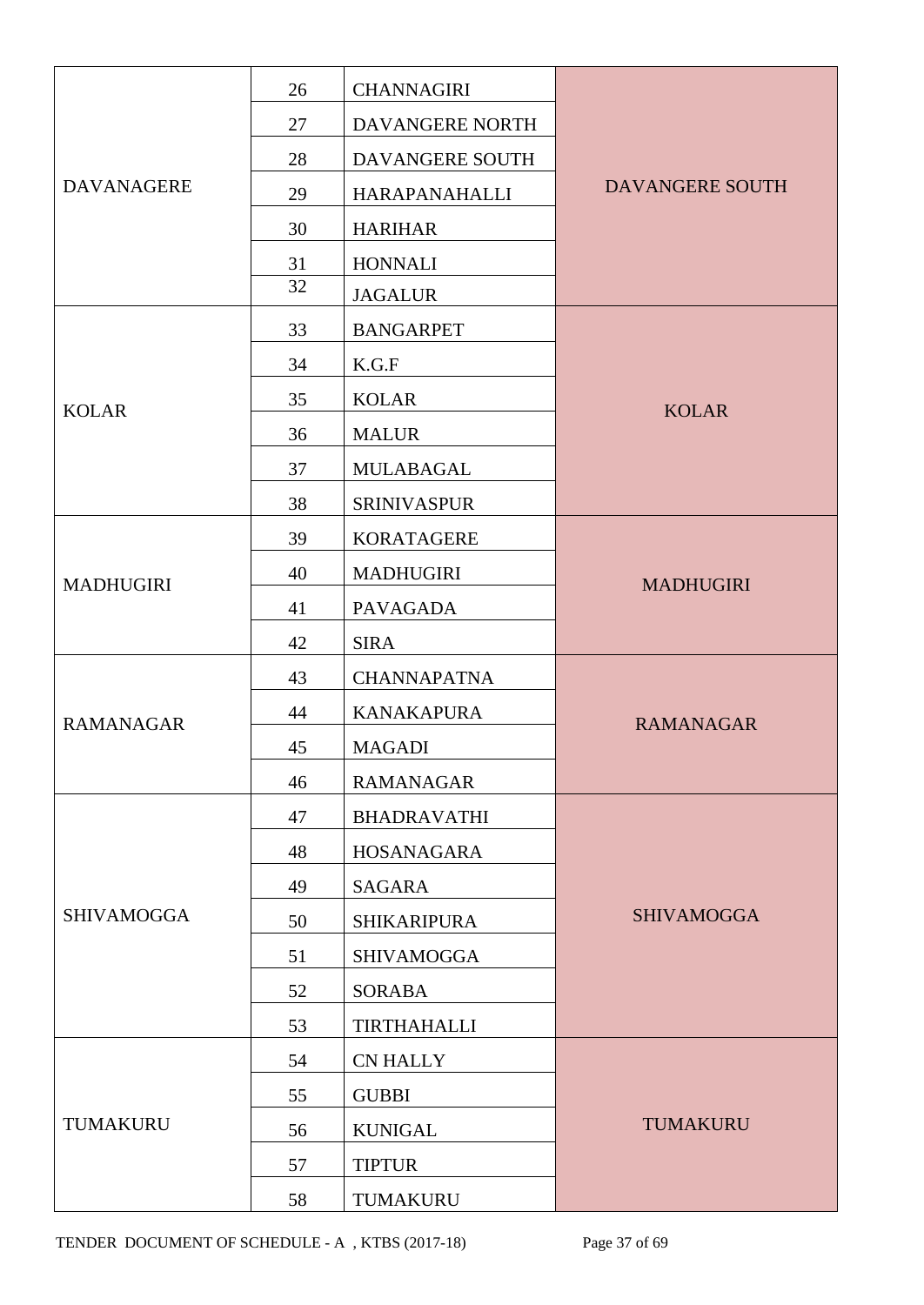|                                   | 59 | <b>TURVEKERE</b>       |                       |
|-----------------------------------|----|------------------------|-----------------------|
|                                   |    | <b>MYSURU DIVISION</b> |                       |
|                                   | 60 | <b>CHAMARAJ NAGAR</b>  |                       |
|                                   | 61 | <b>GUNDLUPET</b>       |                       |
| <b>CHAMRAJNAGAR</b>               | 62 | <b>KOLLEGALA</b>       | <b>CHAMARAJ NAGAR</b> |
|                                   | 63 | <b>HANURU</b>          |                       |
|                                   | 64 | YALANDURU              |                       |
|                                   | 65 | <b>BIRURU</b>          |                       |
|                                   | 66 | CHIKKAMAGALURU         |                       |
|                                   | 67 | <b>KADUR</b>           |                       |
| CHIKKAMAGALURU                    | 68 | <b>KOPPA</b>           | CHIKKAMAGALURU        |
|                                   | 69 | <b>MUDIGERE</b>        |                       |
|                                   | 70 | N.R.PURA               |                       |
|                                   | 71 | <b>SRINGERI</b>        |                       |
|                                   | 72 | <b>TARIKERE</b>        |                       |
|                                   | 73 | <b>BANTWAL</b>         |                       |
|                                   | 74 | <b>BELTHANGADY</b>     |                       |
|                                   | 75 | <b>MANGALURU CITY</b>  |                       |
| <b>DAKSHINA</b><br><b>KANNADA</b> | 76 | <b>MANGALURU TALUK</b> | <b>MANGALURU CITY</b> |
|                                   | 77 | <b>MOODABIDRE</b>      |                       |
|                                   | 78 | <b>PUTTUR</b>          |                       |
|                                   | 79 | <b>SULLYA</b>          |                       |
|                                   | 80 | <b>ALUR</b>            |                       |
|                                   | 81 | ARAKALGUD              |                       |
|                                   | 82 | <b>ARSIKERE</b>        |                       |
| <b>HASSAN</b>                     | 83 | <b>BELUR</b>           | <b>HASSAN</b>         |
|                                   | 84 | <b>CHANNARAYAPATNA</b> |                       |
|                                   | 85 | <b>HASSAN</b>          |                       |
|                                   | 86 | HOLENARASIPURA         |                       |
|                                   | 87 | <b>SAKALESHPURA</b>    |                       |
|                                   | 88 | <b>MADIKERI</b>        |                       |
| <b>KODAGU</b>                     | 89 | <b>SOMAWARPET</b>      | <b>MADIKERI</b>       |
|                                   | 90 | <b>VIRAJPET</b>        |                       |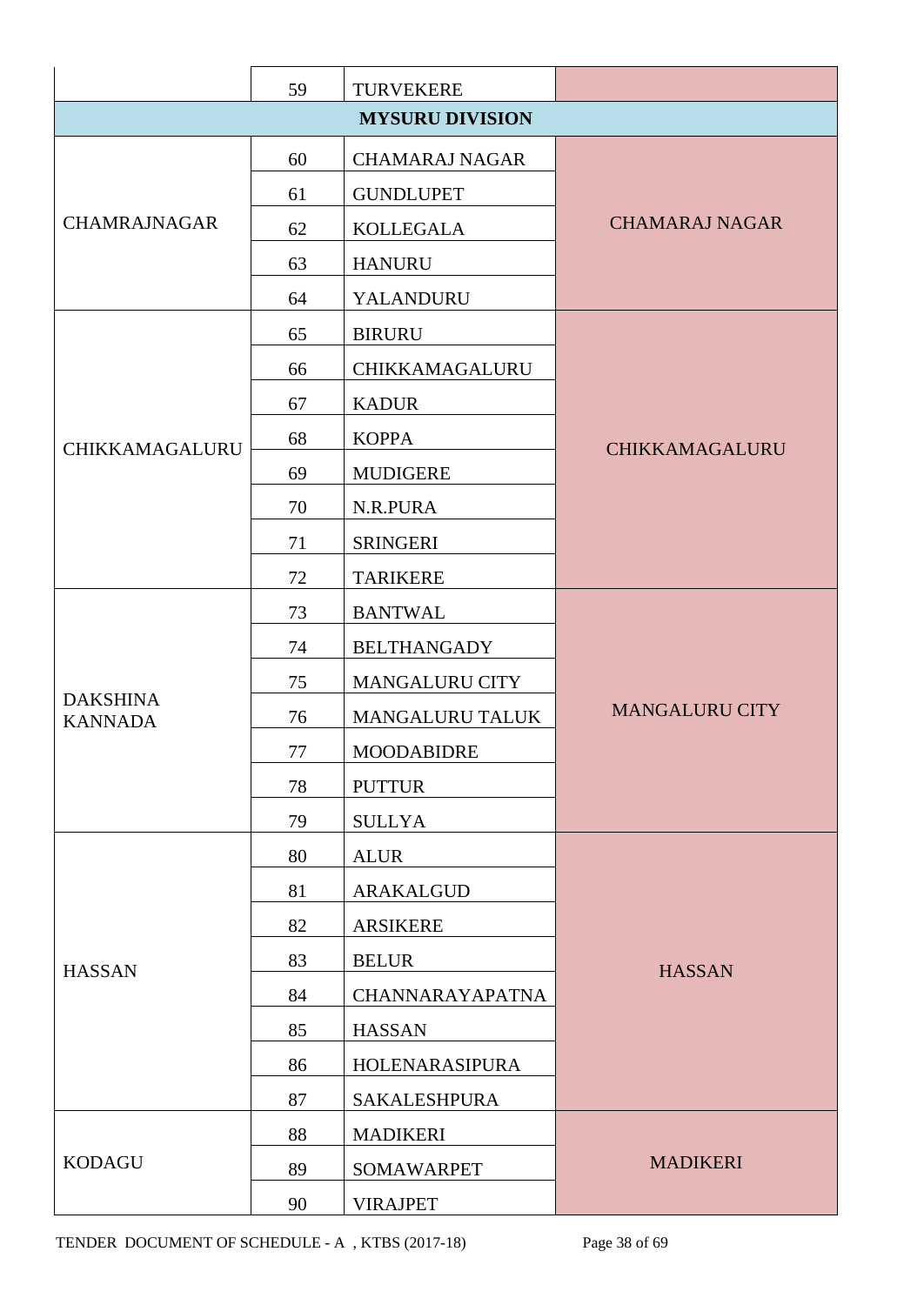|                 | 91  | <b>KRPET</b>             |                      |
|-----------------|-----|--------------------------|----------------------|
|                 | 92  | <b>MADDUR</b>            |                      |
|                 | 93  | <b>MALAVALLY</b>         |                      |
| <b>MANDYA</b>   | 94  | <b>MANDYA SOUTH</b>      | <b>MANDYA SOUTH</b>  |
|                 | 95  | <b>MANDYA NORTH</b>      |                      |
|                 | 96  | <b>NAGAMANGALA</b>       |                      |
|                 | 97  | <b>PANDAVAPURA</b>       |                      |
|                 | 98  | S.R.PATNA                |                      |
|                 | 99  | <b>HDKOTE</b>            |                      |
|                 | 100 | <b>HUNSUR</b>            |                      |
|                 | 101 | <b>K.R NAGAR</b>         |                      |
|                 | 102 | <b>MYSURU NORTH</b>      |                      |
| <b>MYSURU</b>   | 103 | <b>MYSURU TALUK</b>      | <b>MYSURU SOUTH</b>  |
|                 | 104 | <b>MYSURU SOUTH</b>      |                      |
|                 | 105 | <b>NANJANGUD</b>         |                      |
|                 | 106 | PERIAPATNA               |                      |
|                 | 107 | T. NARASAPUR             |                      |
|                 | 108 | <b>BYNDOOR</b>           |                      |
|                 | 109 | <b>KUNDAPURA</b>         |                      |
| <b>UDUPI</b>    | 110 | <b>BRAHMMAVARA</b>       | <b>UDUPI</b>         |
|                 | 111 | <b>UDUPI</b>             |                      |
|                 | 112 | <b>KARKALA</b>           |                      |
|                 |     | <b>BELAGAVI DIVISION</b> |                      |
|                 | 113 | <b>BADAMI</b>            |                      |
|                 | 114 | <b>BAGALAKOT</b>         |                      |
| <b>BAGALKOT</b> | 115 | <b>BILAGI</b>            | <b>BAGALAKOT</b>     |
|                 | 116 | <b>HUNAGUND</b>          |                      |
|                 | 117 | <b>JAMAKHANDI</b>        |                      |
|                 | 118 | <b>MUDHOL</b>            |                      |
|                 | 119 | <b>BELAGAVI TALUK</b>    |                      |
| <b>BELAGAVI</b> | 120 | <b>BELAGAVI CITY</b>     | <b>BELAGAVI CITY</b> |
|                 | 121 | <b>BAILHONGAL</b>        |                      |
|                 | 122 | <b>KITTURU</b>           |                      |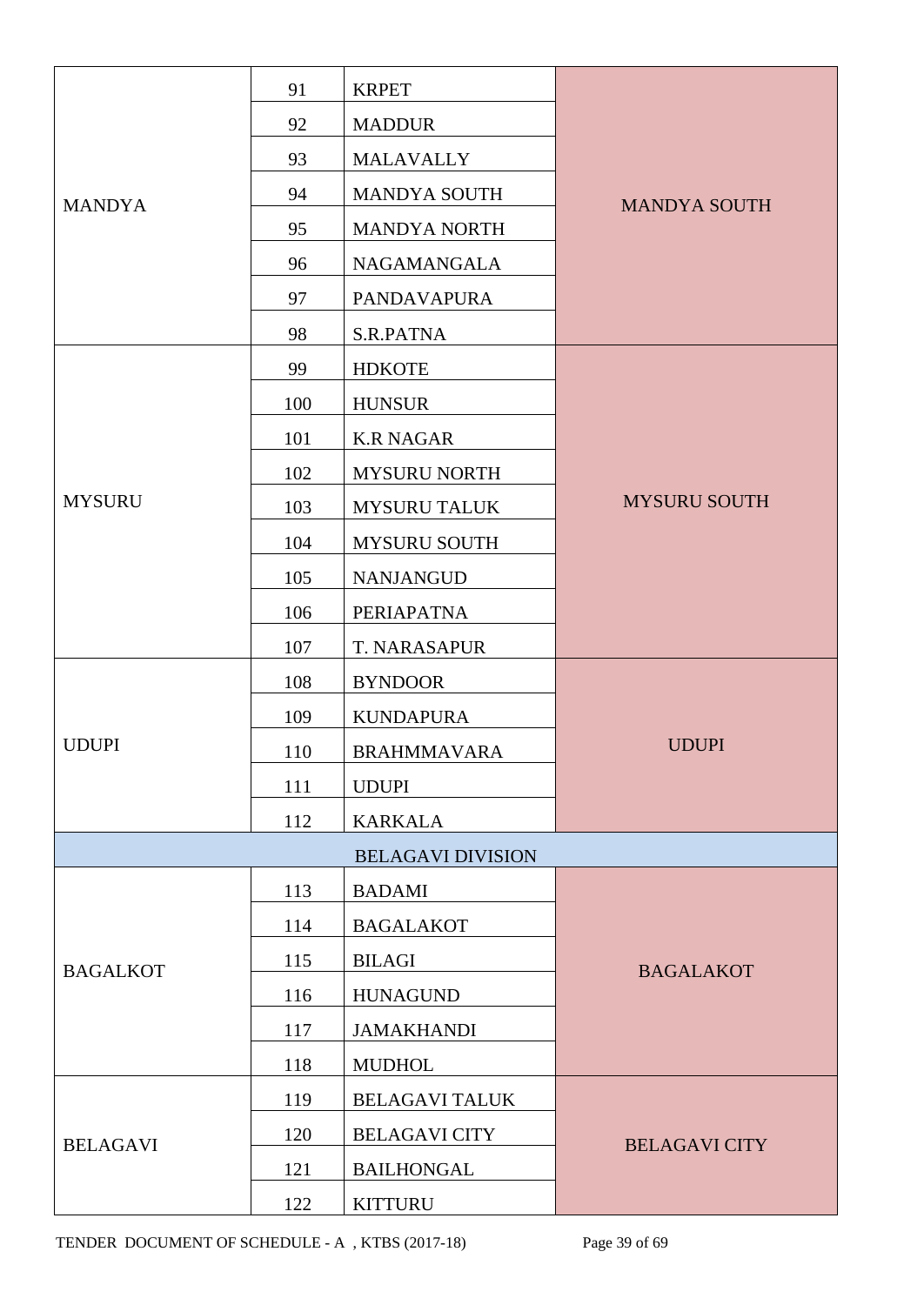|                   | 123 | <b>KHANAPUR</b>         |                        |  |
|-------------------|-----|-------------------------|------------------------|--|
|                   | 124 | <b>RAMADURGA</b>        |                        |  |
|                   | 125 | <b>SAVADATTI</b>        |                        |  |
|                   | 126 | <b>BAGEWADI</b>         |                        |  |
|                   | 127 | <b>VIJAYAPURA CITY</b>  |                        |  |
|                   | 128 | <b>VIJAYAPURA RURAL</b> |                        |  |
| <b>VIJAYAPURA</b> | 129 | <b>CHADACHAN</b>        | <b>VIJAYAPURA CITY</b> |  |
|                   | 130 | <b>INDI</b>             |                        |  |
|                   | 131 | <b>MUDDEBIHAL</b>       |                        |  |
|                   | 132 | <b>SINDAGI</b>          |                        |  |
|                   | 133 | <b>ATHANI</b>           |                        |  |
|                   | 134 | <b>KAGWAD</b>           |                        |  |
|                   | 135 | <b>CHIKKODI</b>         |                        |  |
| <b>CHIKKODI</b>   | 136 | <b>NIPPANI</b>          | <b>CHIKKODI</b>        |  |
|                   | 137 | <b>GOKAK</b>            |                        |  |
|                   | 138 | <b>MUDALAGI</b>         |                        |  |
|                   | 139 | <b>HUKKERI</b>          |                        |  |
|                   | 140 | <b>RAIBAG</b>           |                        |  |
|                   | 141 | DHARWAD RURAL           |                        |  |
|                   | 142 | DHARWAD CITY            |                        |  |
|                   | 143 | HUBBALLI RURAL          |                        |  |
| <b>DHARWAD</b>    | 144 | <b>HUBBALLI CITY</b>    | <b>DHARWAD CITY</b>    |  |
|                   | 145 | KALAGATAGI              |                        |  |
|                   | 146 | <b>KUNDGOLA</b>         |                        |  |
|                   | 147 | <b>NAVALGUNDA</b>       |                        |  |
|                   | 148 | <b>GADAG CITY</b>       |                        |  |
|                   | 149 | <b>GADAG RURAL</b>      |                        |  |
| <b>GADAG</b>      | 150 | <b>MUNDARGI</b>         | <b>GADAG CITY</b>      |  |
|                   | 151 | <b>NARGUND</b>          |                        |  |
|                   | 152 | <b>RON</b>              |                        |  |
|                   | 153 | <b>SHIRAHTTI</b>        |                        |  |
| <b>HAVERI</b>     | 154 | <b>BYADAGI</b>          | <b>HAVERI</b>          |  |
|                   | 155 | <b>HANGAL</b>           |                        |  |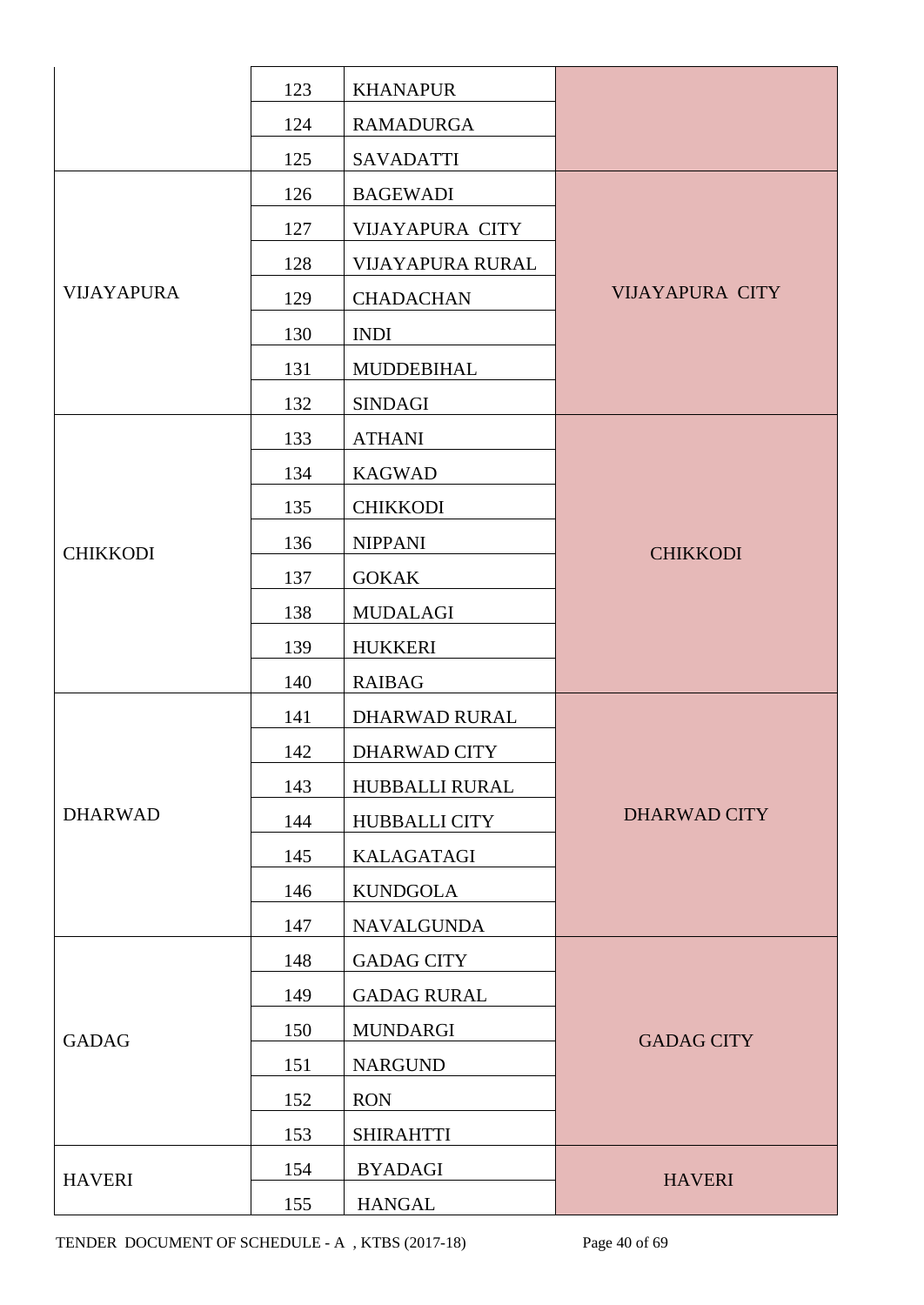|                      | 156 | <b>HAVERI</b>             |                         |
|----------------------|-----|---------------------------|-------------------------|
|                      | 157 | <b>HIREKERUR</b>          |                         |
|                      | 158 | <b>RANEBENNUR</b>         |                         |
|                      | 159 | <b>SAVANUR</b>            |                         |
|                      | 160 | <b>SHIGGAON</b>           |                         |
|                      | 161 | <b>SIRSI</b>              |                         |
| <b>SIRSI</b>         | 162 | <b>SIDDAPUR</b>           |                         |
|                      | 163 | <b>YELLAPUR</b>           | <b>SIRSI</b>            |
|                      | 164 | <b>MUNDAGOD</b>           |                         |
|                      | 165 | <b>HALIYAL</b>            |                         |
|                      | 166 | <b>JOIDA</b>              |                         |
|                      | 167 | <b>KARWAR</b>             |                         |
|                      | 168 | <b>ANKOLA</b>             |                         |
| <b>UTTAR KANNADA</b> | 169 | <b>KUMATA</b>             | <b>KARWAR</b>           |
|                      | 170 | <b>HONNAVAR</b>           |                         |
|                      | 171 | <b>BHATKAL</b>            |                         |
|                      |     | <b>KALABURGI DIVISION</b> |                         |
|                      | 172 | <b>BALLARI EAST</b>       |                         |
|                      | 173 | <b>KURUGODU</b>           |                         |
|                      | 174 | <b>HADAGALI</b>           |                         |
| <b>BALLARI</b>       | 175 | HB HALLI                  | <b>BALLARI EAST</b>     |
|                      | 176 | <b>HOSPET</b>             |                         |
|                      | 177 | <b>KUDLIGI</b>            |                         |
|                      | 178 | <b>SANDUR</b>             |                         |
|                      | 179 | <b>SIRUGUPPA</b>          |                         |
|                      | 180 | <b>AURAD</b>              |                         |
|                      | 181 | <b>BASAVAKALYAN</b>       |                         |
| <b>BIDAR</b>         | 182 | <b>BHALKI</b>             | <b>BIDAR</b>            |
|                      | 183 | <b>BIDAR</b>              |                         |
|                      | 184 | <b>HUMNABAD</b>           |                         |
|                      | 185 | <b>AFZALPUR</b>           |                         |
| <b>KALABURAGI</b>    | 186 | <b>ALAND</b>              | <b>KALABURAGI NORTH</b> |
|                      | 187 | <b>CHINCHOLI</b>          |                         |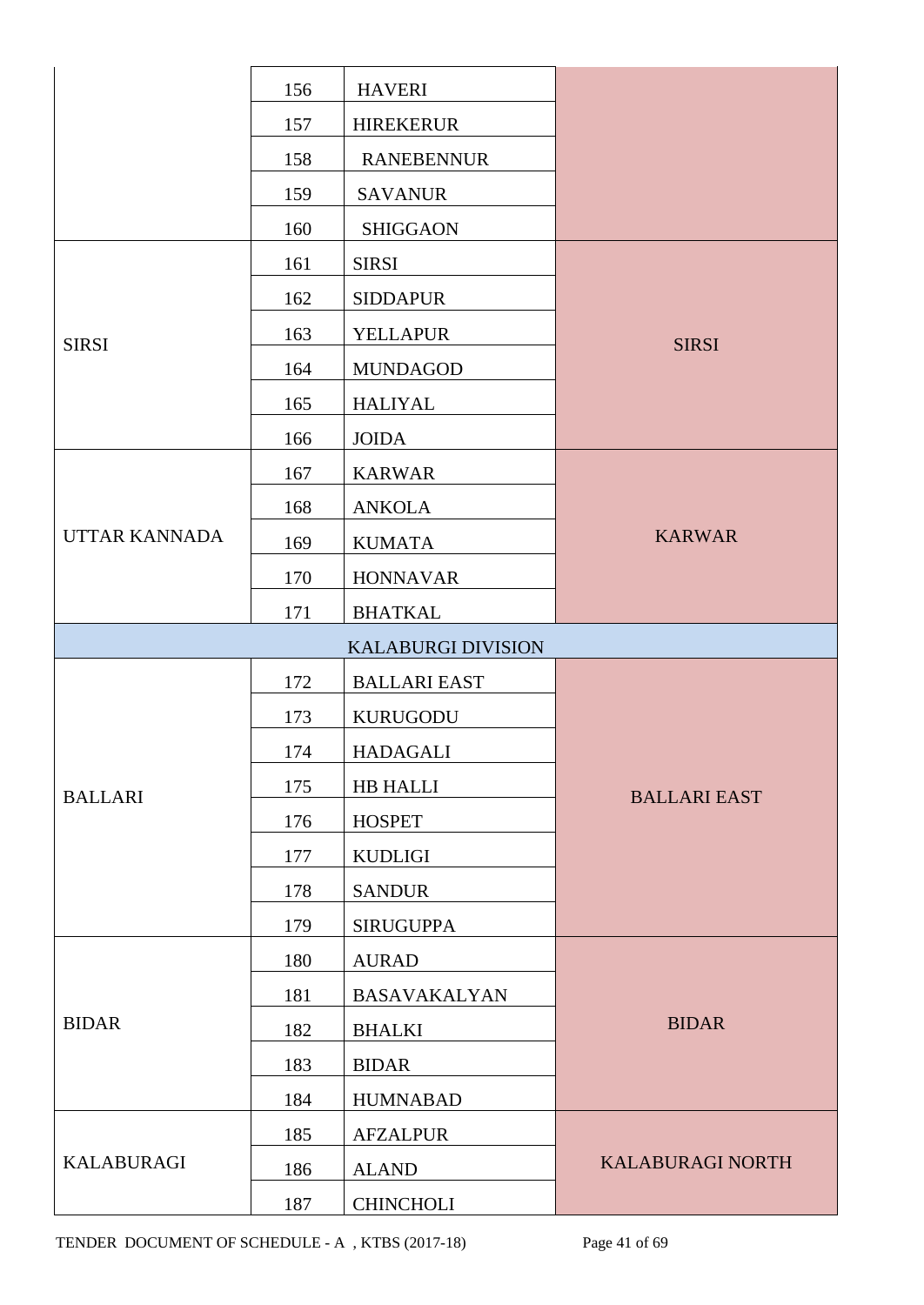|                     | 188 | <b>CHITTAPUR</b>                 |                |
|---------------------|-----|----------------------------------|----------------|
|                     | 189 | KALABURAGI NORTH                 |                |
|                     | 190 | KALABURAGI SOUTH                 |                |
|                     | 191 | <b>JEWARGI</b>                   |                |
|                     | 192 | <b>SEDAM</b>                     |                |
|                     | 193 | <b>KOPPAL</b>                    |                |
| <b>KOPPAL</b>       | 194 | <b>GANGAVTI</b>                  | <b>KOPPAL</b>  |
|                     | 195 | <b>KUSTAGI</b>                   |                |
|                     | 196 | <b>YELBURGA</b>                  |                |
|                     | 197 | <b>DEVDURGA</b>                  |                |
|                     | 198 | LINGASUGURU                      |                |
| <b>RACIHUR</b>      | 199 | <b>MANVI</b>                     | <b>RAICHUR</b> |
|                     | 200 | <b>RAICHUR</b>                   |                |
|                     | 201 | <b>SINDHANUR</b>                 |                |
|                     | 202 | <b>SHAHAPUR</b>                  |                |
| <b>YADGIR</b>       | 203 | <b>SURPUR</b>                    |                |
|                     | 204 | <b>YADGIR</b>                    | <b>YADGIR</b>  |
|                     |     |                                  |                |
| <b>STATE GODOWN</b> | 205 | <b>MADIWALA</b><br><b>GODOWN</b> |                |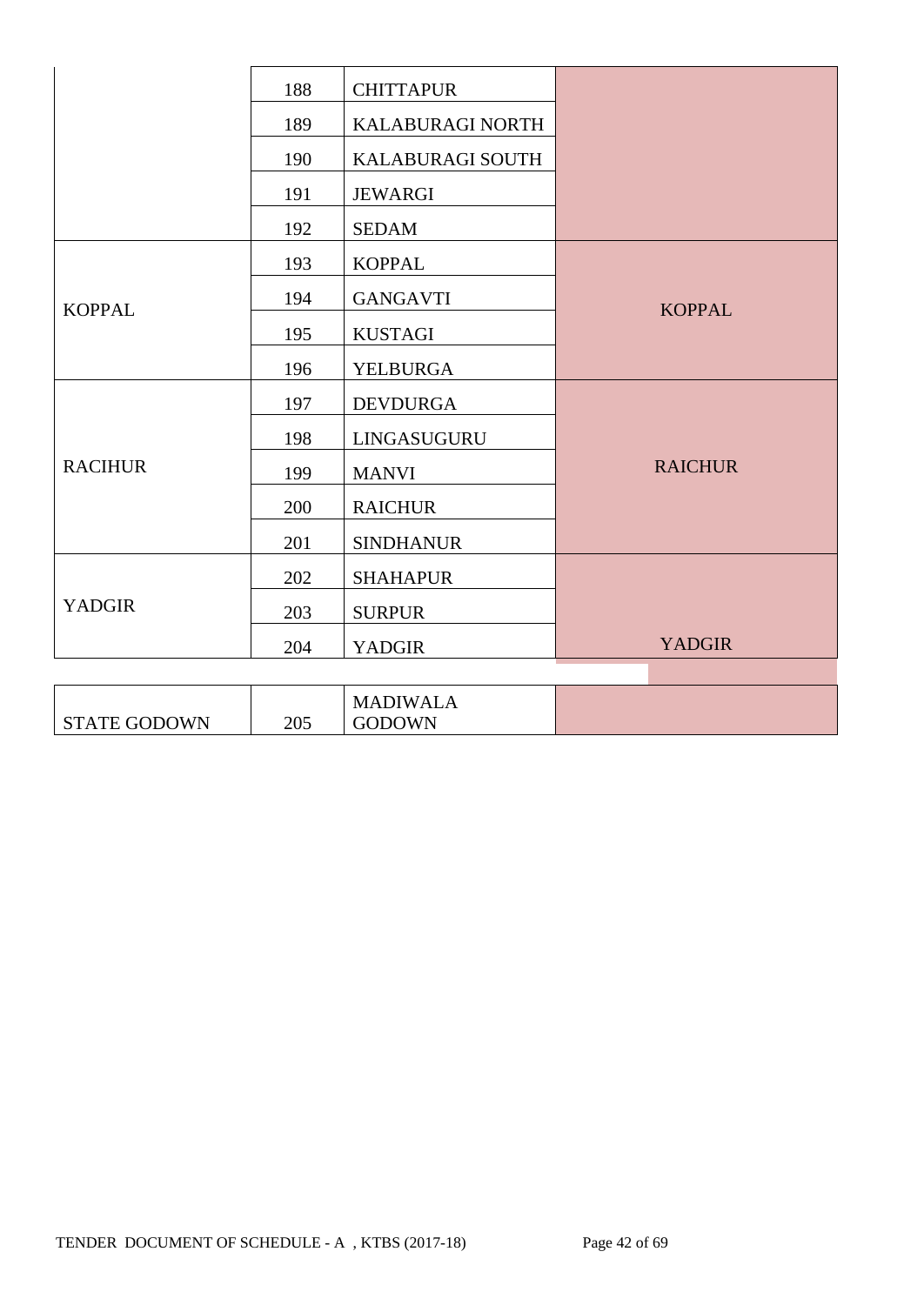#### **VOLUME – 03**

### **PACKAGE WISE TITLES 2017-18**

| SI<br>N <sub>0</sub> | <b>Titl</b><br>e<br>Cod<br>e | Paka<br>ge<br>No., | Cla<br>$\mathbf{S}\mathbf{S}$ | <b>Titles</b>                               | <b>Size</b> | Colou<br>r               | Appro<br>x No.<br>of<br>Pages | Approxi<br>mate No.<br>of Books | <b>Total No. of</b><br>pages |
|----------------------|------------------------------|--------------------|-------------------------------|---------------------------------------------|-------------|--------------------------|-------------------------------|---------------------------------|------------------------------|
| $\mathbf{1}$         | 1                            | 1                  | 1                             | <b>SAVI KANNADA</b>                         | 1/4th Crown | 4                        | 172                           | 482,615                         | 83,009,780                   |
| $\overline{2}$       | 3                            | $\mathbf{1}$       | 1                             | KAN_PARISARA_ADHYAYANA                      | 1/4th Crown | 4                        | 112                           | 177,260                         | 19,853,120                   |
| 3                    | 22                           | 1                  | 1                             | HINDI_MATHS                                 | 1/4th Crown | B/W                      | 220                           | 213                             | 46,860                       |
| $\overline{4}$       | 21                           | 1                  | 1                             | HINDI_READER                                | 1/4th Crown | B/W                      | 144                           | 3,412                           | 491,328                      |
|                      | Package - 01 - Total         |                    |                               |                                             |             |                          |                               | 663,500                         | 103,401,088                  |
| 5                    | $8\,$                        | $\overline{c}$     | 1                             | <b>ENGLISH_READER</b>                       | 1/4th Crown | $\overline{\mathcal{A}}$ | 170                           | 123,767                         | 21,040,390                   |
| 6                    | 5                            | $\overline{2}$     | 1                             | NALIKALI_KAN                                | 1/4th Crown | $\overline{4}$           | 80                            | 512,458                         | 40,996,640                   |
| $\tau$               | 9                            | $\overline{c}$     | $\mathbf{1}$                  | <b>ENGLISH_MATHS</b>                        | 1/4th Crown | 4                        | 220                           | 125,002                         | 27,500,440                   |
| $8\,$                | 23                           | $\overline{2}$     | $\mathbf{1}$                  | HINDI_PARISARA_ADHYAYANA                    | 1/4th Crown | B/W                      | 112                           | 238                             | 26,656                       |
| 9                    | 24                           | $\mathbf{2}$       | 1                             | TAMIL_KARPAVA_MAGALOM                       | 1/4th Crown | B/W                      | 158                           | 974                             | 153,892                      |
| 10                   | 25                           | $\overline{2}$     | 1                             | <b>TAMIL MATHS</b>                          | 1/4th Crown | $\rm\,B/W$               | 220                           | 947                             | 208,340                      |
|                      | Package - 02 - Total         |                    |                               |                                             |             |                          |                               | 763,386                         | 89,926,358                   |
| 11                   | 10                           | 3                  | 1                             | ENGLISH_PARISARA_ADHYAYANA                  | 1/4th Crown | 4                        | 112                           | 129,531                         | 14,507,472                   |
| 12                   | 6                            | 3                  | $\mathbf{1}$                  | NALIIKALI_GANITHA_KAN                       | 1/4th Crown | 4                        | 128                           | 510,345                         | 65,324,160                   |
| 13                   | 26                           | 3                  | 1                             | TAMIL_PARISARA_ADHYAYANA                    | 1/4th Crown | B/W                      | 112                           | 1,010                           | 113,120                      |
| 14                   | 27                           | 3                  | 1                             | PASIDI TELUGU                               | 1/4th Crown | B/W                      | 210                           | 954                             | 200,340                      |
| 15                   | 28                           | $\overline{3}$     | $\mathbf{1}$                  | TELUGU_MATHS                                | 1/4th Crown | $\rm\,B/W$               | 220                           | 846                             | 186,120                      |
|                      | Package - 03 - Total         |                    |                               |                                             |             |                          |                               | 642,686                         | 80,331,212                   |
| 16                   | 13                           | 4                  | $\mathbf{1}$                  | <b>URDU_MATHS</b>                           | 1/4th Crown | 4                        | 220                           | 9,189                           | 2,021,580                    |
| 17                   | 18                           | $\overline{4}$     | 1                             | <b>MAYA MARATI</b>                          | 1/4th Crown | $\overline{\mathcal{L}}$ | 108                           | 13,736                          | 1,483,488                    |
| 18                   | 14                           | $\overline{4}$     | 1                             | URDU_PARISARA_ADHYAYANA                     | 1/4th Crown | $\overline{4}$           | 112                           | 9,395                           | 1,052,240                    |
| 19                   | 11                           | 4                  |                               | ENGLISH ACTIVITY BOOK                       | 1/4th Crown | 4                        | 188                           | 726,423                         | 136,567,524                  |
| 20                   | 29                           | 4                  | 1                             | TELUGU_PARISARA_ADHYAYANA                   | 1/4th Crown | B/W                      | 112                           | 817                             | 91,504                       |
| 21                   | 201                          | $\overline{4}$     | 7                             | TELUGU MANJARI_(FL)                         | 1/4th Crown | B/W                      | 128                           | 642                             | 82,176                       |
| 22                   | 202                          | $\overline{4}$     | 7                             | TAMIL_MED_SOCIAL SCIENCE PART 2             | 1/4th Crown | B/W                      | 140                           | 1053                            | 147,420                      |
|                      | Package - 04 - Total         |                    |                               |                                             |             |                          |                               | 761,255                         | 141,445,932                  |
| 23                   | $\overline{4}$               | 5                  | $\mathbf{1}$                  | KALI KAN (PARICHAYA BASHE)                  | 1/4th Crown | $\overline{4}$           | 84                            | 78,606                          | 6,602,904                    |
| 24                   | 15                           | 5                  | 1                             | NaliKali_URDU                               | 1/4th Crown | 4                        | 156                           | 39,593                          | 6,176,508                    |
| 25                   | 7                            | 5                  | 1                             | NALIKALI_KAN_PARISARA_ADHYAY<br>ANA         | 1/4th Crown | 4                        | 100                           | 512,824                         | 51,282,400                   |
| 26                   | 2                            | 5                  | 1                             | <b>KAN_MATHS</b>                            | 1/4th Crown | $\overline{4}$           | 220                           | 171,450                         | 37,719,000                   |
|                      | Package - 05 - Total         |                    |                               |                                             |             |                          |                               | 802,473                         | 101,780,812                  |
| 27                   | 63                           | 6                  | 3                             | NaliKali_KAN                                | 1/4th Crown | 4                        | 150                           | 508,662                         | 76,299,300                   |
| 28                   | 16                           | 6                  | $\mathbf{1}$                  | Nalikali_URDU_MATHS                         | 1/4th Crown | $\overline{4}$           | 134                           | 39,872                          | 5,342,848                    |
| 29                   | 17                           | 6                  | 1                             | Nalikali_URDU_PARISARA_ADHYAYA<br><b>NA</b> | 1/4th Crown | $\overline{4}$           | 75                            | 40,533                          | 3,039,975                    |
| 30                   | $77 \,$                      | 6                  | 3                             | HINDI_MATHS PART 1                          | 1/4th Crown | B/W                      | 172                           | 361                             | 62,092                       |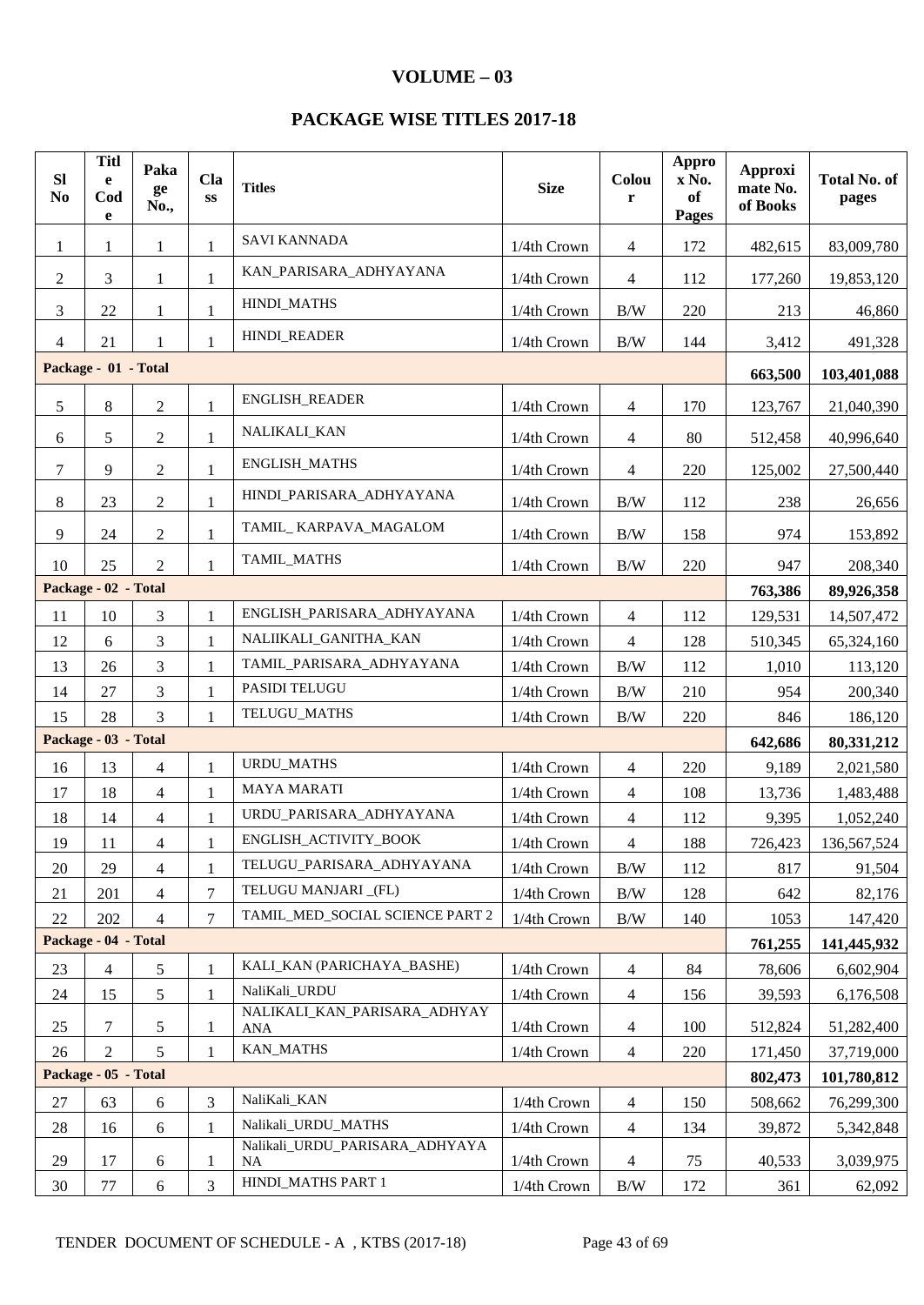| 31 | 401                  | 6              | 3              | HINDI_MATHS PART 2                  | 1/4th Crown | $\rm\,B/W$     | 134 | 361               | 48,374                   |
|----|----------------------|----------------|----------------|-------------------------------------|-------------|----------------|-----|-------------------|--------------------------|
|    | Package - 06 - Total |                |                |                                     |             |                |     | 589,789           | 84,792,589               |
| 32 | 19                   | 7              | $\mathbf{1}$   | <b>MAR_MATHS</b>                    | 1/4th Crown | $\overline{4}$ | 220 | 13,200            | 2,904,000                |
| 33 | 20                   | 7              | 1              | MAR_PARISARA_ADHYAYANA              | 1/4th Crown | $\overline{4}$ | 112 | 13,695            | 1,533,840                |
| 34 | 12                   | 7              | 1              | URDU_READER                         | 1/4th Crown | $\overline{4}$ | 140 | 16,410            | 2,297,400                |
| 35 | 64                   | $\overline{7}$ | 3              | NaliKali_KAN_MATHS                  | 1/4th Crown | $\overline{4}$ | 196 | 502,436           | 98,477,456               |
| 36 | 200                  | $\tau$         | $\tau$         | TAM_MED_PHY_EDU                     | 1/4th Crown | B/W            | 136 | 1,194             | 162,384                  |
| 37 | 76                   | 7              | 3              | HINDI_READER                        | 1/4th Crown | $\rm\,B/W$     | 100 | 3,273             | 327,300                  |
|    | Package - 07 - Total |                |                |                                     |             |                |     | 550,208           | 105,702,380              |
| 38 | 59                   | 8              | 3              | <b>SAVI KANNADA</b>                 | 1/4th Crown | $\overline{4}$ | 132 | 408,545           | 53,927,940               |
| 39 | 62                   | 8              | 3              | KAN_PARICHAYABASHE                  | 1/4th Crown | $\overline{4}$ | 100 | 72,753            | 7,275,300                |
| 40 | 70                   | 8              | 3              | URDU_READER                         | 1/4th Crown | $\overline{4}$ | 132 | 55,597            | 7,338,804                |
| 41 | 71                   | 8              | 3              | <b>URDU_MATHS PART 1</b>            | 1/4th Crown | $\overline{4}$ | 172 | 47,899            | 8,238,628                |
| 42 | 72                   | $8\,$          | 3              | URDU_PARISARA_ADHYAYANA             | 1/4th Crown | $\overline{4}$ | 212 | 48,178            | 10,213,736               |
| 43 | 73                   | 8              | $\overline{3}$ | <b>MAYA MARATI</b>                  | 1/4th Crown | $\overline{4}$ | 98  | 13,252            | 1,298,696                |
|    | Package - 08 - Total |                |                |                                     |             |                |     | 646,224           | 88,293,104               |
| 44 | 65                   | 9              | 3              | NaliKali_KAN_PARISARA_ADHYAYAN<br>A | 1/4th Crown | $\overline{4}$ | 244 | 501,391           | 122,339,404              |
| 45 | 79                   | 9              | 3              | TAMIL_FL                            | 1/4th Crown | $\rm\,B/W$     | 118 | 943               | 111,274                  |
| 46 | 80                   | 9              | 3              | TAMIL_MATHS PART 1                  | 1/4th Crown | $\rm B/W$      | 172 | 908               | 156,176                  |
| 47 | 403                  | 9              | 3              | <b>MAR_MATHS PART 2</b>             | 1/4th Crown | $\overline{4}$ | 134 | 12,679            | 1,698,986                |
| 48 |                      | 9              | $\overline{7}$ | TAMIL_MED_SCIENCE PART 1            | 1/4th Crown | $\rm B/W$      | 150 | 908               | 136200                   |
| 49 |                      | 9              | $\overline{7}$ | TAMIL_MED_SCIENCE PART 2            | 1/4th Crown | $\rm\,B/W$     | 188 | 908               | 170,704                  |
|    |                      |                |                |                                     |             |                |     |                   |                          |
| 50 | 199                  | 9              | $\overline{7}$ | TEL_MED_MATHS PART 1                |             |                |     |                   |                          |
|    | Package - 09 - Total |                |                |                                     | 1/4th Crown | $\rm\,B/W$     | 222 | 682               | 151,404                  |
| 51 | 402                  | 10             | 3              | <b>URDU_MATHS PART 2</b>            | 1/4th Crown | $\overline{4}$ | 134 | 518,419<br>47,899 | 124,764,148              |
| 52 | 68                   | 10             | 3              | ENGLISH_PARISARA_ADHYAYANA          | 1/4th Crown | $\overline{4}$ | 212 | 120,688           | 6,418,466<br>25,585,856  |
| 53 | 74                   | $10\,$         | 3              | MAR_MATHS PART 1                    | 1/4th Crown | $\overline{4}$ | 172 | 12,679            | 2,180,788                |
| 54 | 75                   | 10             | 3              | MAR_PARISARA_ADHYAYANA              | 1/4th Crown | $\overline{4}$ | 212 | 11,896            | 2,521,952                |
| 55 | 60                   | 10             | 3              | KAN_MATHS PART 1                    | 1/4th Crown | $\overline{4}$ | 172 | 163,803           |                          |
| 56 | 61                   | 10             | 3              | KAN_PARISARA_ADHYAYANA              | 1/4th Crown | $\overline{4}$ | 212 | 165,936           | 28,174,116<br>35,178,432 |
|    | Package - 10 - Total |                |                |                                     |             |                |     | 522,901           | 100,059,610              |
| 57 | 66                   | 11             | 3              | ENGLISH_READER                      | 1/4th Crown | $\overline{4}$ | 172 | 115,301           | 19,831,772               |
| 58 | 69                   | 11             | 3              | ENGLISH_ACTIVITY_BOOK               | 1/4th Crown | $\overline{4}$ | 132 | 738,497           | 97,481,604               |
| 59 | 405                  | 11             | 3              | <b>TAMIL MATHS PART 2</b>           | 1/4th Crown | $\rm\,B/W$     | 134 | 908               | 121,672                  |
| 60 | 81                   | 11             | 3              | TAMIL_PARISARA_ADHYAYANA            | 1/4th Crown | B/W            | 212 | 1,021             | 216,452                  |
| 61 | 82                   | 11             | 3              | PASIDI TELUGU                       | 1/4th Crown | B/W            | 150 | 905               | 135,750                  |
|    | Package - 11 - Total |                |                |                                     |             |                |     | 856,632           | 117,787,250              |
| 62 | 67                   | 12             | 3              | ENGLISH_MATHS PART 1                | 1/4th Crown | $\overline{4}$ | 172 | 121,744           | 20,939,968               |
| 63 | 404                  | 12             | 3              | KAN_MATHS PART 2                    | 1/4th Crown | $\overline{4}$ | 134 | 163,803           | 21,949,602               |
| 64 | 406                  | 12             | 3              | <b>ENGLISH_MATHS PART 2</b>         | 1/4th Crown | $\overline{4}$ | 134 | 121,744           | 16,313,696               |
| 65 | 408                  | 12             | 5              | MAR_MED_SCIENCE&EVS                 | 1/4th Crown | $\overline{4}$ | 244 | 12,658            | 3,088,552                |
| 66 | 451                  | 12             | 7              | HIN_MED_MATHS PART 2                | 1/4th Crown | B/W            | 204 | 273               | 55,692                   |
| 67 | 198                  | 12             | $\overline{7}$ | TAMIL_MED_SOCIAL SCIENCE PART 1     | 1/4th Crown | B/W            | 140 | 971               | 135,940                  |
| 68 | 111                  | 12             | 5              | KAN_SL                              | 1/4th Crown | $\overline{4}$ | 152 | 158,448           | 24,084,096               |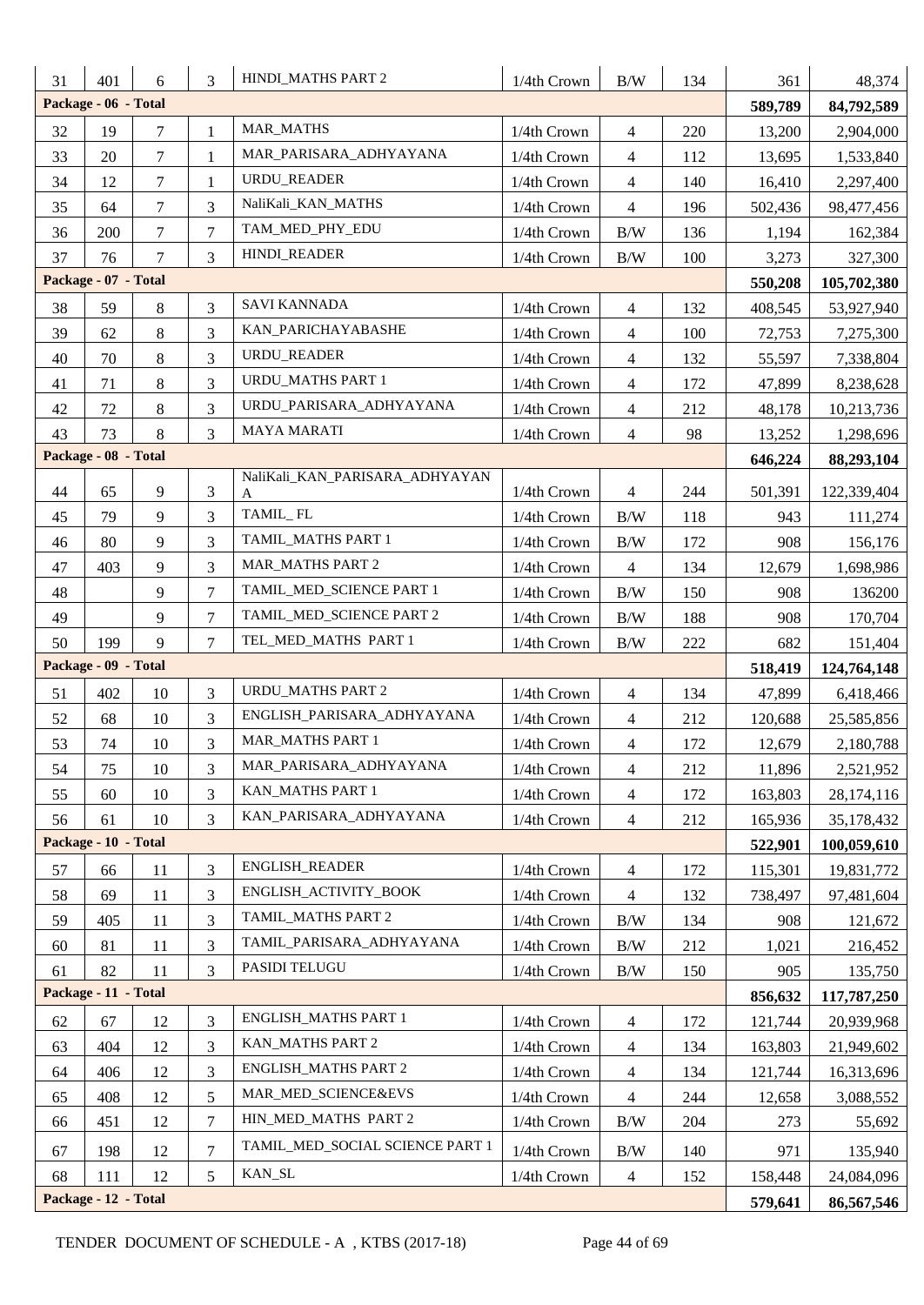| 69                   | 410                  | 13 | 5               | MAR_MED_MATHS PART 2                             | 1/4th Crown | $\overline{4}$ | 152 | 12,659  | 1,924,168   |
|----------------------|----------------------|----|-----------------|--------------------------------------------------|-------------|----------------|-----|---------|-------------|
| 70                   | 409                  | 13 | 5               | MAR_MED_MATHS PART 1                             | 1/4th Crown | $\overline{4}$ | 174 | 12,659  | 2,202,666   |
| 71                   | 411                  | 13 | 5               | KAN_MED SCIENCE&EVS SEM_1 &<br>PART <sub>2</sub> | 1/4th Crown | $\overline{4}$ | 244 | 641,199 | 156,452,556 |
| 72                   | 204                  | 13 | $\overline{7}$  | TEL_MED_PHY_EDU                                  | 1/4th Crown | B/W            | 136 | 721     | 98,056      |
| 73                   | 197                  | 13 | $\overline{7}$  | TAM_FL                                           | 1/4th Crown | B/W            | 176 | 1,163   | 204,688     |
| 74                   | 83                   | 13 | 3               | TELUGU_MATHS PART 1                              | 1/4th Crown | B/W            | 172 | 906     | 155,832     |
|                      | Package - 13 - Total |    |                 |                                                  |             |                |     | 669,307 | 161,037,966 |
| 75                   | 84                   | 14 | 3               | TELUGU_PARISARA_ADHYAYANA                        | 1/4th Crown | B/W            | 212 | 939     | 199,068     |
| 76                   | 119                  | 14 | 5               | MAYA MARTI_(FL)                                  | 1/4th Crown | $\overline{4}$ | 148 | 12,479  | 1,846,892   |
| 77                   | 108                  | 14 | 5               | KAN_FL                                           | 1/4th Crown | $\overline{4}$ | 156 | 803,560 | 125,355,360 |
| 78                   | 450                  | 14 | $\overline{7}$  | HIN_MED_ SCIENCE PART 2                          | 1/4th Crown | $\rm\,B/W$     | 188 | 273     | 51,324      |
| Package - 14 - Total |                      |    |                 |                                                  |             |                |     | 817,251 | 127,452,644 |
| 79                   | 78                   | 15 | 3               | HINDI_PARISARA_ADHYAYANA                         | 1/4th Crown | B/W            | 212 | 361     | 76,532      |
| 80                   | 110                  | 15 | 5               | KAN MED SOCIAL SCIENCE                           | 1/4th Crown | $\overline{4}$ | 220 | 641,199 | 141,063,780 |
| 81                   | 407                  | 15 | 3               | TELUGU_MATHS PART 2                              | 1/4th Crown | B/W            | 134 | 906     | 121,404     |
| 82                   | 120                  | 15 | 5               | MAR MED SOCIAL SCIENCE                           | 1/4th Crown | $\overline{4}$ | 204 | 12,657  | 2,582,028   |
| 83                   | 203                  | 15 | $\overline{7}$  | TEL MED MATHS PART 2                             | 1/4th Crown | B/W            | 204 | 721     | 147,084     |
|                      | Package - 15 - Total |    |                 |                                                  |             |                |     | 655,844 | 143,990,828 |
| 84                   | 109                  | 16 | 5               | KAN_MED MATHS PART 1                             | 1/4th Crown | 4              | 174 | 641,199 | 111,568,626 |
| 85                   | 122                  | 16 | 5               | HINDI_FL                                         | 1/4th Crown | B/W            | 132 | 2,629   | 347,028     |
| 86                   | 479                  | 16 | 10              | TAMIL_SOCIAL PART 2                              | 1/4th Crown | $\rm\,B/W$     | 170 | 173     | 29,410      |
| 87                   | 418                  | 16 | 5               | URDU_MED_MATHS PART 2                            | 1/4th Crown | $\overline{4}$ | 152 | 44,571  | 6,774,792   |
|                      | Package - 16 - Total |    |                 |                                                  |             |                |     | 688,572 | 118,719,856 |
| 88                   | 118                  | 17 | 5               | URDU_MED_SOCIAL SCIENCE                          | 1/4th Crown | $\overline{4}$ | 250 | 44,571  | 11,142,750  |
| 89                   | 415                  | 17 | 5               | URDU_MED_SCIENCE & EVS                           | 1/4th Crown | $\overline{4}$ | 244 | 44,571  | 10,875,324  |
| 90                   | 416                  | 17 | 5               | KAN_MED MATHS PART 2                             | 1/4th Crown | $\overline{4}$ | 152 | 641,199 | 97,462,248  |
| 91                   | 126                  | 17 | $5\overline{)}$ | TAMIL_MED_SOCIAL SCIENCE                         | 1/4th Crown | B/W            | 254 | 678     | 172,212     |
|                      | Package - 17 - Total |    |                 |                                                  |             |                |     | 731,019 | 119,652,534 |
| 92                   | 112                  | 18 | 5               | <b>ENGLISH_FL</b>                                | 1/4th Crown | $\overline{4}$ | 140 | 112,550 | 15,757,000  |
| 93                   | 113                  | 18 | 5               | ENGLISH_MED SOCIALSCIENCE                        | 1/4th Crown | $\overline{4}$ | 260 | 165,398 | 43,003,480  |
| 94                   | 419                  | 18 | 5               | <b>ENGLISH_MED SCIENCE &amp; EVS</b>             | 1/4th Crown | $\overline{4}$ | 244 | 165,398 | 40,357,112  |
| 95                   | 412                  | 18 | 5               | TAMIL_MED SCIENCE & EVS                          | 1/4th Crown | B/W            | 244 | 678     | 165,432     |
| 96                   | 413                  | 18 | 5               | TAMIL_MED MATHS PART 1                           | 1/4th Crown | B/W            | 174 | 678     | 117,972     |
| 97                   | 417                  | 18 | 5               | URDU_MED_MATHS PART 1                            | 1/4th Crown | $\overline{4}$ | 176 | 44,571  | 7,844,496   |
| 98                   | 116                  | 18 | 5               | URDU_FL                                          | 1/4th Crown | $\overline{4}$ | 144 | 52,758  | 7,597,152   |
| 99                   | 128                  | 18 | 5               | TELUGU MANJARI (FL)                              | 1/4th Crown | $\rm\,B/W$     | 125 | 972     | 121,500     |
| 100                  |                      |    |                 |                                                  |             |                |     |         |             |
|                      | 421                  | 18 | 5               | ENGLISH_MED MATHS PART 1                         | 1/4th Crown | $\overline{4}$ | 174 | 165,398 | 28,779,252  |
|                      | Package - 18 - Total |    |                 |                                                  |             |                |     | 708,401 | 143,743,396 |
| 101                  | 123                  | 19 | 5               | HINDI_MED_SOCIAL SCIENCE                         | 1/4th Crown | B/W            | 224 | 228     | 51,072      |
| 102                  | 422                  | 19 | 5               | ENGLISH_MED MATHS PART 2                         | 1/4th Crown | $\overline{4}$ | 152 | 165,398 | 25,140,496  |
| 103                  | 115                  | 19 | 5               | ENGLISH_SL                                       | 1/4th Crown | $\overline{4}$ | 92  | 747,656 | 68,784,352  |
| 104                  | 414                  | 19 | 5               | TAMIL_MED MATHS PART 2                           | 1/4th Crown | B/W            | 152 | 678     | 103,056     |
|                      | Package - 19 - Total |    |                 |                                                  |             |                |     | 913,960 | 94,078,976  |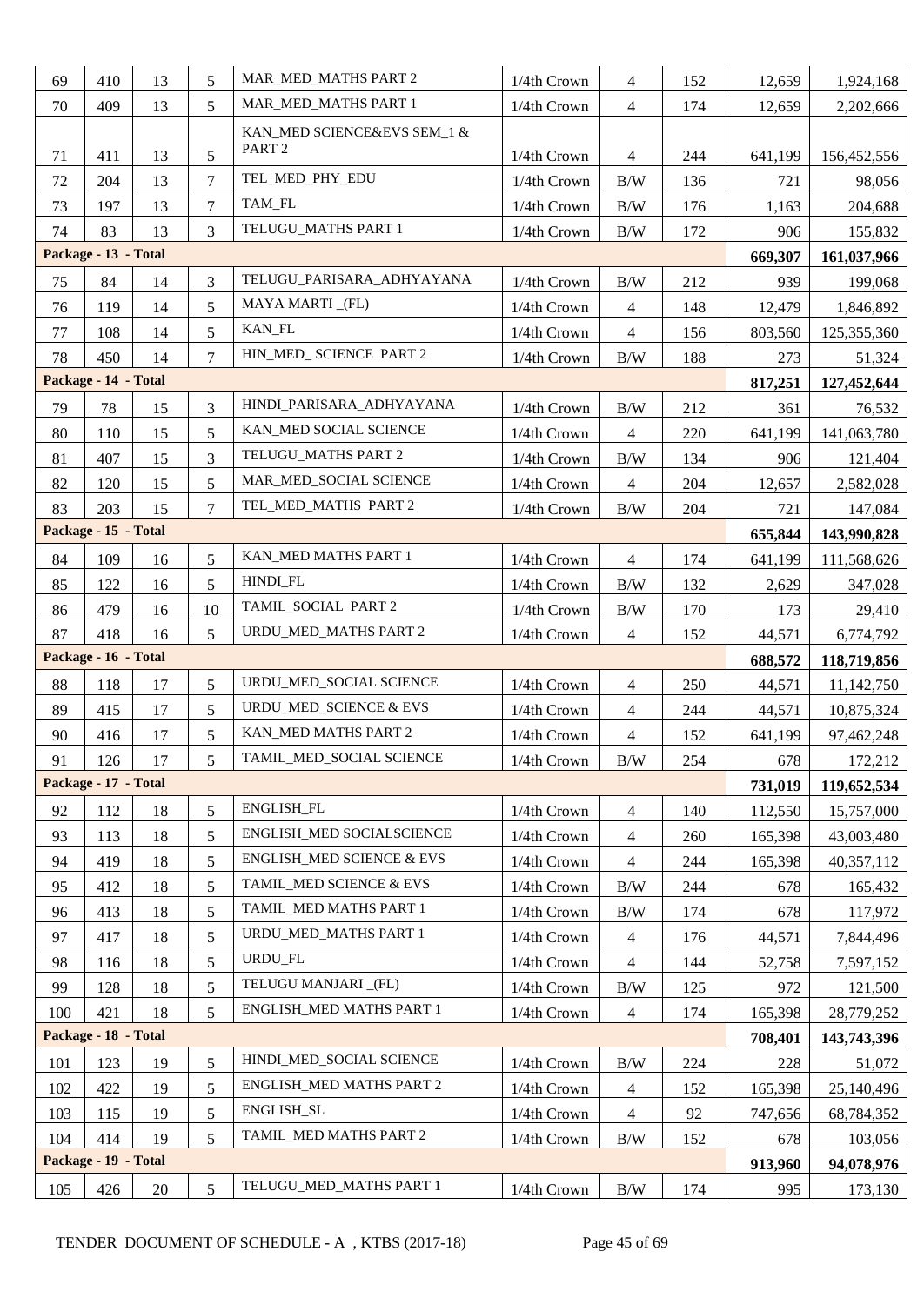| 106 | 427                  | 20     | 5                | TELUGU_MED_MATHS PART 2<br>B/W<br>1/4th Crown<br>152 |             | 995            | 151,240     |         |             |
|-----|----------------------|--------|------------------|------------------------------------------------------|-------------|----------------|-------------|---------|-------------|
| 107 | 171                  | 20     | $\overline{7}$   | KAN_FL                                               | 1/4th Crown | $\overline{4}$ | 180         | 747,242 | 134,503,560 |
| 108 | 176                  | 20     | $\overline{7}$   | KAN_TL                                               | 108         | 6,138          | 662,904     |         |             |
|     | Package - 20 - Total |        |                  |                                                      |             | 755,370        | 135,490,834 |         |             |
| 109 | 428                  | 21     | $\overline{7}$   | KAN_MED_ SCIENCE PART 1                              | 1/4th Crown | $\overline{4}$ | 150         | 582,227 | 87,334,050  |
| 110 | 183                  | 21     | $\overline{7}$   | URDU_FL                                              | 1/4th Crown | $\overline{4}$ | 196         | 47,062  | 9,224,152   |
| 111 | 420                  | 21     | 5                | HINDI_MED_SCIENCE & EVS                              | 1/4th Crown | $\rm\,B/W$     | 244         | 228     | 55,632      |
| 112 | 423                  | 21     | 5                | HINDI_MED_MATHS PART 1                               | 1/4th Crown | B/W            | 174         | 228     | 39,672      |
|     | Package - 21 - Total |        |                  |                                                      |             |                |             | 629,745 | 96,653,506  |
| 113 | 172                  | 22     | $\overline{7}$   | KAN_MED_SOCIALSCIENCE PART 1                         | 1/4th Crown | $\overline{4}$ | 140         | 582,227 | 81,511,780  |
| 114 | 175                  | 22     | $\overline{7}$   | KAN_SL                                               | 1/4th Crown | $\overline{4}$ | 140         | 174,258 | 24,396,120  |
| 115 | 424                  | 22     | 5                | HINDI_MED_MATHS PART 2                               | 1/4th Crown | $\rm\,B/W$     | 152         | 228     | 34,656      |
| 116 | 125                  | 22     | 5                | TAMIL_FL                                             | 1/4th Crown | B/W            | 170         | 811     | 137,870     |
|     | Package - 22 - Total |        |                  |                                                      |             |                |             | 757,524 | 106,080,426 |
|     |                      |        |                  | KAN_MED_SOCIAL SCIENCE PART 2                        |             |                |             |         |             |
| 117 | 429                  | 23     | 7                | URDU_MED_PHY_EDU                                     | 1/4th Crown | $\overline{4}$ | 148         | 582,227 | 86,169,596  |
| 118 | 186                  | 23     | $\overline{7}$   | ENGLISH_TL                                           | 1/4th Crown | $\overline{4}$ | 136         | 38,139  | 5,186,904   |
| 119 | 182                  | 23     | $\overline{7}$   |                                                      | 1/4th Crown | $\overline{4}$ | 116         | 58,705  | 6,809,780   |
|     |                      |        |                  | TELUGU_MED_SOCIAL SCIENCE                            |             |                |             |         |             |
| 120 | 129                  | 23     | $\mathfrak s$    | 1/4th Crown<br>B/W<br>B/W<br>1/4th Crown             |             |                | 223<br>244  | 995     | 221,885     |
| 121 | 425                  | 23     | 5                | TELUGU_MED_SCIENCE & EVS                             | 995         | 242,780        |             |         |             |
|     | Package - 23 - Total |        |                  |                                                      |             |                |             | 681,061 | 98,630,945  |
| 122 | 430                  | 24     | $\overline{7}$   | KAN_MED_ SCIENCE PART 2                              | 1/4th Crown | $\overline{4}$ | 188         | 582,227 | 109,458,676 |
| 123 | 188                  | 24     | $\overline{7}$   | MAYA MARTI_(FL)                                      | 1/4th Crown | $\overline{4}$ | 176         | 13,645  | 2,401,520   |
| 124 | 189                  | 24     | $\overline{7}$   | MAR_MED_SOCIAL SCIENCE PART 1                        | 1/4th Crown | $\overline{4}$ | 140         | 13,240  | 1,853,600   |
| 125 | 206                  | 24     | 7                | Kon_(Dev)_TL                                         | 1/4th Crown | B/W            | 140         | 119     | 16,660      |
| 126 | 207                  | 24     | $\overline{7}$   | Kon_(Kan)_TL                                         | 1/4th Crown | B/W            | 140         | 27      | 3,780       |
|     | Package - 24 - Total |        |                  |                                                      |             |                |             | 609,258 | 113,734,236 |
| 127 | 431                  | 25     | $\overline{7}$   | KAN_MED_MATHS PART 1                                 | 1/4th Crown | $\overline{4}$ | 222         | 582,227 | 129,254,394 |
| 128 | 433                  | 25     | 7                | MAR_MED_SOCIAL SCIENCE_PART 2                        | 1/4th Crown | $\overline{4}$ | 156         | 13,240  | 2,065,440   |
| 129 | 208                  | 25     | $\overline{7}$   | Tulu_TL                                              | 1/4th Crown | B/W            | 132         | 46      | 6,072       |
| 130 | 187                  | 25     | $\tau$           | URDU_TL                                              | 1/4th Crown | $\overline{4}$ | 92          | 763     | 70,196      |
| 131 | 452                  | 25     | $\boldsymbol{7}$ | TEL_MED_SOCIAL SCIENCE PART 2                        | 1/4th Crown | B/W            | 148         | 1053    | 155,844     |
| 132 | 453                  | 25     | 7                | TEL_MED_SOCIAL SCIENCE PART 2                        | 1/4th Crown | B/W            | 148         | 971     | 143,708     |
|     | Package - 25 - Total |        |                  |                                                      |             |                |             | 598,300 | 131,695,654 |
| 133 | 432                  | 26     | $\overline{7}$   | KAN_MED_MATHS PART 2                                 | 1/4th Crown | $\overline{4}$ | 204         | 582,227 | 118,774,308 |
| 134 | 184                  | 26     | 7                | URDU_MED_SOCIAL SCIENCE PART 1                       | 1/4th Crown | $\overline{4}$ | 140         | 40,955  | 5,733,700   |
| 135 | 436                  | 26     | 7                | MAR_MED_ SCIENCE PART 1                              | 1/4th Crown | $\overline{4}$ | 150         | 13,240  | 1,986,000   |
| 136 | 348                  | 26     | 10               | TAM_MED_PHY_EDU                                      | 1/4th Crown | $\rm\,B/W$     | 148         | 174     | 25,752      |
| 137 | 209                  | 26     | $\overline{7}$   | Arabic_TL                                            | 1/4th Crown | $\rm\,B/W$     | 84          | 400     | 33,600      |
|     | Package - 26 - Total |        |                  |                                                      |             |                |             | 636,996 | 126,553,360 |
| 138 | 178                  | $27\,$ | $\overline{7}$   | ENG_MED_SOCIAL SCIENCE PART 1                        | 1/4th Crown | $\overline{4}$ | 148         | 249,374 | 36,907,352  |
| 139 | 434                  | $27\,$ | $\overline{7}$   | ENG_MED_SOCIAL SCIENCE PART 2                        | 1/4th Crown | $\overline{4}$ | 156         | 249,374 | 38,902,344  |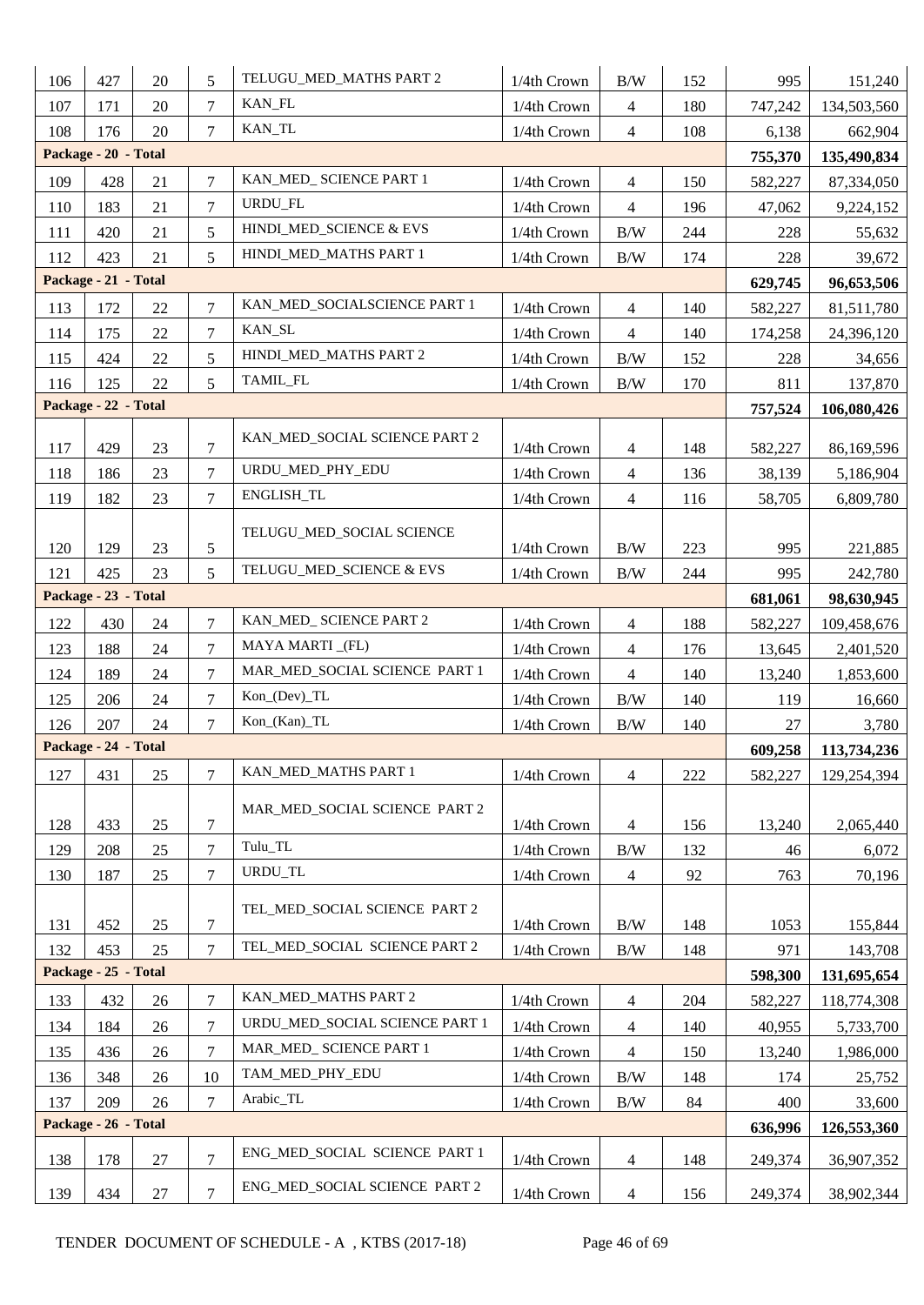| 140 | 435                  | 27 | 7              | URDU_MED_SOCIAL SCIENCE PART 2         | 1/4th Crown               | 4                        | 148 | 40,955  | 6,061,340    |
|-----|----------------------|----|----------------|----------------------------------------|---------------------------|--------------------------|-----|---------|--------------|
| 141 | 210                  | 27 | 7              | Persian_TL<br>1/4th Crown<br>B/W<br>76 |                           |                          |     | 100     | 7,600        |
| 142 | 192                  | 27 | $\overline{7}$ | HINDI SUMAN $_{-}$ (FL)                | 1/4th Crown               | B/W                      | 132 | 1,618   | 213,576      |
| 143 | 437                  | 27 | 7              | MAR_MED_ SCIENCE PART 2                | 1/4th Crown               | $\overline{4}$           | 188 | 13,240  | 2,489,120    |
|     | Package - 27 - Total |    |                |                                        |                           |                          |     | 554,661 | 84,581,332   |
| 144 | 438                  | 28 | 7              | URDU_MED_ SCIENCE PART 1               | 1/4th Crown               | 4                        | 150 | 40,955  | 6,143,250    |
| 145 | 439                  | 28 | 7              | URDU_MED_ SCIENCE PART 2               | 1/4th Crown               | 4                        | 188 | 40,955  | 7,699,540    |
| 146 | 440                  | 28 | 7              | ENG_MED_SCIENCE PART 1                 | 1/4th Crown               | 4                        | 150 | 249,374 | 37,406,100   |
| 147 | 441                  | 28 | $\overline{7}$ | ENG_MED_SCIENCE PART 2                 | 1/4th Crown               | $\overline{\mathcal{L}}$ | 188 | 249,374 | 46,882,312   |
| 148 | 205                  | 28 | 7              | SAN_TL                                 | 1/4th Crown               | B/W                      | 112 | 3,454   | 386,848      |
|     | Package - 28 - Total |    |                |                                        |                           |                          |     | 584,112 | 98,518,050   |
| 149 | 193                  | 29 | 7              | HIN_MED_SOCIAL SCIENCE SEM1            | 1/4th Crown               | B/W                      | 140 | 273     | 38,220       |
| 150 | 194                  | 29 | $\overline{7}$ | HIN MED MATHS PART 1                   | 1/4th Crown               | B/W                      | 222 | 273     | 60,606       |
| 151 | 444                  | 29 | $\overline{7}$ | URDU_MED_MATHS PART 1                  | 1/4th Crown               | 4                        | 222 | 40,955  | 9,092,010    |
| 152 | 445                  | 29 | 7              | URDU_MED_MATHS PART 2                  | 1/4th Crown               | $\overline{\mathcal{L}}$ | 204 | 40,955  | 8,354,820    |
| 153 | 446                  | 29 | 7              | ENG_MED__MATHS PART 1                  | 1/4th Crown               | 4                        | 222 | 249,374 | 55,361,028   |
| 154 | 447                  | 29 | 7              | ENG_MED_MATHS PART 2                   | 1/4th Crown               | 4                        | 204 | 249,374 | 50,872,296   |
| 155 | 454                  | 29 | 7              | TEL_MED_ SCIENCE PART 1                | 1/4th Crown               | B/W                      | 150 | 721     | 108,150      |
| 156 | 455                  | 29 | 7              | TEL_MED_ SCIENCE PART 2                | 1/4th Crown<br>B/W<br>188 |                          |     |         |              |
|     | Package - 29 - Total |    |                |                                        |                           |                          |     |         |              |
| 157 | 196                  | 30 | 7              | HINDI VALLARI_(TL)                     | 1/4th Crown               | 4                        | 112 | 742,321 | 83,139,952   |
| 158 | 191                  | 30 | 7              | MAR_MED_PHY_EDU                        | 1/4th Crown               | $\overline{4}$           | 136 | 12,233  | 1,663,688    |
| 159 | 177                  | 30 | 7              | ENGLISH_FL                             | 1/4th Crown               | 4                        | 132 | 133,223 | 17,585,436   |
| 160 | 195                  | 30 | $\overline{7}$ | HIN_MED_PHY_EDU                        | 1/4th Crown               | B/W                      | 136 | 213     | 28,968       |
| 161 | 448                  | 30 | 7              | HIN_MED_SOCIAL SCIENCE PART 2          | 1/4th Crown               | B/W                      | 148 | 273     | 40,404       |
|     | Package - 30 - Total |    |                |                                        |                           |                          |     | 888,263 | 102,458,448  |
| 162 | 181                  | 31 | $\overline{7}$ | ENGLISH_SL                             | 1/4th Crown               | $\overline{4}$           | 164 | 678,467 | 111,268,588  |
| 163 | 442                  | 31 | 7              | MAR_MED_MATHS PART 1                   | 1/4th Crown               | 4                        | 222 | 13,240  | 2,939,280    |
| 164 | 443                  | 31 | $\overline{7}$ | MAR_MED_MATHS PART 2                   | 1/4th Crown               | $\overline{\mathcal{L}}$ | 204 | 13,240  | 2,700,960    |
| 165 | 449                  | 31 | 7              | HIN_MED_ SCIENCE PART 1                | 1/4th Crown               | B/W                      | 150 | 273     | 40,950       |
|     | Package - 31 - Total |    |                |                                        |                           |                          |     | 705,220 | 116,949,778  |
| 166 | 315                  | 32 | 10             | KAN_SCIENCE PART 1                     | 1/4th Crown               | 4                        | 218 | 517,382 | 112,789,276  |
| 167 | 335                  | 32 | 10             | MAR_SCIENCE PART 1                     | 1/4th Crown               | $\overline{\mathcal{A}}$ | 218 | 13,881  | 3,026,058    |
| 168 | 337                  | 32 | 10             | MAR_MED_PHY_EDU                        | 1/4th Crown               | $\overline{4}$           | 148 | 13,537  | 2,003,476    |
|     | Package - 32 - Total |    |                |                                        |                           |                          |     | 544,800 | 117,818,810  |
| 169 | 331                  | 33 | 10             | URDU_MED_PHY_EDU                       | 1/4th Crown               | 4                        | 148 | 24,640  | 3,646,720    |
| 170 | 458                  | 33 | 10             | KAN_SCIENCE PART 2                     | 1/4th Crown               | $\overline{4}$           | 198 | 517,382 | 102,441,636  |
| 171 | 329                  | 33 | 10             | URDU_SCIENCE PART 1                    | 1/4th Crown               | $\overline{4}$           | 218 | 25,225  | 5,499,050    |
|     | Package - 33 - Total |    |                |                                        |                           |                          |     | 567,247 | 111,587,406  |
| 172 | 322                  | 34 | 10             | ENGLISH_SCIENCE PART 1                 | 1/4th Crown               | 4                        | 218 | 259,554 | 56, 582, 772 |
| 173 | 324                  | 34 | 10             | ENGLISH_MED_PHY_EDU                    | 1/4th Crown               | 4                        | 148 | 223,749 | 33,114,852   |
| 174 | 459                  | 34 | 10             | <b>URDU_SCIENCE PART 2</b>             | 1/4th Crown               | 4                        | 198 | 25,225  | 4,994,550    |
| 175 | 460                  | 34 | 10             | <b>ENGLISH_SCIENCE PART 2</b>          | 1/4th Crown               | 4                        | 198 | 259,554 | 51,391,692   |
| 176 | 461                  | 34 | 10             | MAR_SCIENCE PART 2                     | 1/4th Crown               | 4                        | 198 | 13,881  | 2,748,438    |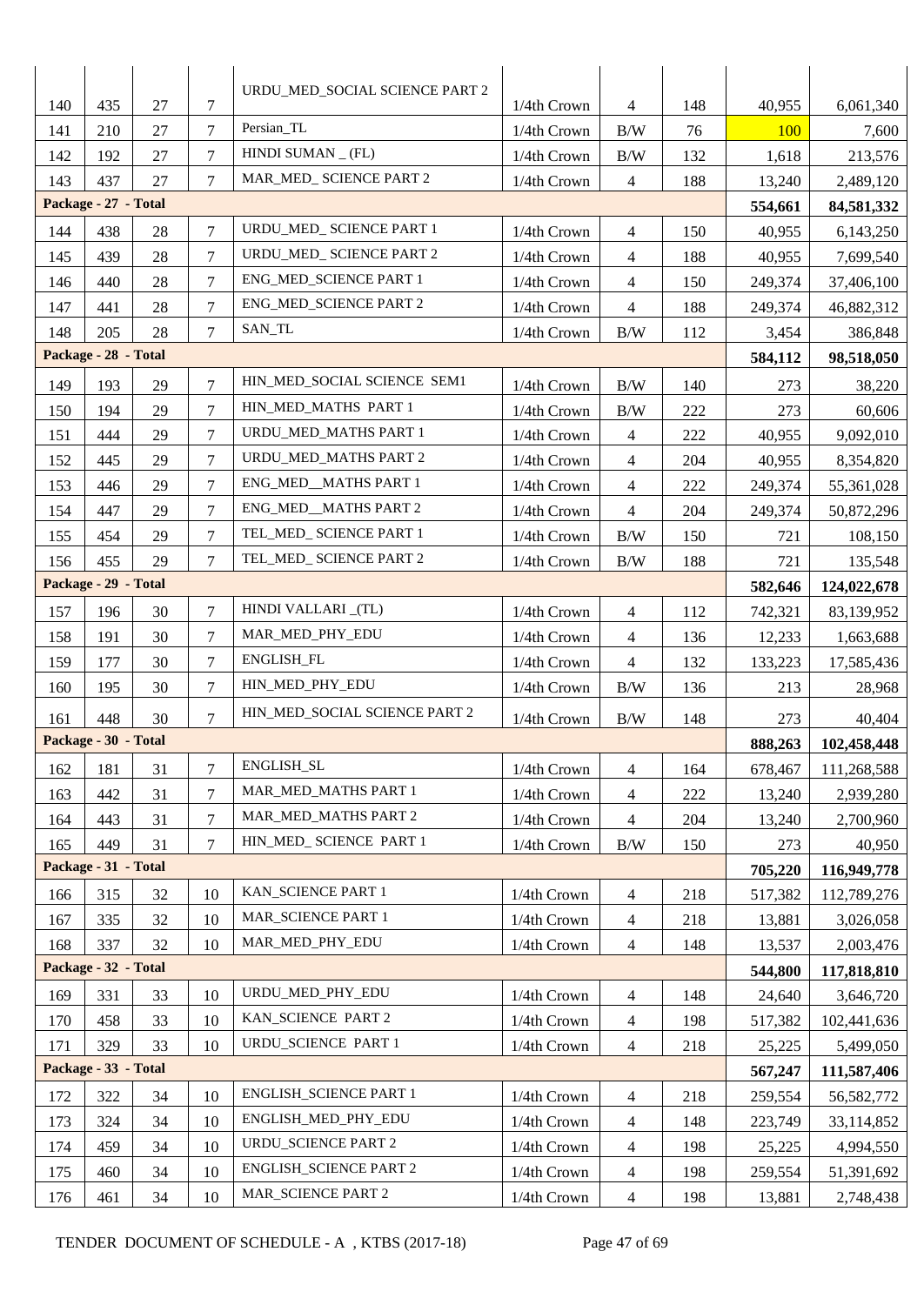| 177                                       | 456                  | 34 | − | TAMIL MED MATHS PART 1 | 1/4th Crown | B/W     | 222           | 682           | 151.404 |
|-------------------------------------------|----------------------|----|---|------------------------|-------------|---------|---------------|---------------|---------|
| 178                                       | 457                  | 34 |   | TAMIL MED MATHS PART 2 | 721         | 147.084 |               |               |         |
|                                           | Package - 34 - Total |    |   |                        |             |         | 783.366       | 149, 130, 792 |         |
| <b>Schedule - A - Total</b><br>22,960,037 |                      |    |   |                        |             |         | 3,847,434,484 |               |         |
| $\mathbf{r}$                              |                      |    |   |                        |             |         |               |               |         |

**Note :**

1. A bidder is entitled to bid any of the 4 packages but as per his capacity he shall not be awarded more than 4 packages in the order of his preference.

2. Packages under **1 to 34** available for quoting .

3. Number of copies allotted for Printing shall be categorized as Free & Sale and they are to be bundled separately and supplied using separate coloured Delivery Challans as per the Purchase order. Distribution list shall be provided with the Purchase order .

4. Numbers are all indicative in nature and final numbers which may be allotted under various packages may vary up/down to 25% to the extent provided in the Purchase order .

5. Titles which are classified as ( B/W) have single colour inner pages. However all books are bound by 04 colour cover page.

Sd/-

 Managing Director Karnataka Textbook Society®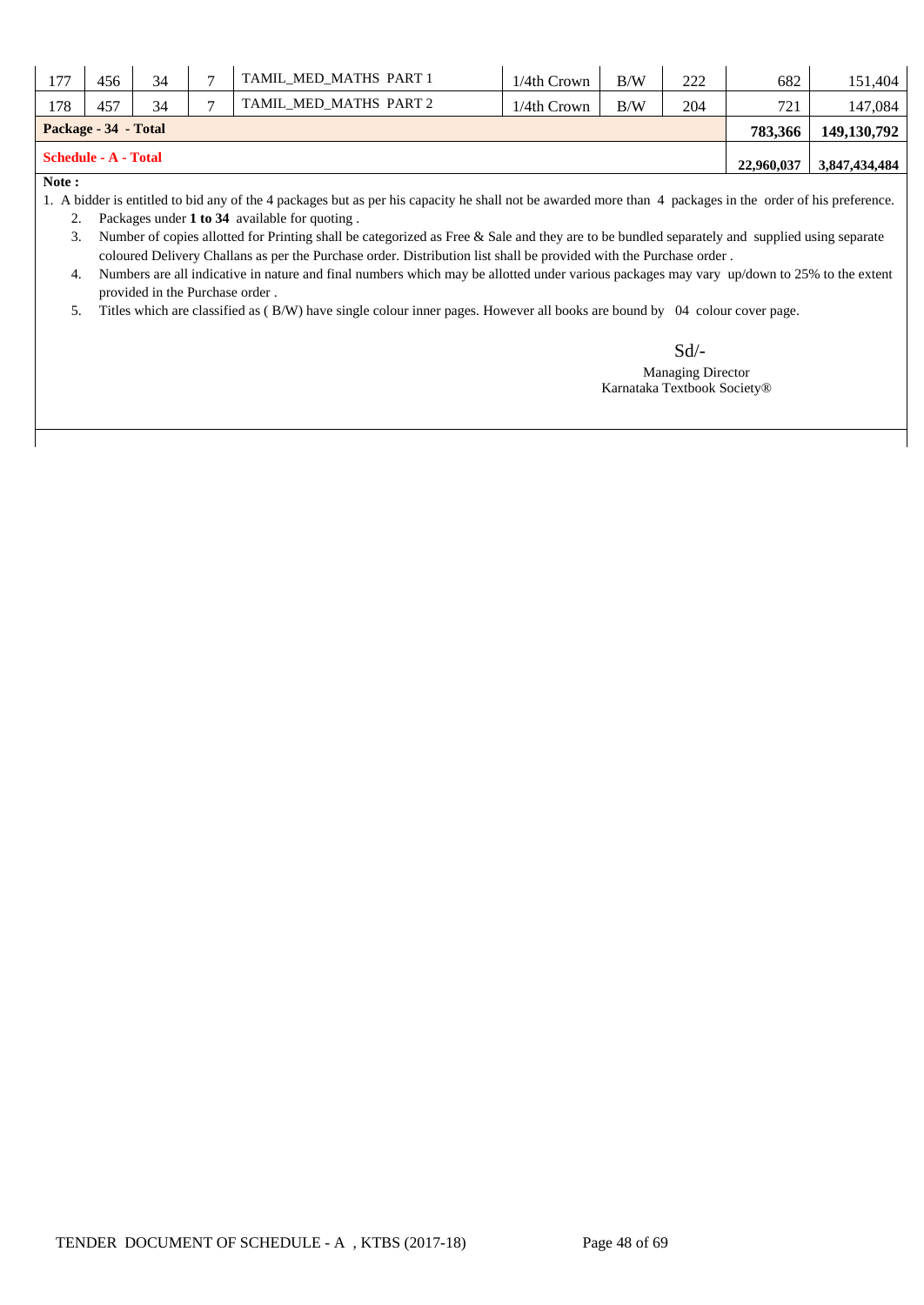### **BID FORM**

To

The Managing Director, Karnataka Textbook Society®, No.4, DSERT Building, 100 Ft ring Road, BSK III Stage, Bengaluru - 560 085.

Sir/Madam,

Having examined the Bidding Documents including Addenda No.\_\_\_\_\_\_\_\_\_the receipt of which is hereby duly acknowledged, we, the undersigned, offer to print and supply School textbooks to all the Block Educational Offices in State for which necessary Bid security ( EMD) amounting to Rs. …………………. is remitted via e-payment mode.

Terms & conditions:-

- 1. We undertake, if our Bid is accepted, to supply of School Books to all the Block Educational Offices in the State in accordance with the terms and conditions in the Bidding document.
- 2. If our bid is accepted we will furnish the bank guarantee for the due performance of the Contract, in the form prescribed by the purchaser.
- 3. We agree to abide by this bid for a period of 90 days after the date fixed for bid opening of Second Envelope under Clause 2.16 of the Instruction to Bidders and shall remain binding upon us and may be accepted at any time before the expiry of that period.
- 4. We understand that in competing for (and if the award is made to us, in executing the above contract,) we will strictly observe the laws against fraud and corruption in force in India namely "Prevention of Corruption Act 1988 ".
- 5. We understand that you are not bound to accept the lowest or any bid you may receive.

6. We understand that contract conditions and the time stipulated for execution of tender is 120 days.

Dated this day of 2016

Capacity of):\_\_\_\_\_\_\_\_\_\_

Signature: \_\_\_\_\_\_\_\_\_\_\_\_\_\_\_\_\_\_\_(in the

Duly Authorized to sign bid for and on behalf of

Place : \_\_\_\_\_\_\_\_\_\_\_\_\_\_\_\_\_\_\_\_\_\_\_\_\_\_\_\_\_\_\_\_\_\_\_\_\_\_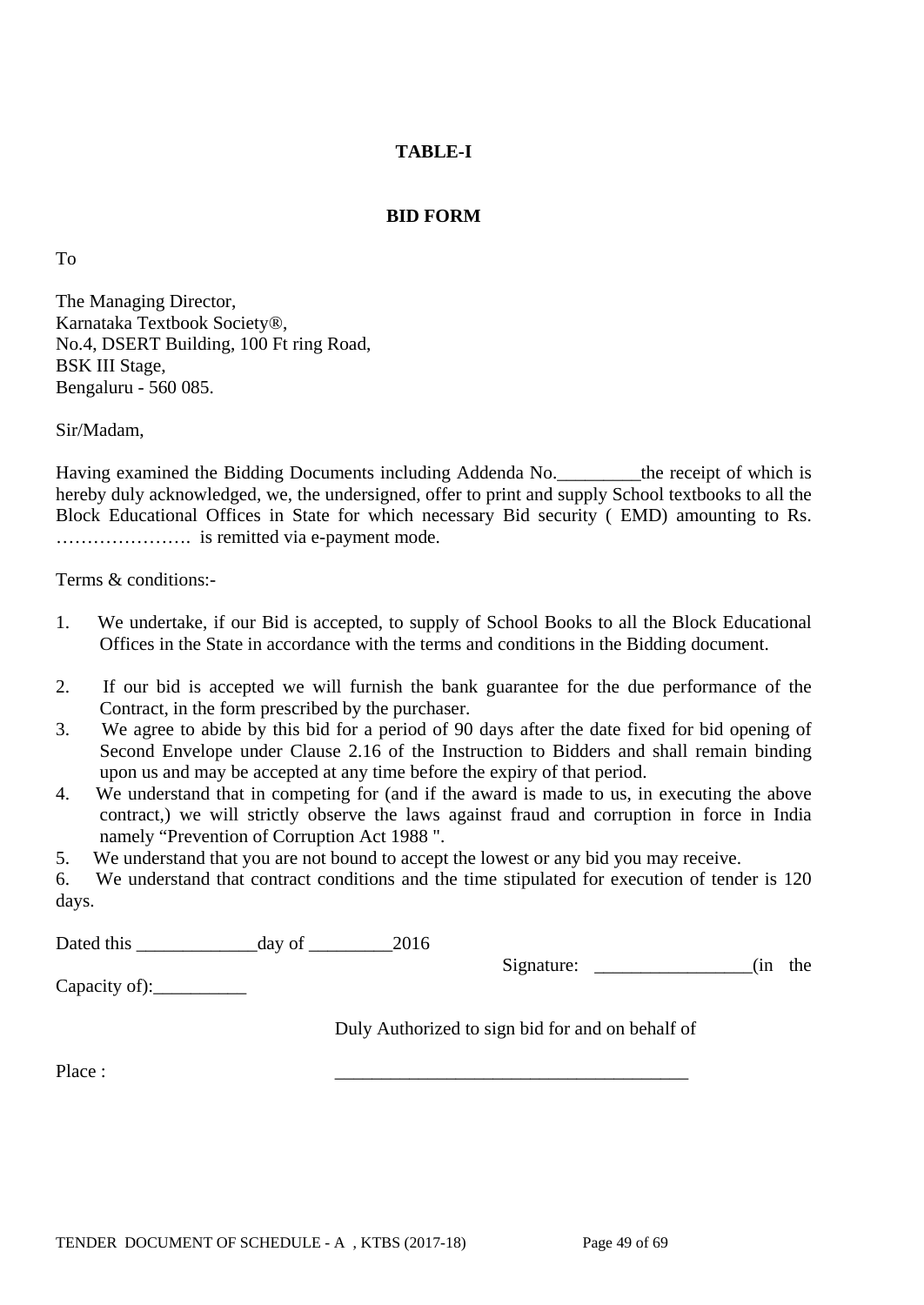### **APPENDIX - A**

### **Format for Letter of Proposal**

### **(On the Letter head of the Bidder)**

**Date**

**To,**

The Managing Director, Karnataka Textbook Society®, No.4, DSERT Building,100 Ft ring Road, BSK III Stage, Bengaluru - 560 085.

Sir,

### **Re : Implementation of printing and supply of Government School textbooks in Karnataka**

Being duly authorized to represent and act on behalf of ......................................... (here in after referred to as "the Bidder"), and having reviewed and fully understood all of the Proposal requirements and information provided, the undersigned hereby submits the Proposal for the project referred above.

We confirm that our Proposal is valid for a period of 90 days from ........................... (Proposal Due Date)

Yours faithfully,

(Signature of the Authorized Signatory of Bidder) (Name and designation of the Authorized Signatory of Bidder.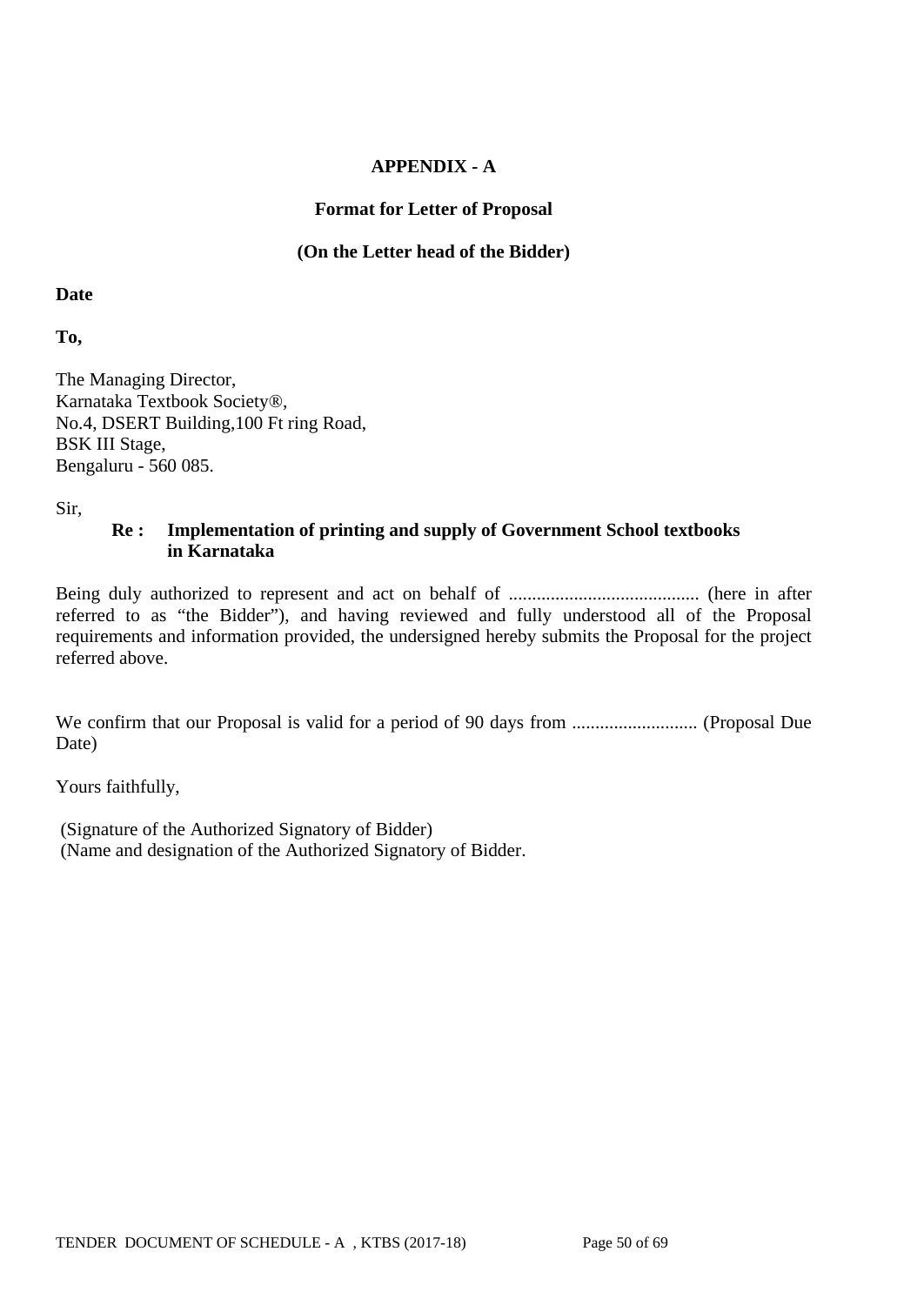#### **APPENDIX B**

### **Format for Power of Attorney for Signing of Proposal (On stamp paper of appropriate value)**

#### **POWER OF ATTORNEY**

Know all men by these presents, we .................................................... (name and address of the registered office) do hereby constitute, appoint and authorize Mr. / Ms. ............................................................................. (name and residential address) who is presently employed with us and holding the position of .................................................... as our attorney, to do in our name and on our behalf, all such acts, deeds and things necessary in connection with or incidental to our bid for the project envisaging Implementation of printing and supply of textbooks in Government / aided Schools under Karnataka Textbook society(R) in Karnataka, including signing and submission of all documents and providing information / responses to KTBS, representing us in all matters before KTBS, and generally dealing with KTBS in all matters in connection with our bid for the said Project.

We hereby agree to ratify all acts, deeds and things lawfully done by our said attorney pursuant to this Power of Attorney and that all acts, deeds and things done by our aforesaid attorney shall and shall be deemed to have been done by us.

For

| (Signature) |  |
|-------------|--|

............................................. (Name, Title and Address)

Accepted

............................................. (Signature)

............................................. (Name, Title and Address of the Attorney)

Note:

- 1. The mode of execution of the Power of Attorney should be in accordance with the procedure, if any, laid down by the applicable law and the charter documents of the executants(s) and when it is so required the same be affixed under common seal in accordance with the required procedure. The Power of Attorney should be on a stamp paper of appropriate value.
- 2. Also, wherever required, the Bidder should submit for verification the extract of the charter documents such as a resolution/power of attorney in favor of the Person executing this Power of Attorney for the delegation of power hereunder on behalf of the Bidder.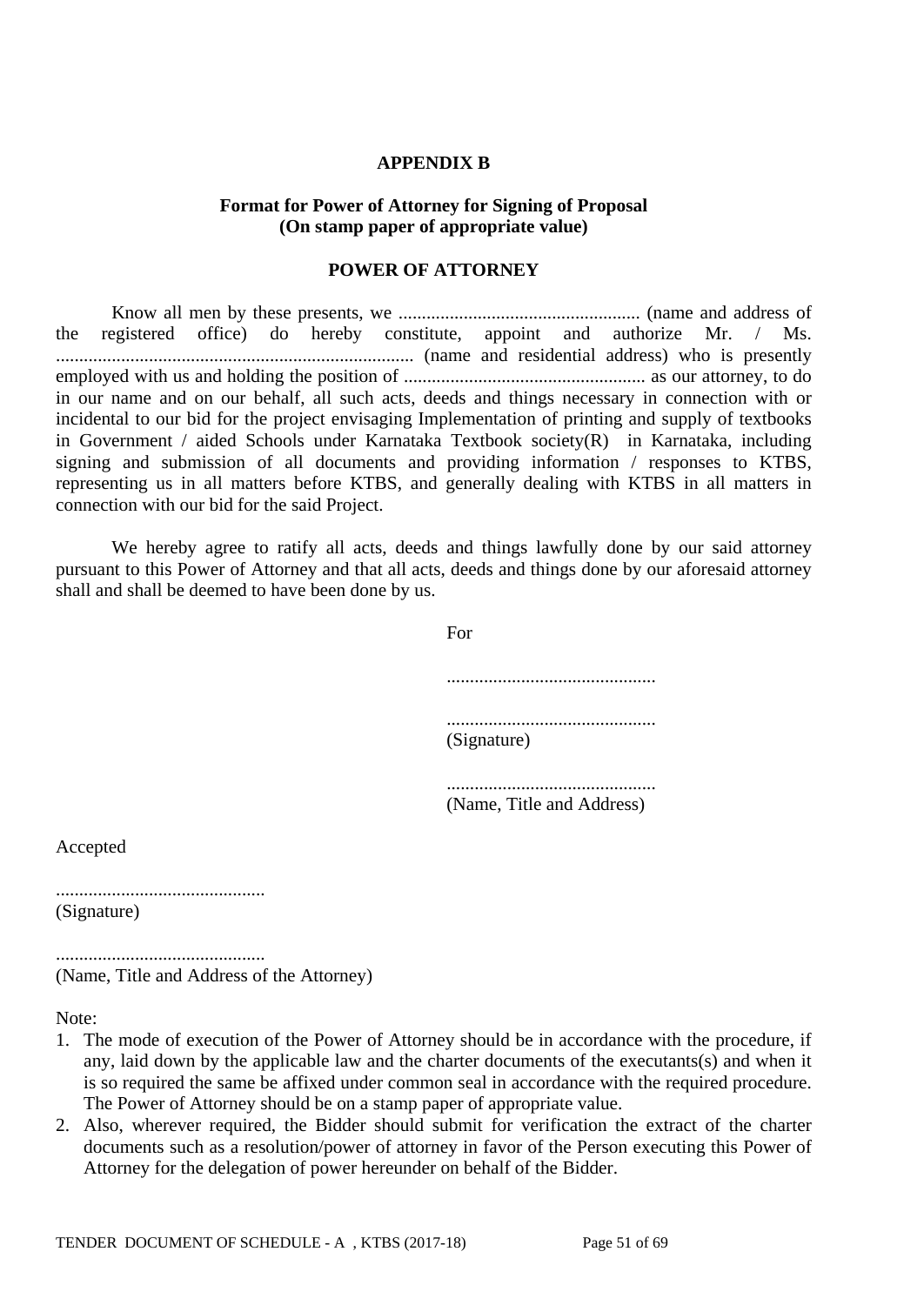## **APPENDIX C**

#### **Details of Bidder**

- 1. Name
- 2. Address of the office(s)
- 3. Printing press Address (Place of production):
- 4. Date of incorporation and/or commencement of business
- 5. Sales Tax/VAT Registration No
- 6. Service Tax Registration No
- 7. Brief description of the Legal Entity including details of its main lines of business.
- 8. Name, Designation, Address and Phone Numbers of Authorized Signatory of the Bidder:
	- a. Name :
	- b. Designation :
	- c. Legal Entity :
	- d. Address :
	- e. Telephone Number :
	- f. Fax Number :
	- g. Mobile Number :
	- h. E-Mail Address :
- 9. Details of individual (s) who will serve as the point of contact / communication with The Karnataka Textbook Society® :
	- a. Name :
	- b. Designation :
	- c. Legal Entity :
	- d. Address :
	- e. Telephone Number:
	- f. Fax Number :
	- g. Mobile Number :
	- h. E-Mail Address :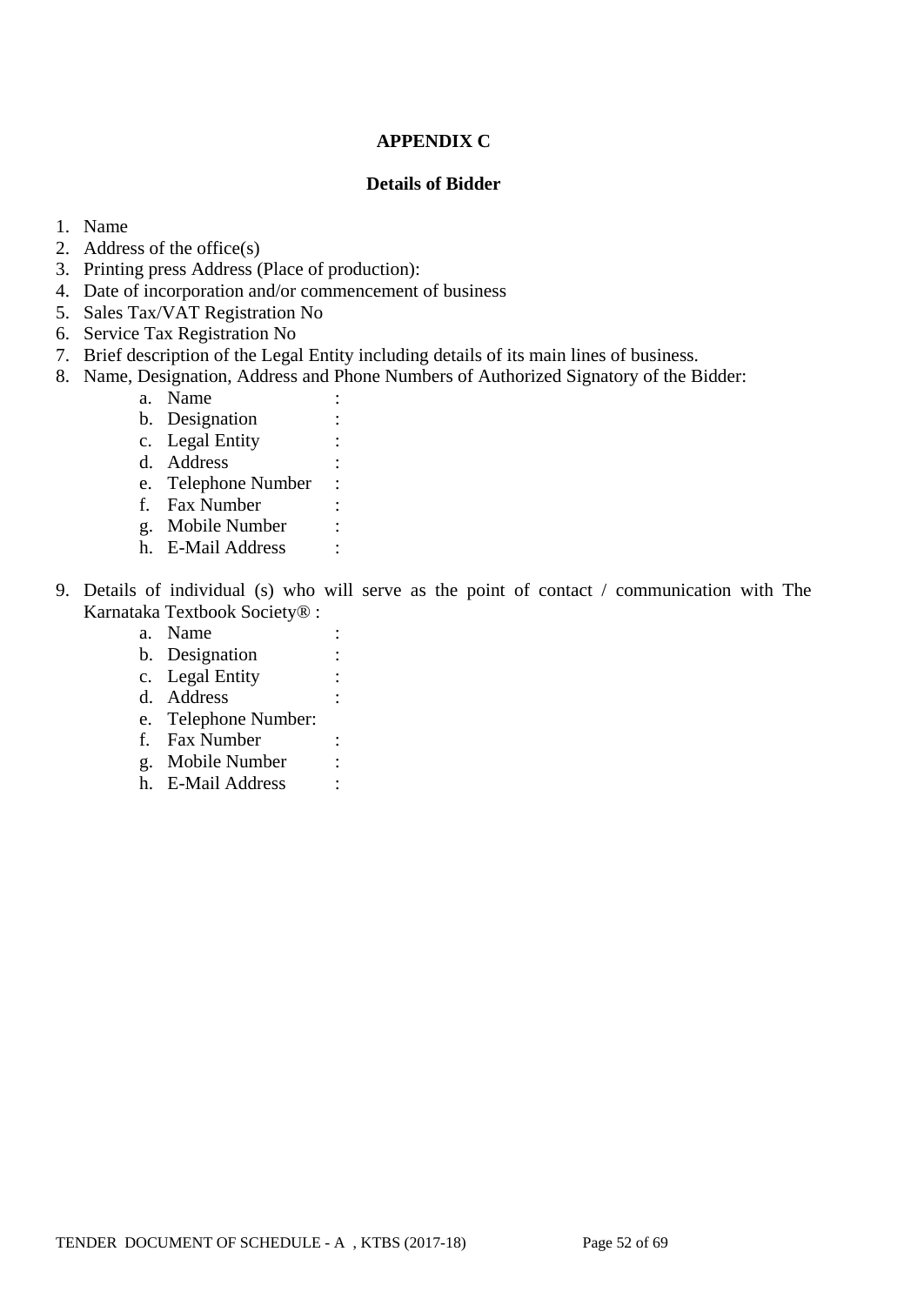#### APPENDIX D

#### **Format for Anti-Collusion & Eligibility Certificate (On the Letterhead of the Bidder)**

We hereby certify and confirm that in the preparation and submission of our Proposal for the Implementation of printing and supply of textbooks in Government Schools in Karnataka, we have not acted in concert or in collusion with any other Bidder or other person(s) and also not done any act, deed or thing which is or could be regarded as anti-competitive.

We further confirm that we have not offered nor will offer any illegal gratification in cash or kind to any person or agency in connection with the instant Proposal.

We further confirm that we have not been barred by Education Department, Government of Karnataka/any other State Governments in India/any agencies of GOK, and thereby have not been proven ineligible to bid.

Dated this ..................................... Day of .............................., 2016

........................................ (Name of the Bidder)

----------------------------------

(Signature of the Authorized Person)

-----------------------------------

(Name and designation of the Authorized Person)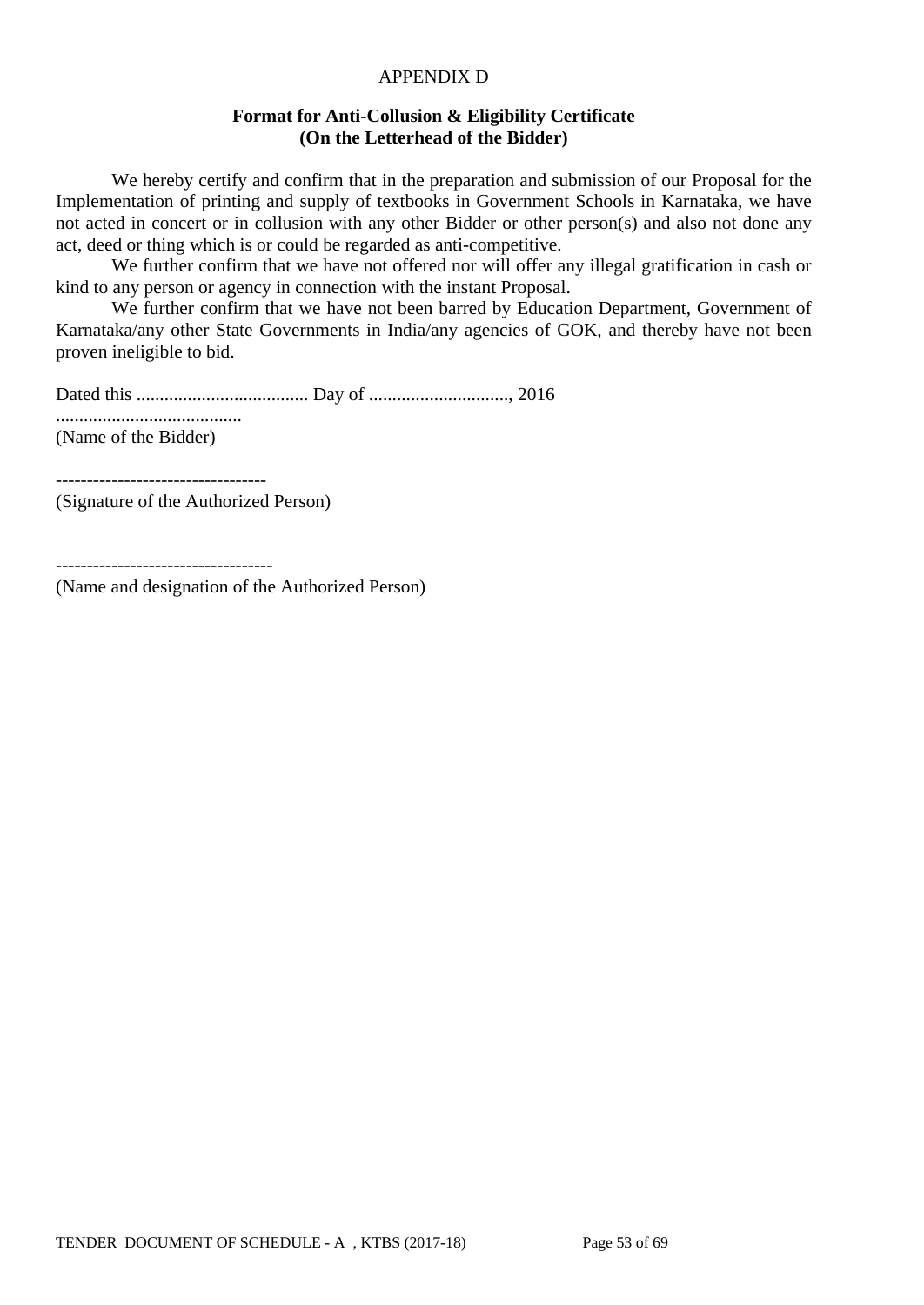#### **APPENDIX E**

### **Format for Performance Bank Guarantee (To be issued by a Nationalized / Scheduled Bank in India)**

B.G. No. .................................................... dated ......................This Deed of Guarantee executed at ...................... by ........................ (Name of Bank) having its Head/Registered office at ............................. .................. (herein after referred to as "the Guarantor") which expression shall unless it be repugnant to the subject or context thereof include its, successors and assigns;

In favor of, The Managing Director, The Karnataka Textbook Society(R), (hereinafter referred to as "The Karnataka Textbook Society(R)") having its office at No.4, DSERT Building,100 Ft Ring Road, Hosakerehalli cross, BSK III Stage, Bengaluru - 560 085, Karnataka State, India, which expression shall unless it be repugnant to the subject or context thereof include its successors and assigns;

#### WHEREAS

A. M/s. ........................................... a Legal Entity having its registered office at ............... (hereinafter called "the Bidder") which expression shall unless it be repugnant to the subject or context thereof include its / their executors administrators, successors and assigns, intends to bid implementation of printing and supply of text books to schools across Karnataka.

B. In terms of **Clause 2.28** of the Tender Document dated ....................issued in respect of the Project, the Bidder is required to furnish to The Karnataka Text book Society(R) an unconditional and irrevocable Bank Guarantee for an amount of Rs. .................. (Rupees ............... only) as Performance Security for the Package Number……………………...

The Guarantor has at the request of the Bidder and for valid consideration agreed to provide such Bank Guarantee being these presents:

#### NOW THEREFORE THIS DEED WITNESSETH AS FOLLOWS:

- A. The Guarantor, as primary obligor shall, without demur, pay to The Karnataka Text book Society(R) Bengaluru an amount not exceeding Rs.................(Rupees.................only), within 5 days of receipt of a written demand from The Karnataka Text book Society(R) calling upon the Guarantor to pay the said amount.
- B. Any such demand made on the Guarantor by The Karnataka Text book Society(R) Bengaluru shall be conclusive and absolute as regards the forfeiture of Bid security and the amount due and payable by the Guarantor under this Guarantee.
- C. The above payment shall be made without any reference to the Bidder or any other person and irrespective of whether the claim of The Karnataka Text book Society(R) Bengaluru is disputed by the Bidder or not.
- D. This Guarantee shall be irrevocable and remain in full force upto **31st March 2018** or for such extended period as may be mutually agreed between The Karnataka Text book Society(R), Bengaluru and the bidder and shall continue to be enforceable till all amounts under this Guarantee are paid.
- E. The Guarantee shall not be affected by any change in the constitution or winding up of the Bidder/the Guarantor or any absorption, merger or amalgamation of the Bidder/the Guarantor with any other person.
- F. In order to give full effect to this Guarantee, The Karnataka Text book Society(R), Bengaluru, shall be entitled to treat the Guarantor as Principal debtor. The obligations of the Guarantor shall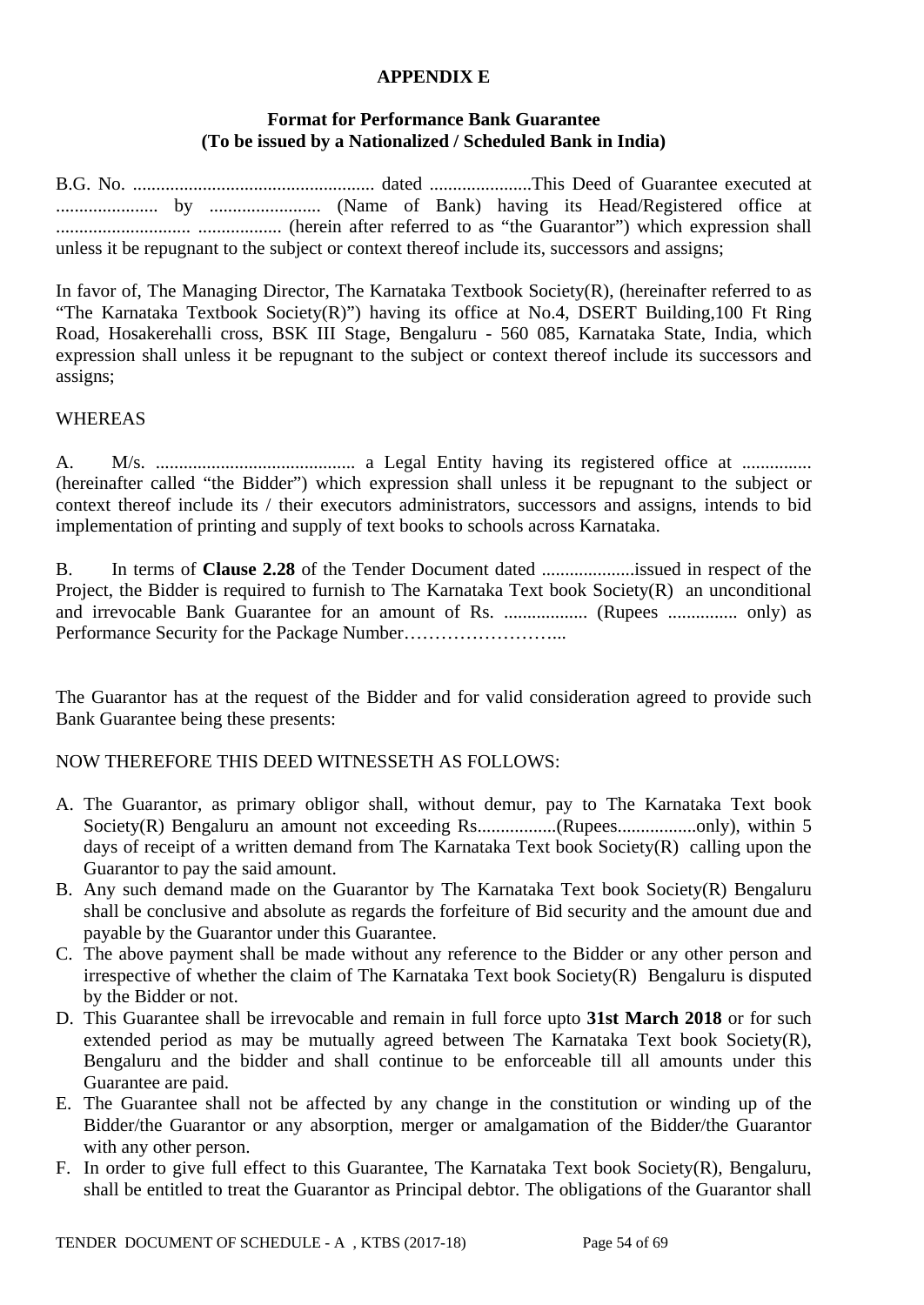not be affected by any variations in the terms and conditions of the Tender document or other documents or by extension of time of performance of any obligations granted to the Bidder or postponement /non exercise/delayed exercise of any of its rights by The Karnataka Text book Society(R), Bengaluru to the Bidder and the Guarantor shall not be relieved from the its obligation under this Bank Guarantee on account of any such variation, extension, postponement, non exercise, delayed exercise or omission on the part of The Karnataka Text book Society(R) to the bidder to give such matter or thing whatsoever which under the law relating to sureties would but for this provision have effect of so relieving the Guarantor.

G. The Guarantor has power to issue this Guarantee and discharge the obligations contemplated herein, the undersigned is duly authorized to execute this Guarantee pursuant to the power granted under…………………………

In witness thereof the Guarantor has set its hands hereunto on the day, month and year first herein above written.

Signed and delivered by…………………………………… bank By the hand of Mr/Mrs………………….. Its ……………………….. and authorized official.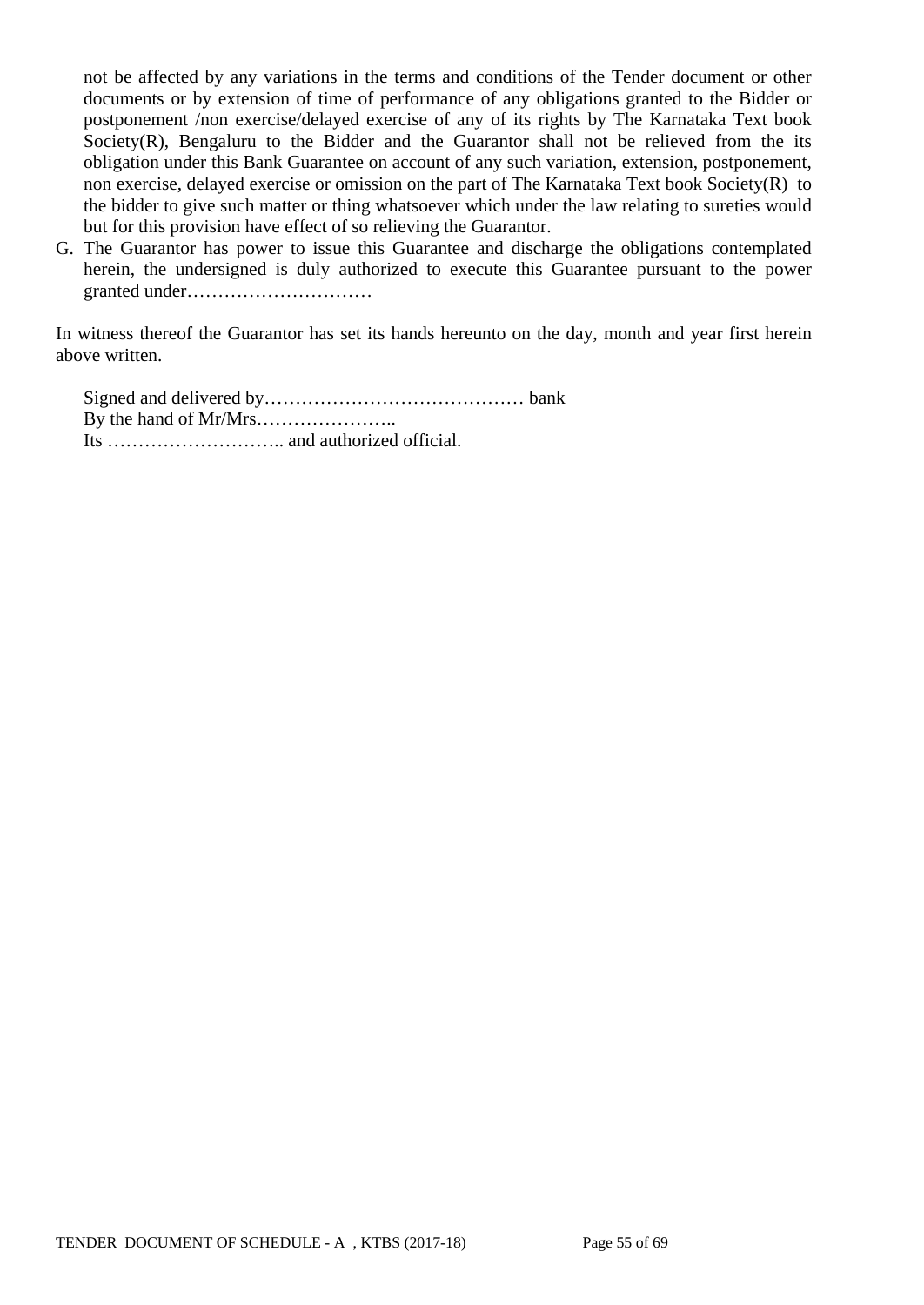## **Appendix F**

### **(Format for undertaking of being a Printer)**

Date

**To,** The Managing Director, Karnataka Textbook Society®, No.4, DSERT Building,100 Ft ring Road, BSK III Stage, Bengaluru - 560 085.

Sir,

We confirm that we have been in the business of printing and supply of books / text books since past \_\_\_\_\_\_\_\_\_years.

Yours faithfully,

(Authorized Signatory)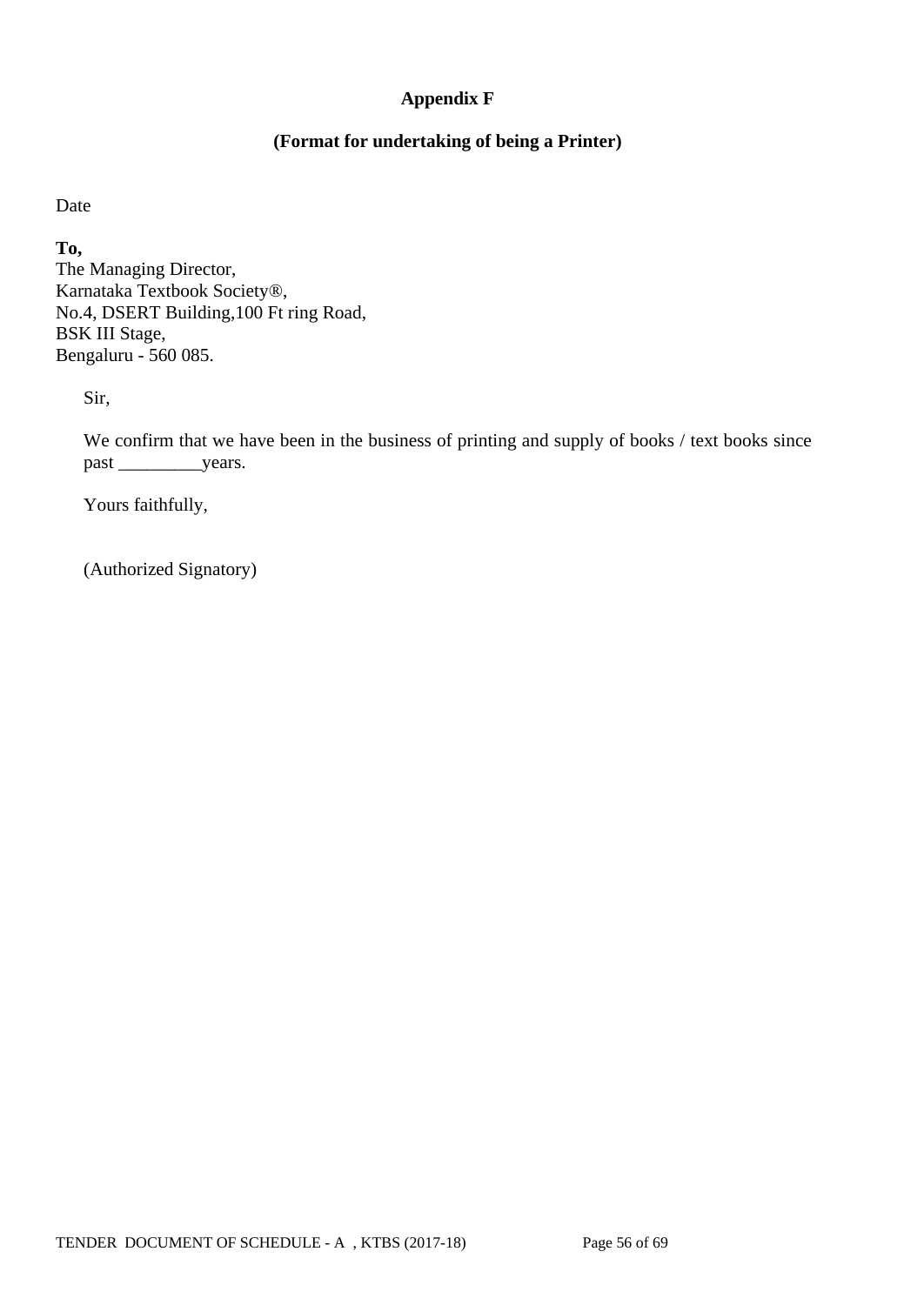### **Appendix G-1**

### *FORMAT FOR STATEMENT OF EXPERIENCE*

**Name of the Firm………………………………**

### **Financial Year from 2013-14,2014-15,& 2015-16**

|       |          |                                                         |                       |                                                  |                      | Date of Completion<br>of delivery |        |                                                                 |                                                                                                             |
|-------|----------|---------------------------------------------------------|-----------------------|--------------------------------------------------|----------------------|-----------------------------------|--------|-----------------------------------------------------------------|-------------------------------------------------------------------------------------------------------------|
| SI.No | Yea<br>r | Order<br>placed by<br>(Full<br>address of<br>Purchaser) | Order<br>No &<br>Date | Description<br>& quantity<br>of ordered<br>books | Value<br>of<br>order | As per<br>Contract                | Actual | Remarks<br>Indicating<br>reasons for<br>late delivery<br>if any | Has the<br>supply been<br>satisfactory<br>?(Attach a<br>certificate<br>from the<br>Purchaser/C<br>onsignee) |
|       |          |                                                         |                       |                                                  |                      |                                   |        |                                                                 |                                                                                                             |
|       |          |                                                         |                       |                                                  |                      |                                   |        |                                                                 |                                                                                                             |
|       |          |                                                         |                       |                                                  |                      |                                   |        |                                                                 |                                                                                                             |
|       |          |                                                         |                       |                                                  |                      |                                   |        |                                                                 |                                                                                                             |
|       |          |                                                         |                       |                                                  |                      |                                   |        |                                                                 |                                                                                                             |
|       |          |                                                         |                       |                                                  |                      |                                   |        |                                                                 |                                                                                                             |
|       |          |                                                         |                       |                                                  |                      |                                   |        |                                                                 |                                                                                                             |
|       |          |                                                         |                       |                                                  |                      |                                   |        |                                                                 |                                                                                                             |

Signature & Seal of the bidder

The above statement shall be supported by

1. A certificate issued by the Client clearly stating the scope of the project, cost of the project and date of successful completion.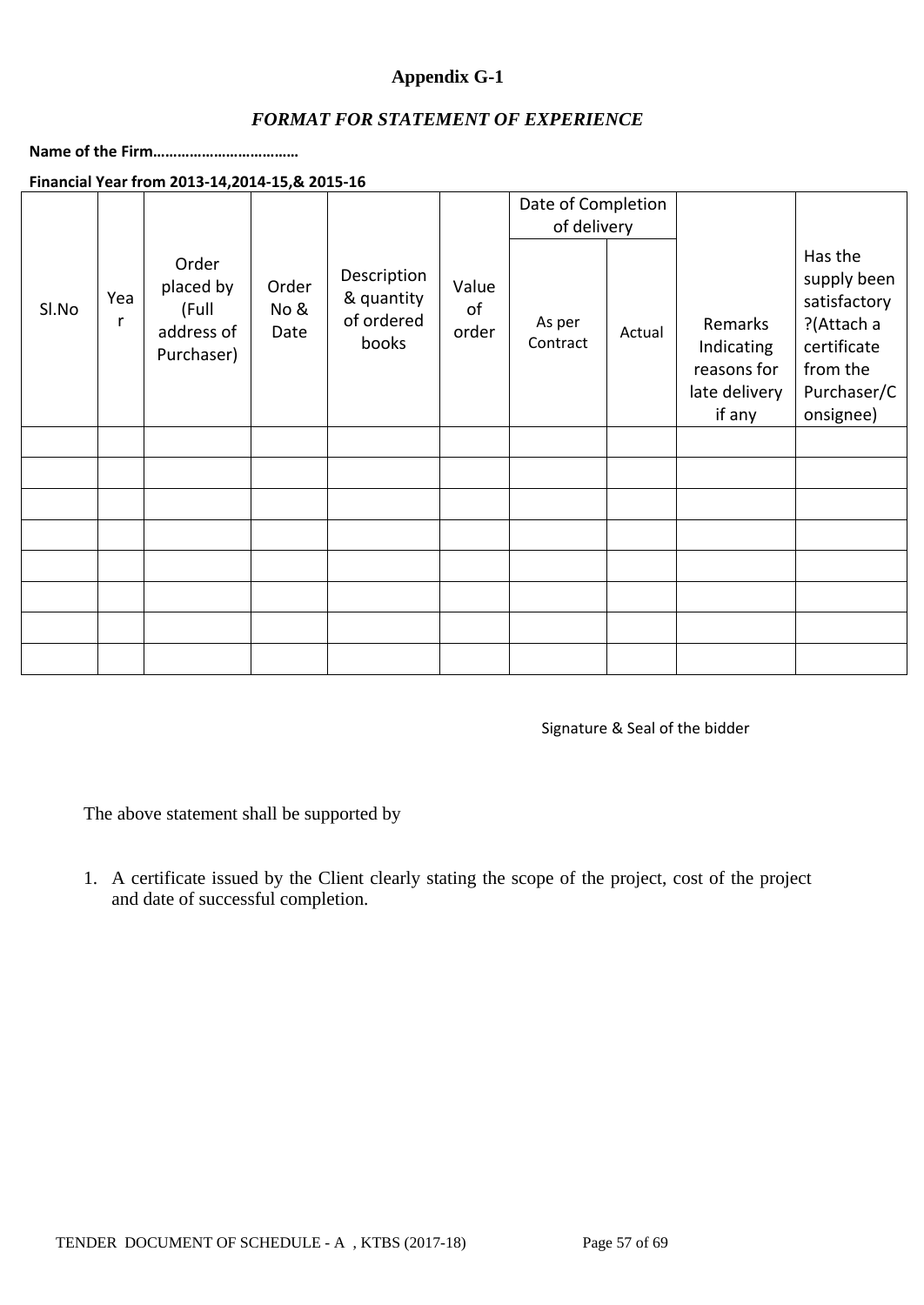#### **Appendix G-2**

### **Format for Statutory Auditor's Certificate for Financial Capability of the bidder**

Date

We have verified the Annual Accounts and other relevant records of M/s ……………………………… (Name of the bidder) and certify the following

Rs. In lakhs

| <sub>S1</sub>  | <b>Particulars</b>     | 2013-14 |  | 2014-15   2015-16   Avg. for 3 yrs |
|----------------|------------------------|---------|--|------------------------------------|
| N <sub>o</sub> |                        |         |  |                                    |
|                | <b>Annual Turnover</b> |         |  |                                    |
|                | Net Worth              |         |  |                                    |
|                |                        |         |  |                                    |

Signature and seal of Statutory Auditor

Name Membership No Address

Instructions:

For the purpose of this Certification:

- 1. The financial year would be the same as one normally followed by the bidder for its Annual Report.
- 2. The bidder shall provide the audited annual financial statements as required for this Tender document. Failure to do so would result in the Proposal being considered as non responsive.
- 3. A certificate from the Statutory Auditor should be provided as supporting document certifying the Qualification Statement submitted by the Bidder.
- 4. For the purpose of this Tender document, Net Worth shall mean:

Net Worth  $=$  (subscribed and paid up Equity + reserves) - (Revaluation reserves + miscellaneous expenditure not written off)

- 5. Experience (Financial Capability and Experience) of only the Bidder shall be considered. Experience of associate company/parent company/subsidiary company shall not be considered for qualification purposes.
- 6. Turnover and net worth of the bidder shall be certified by his statutory auditor who should mention his name, address and membership number. Turnover certificate shall be based on the audited accounts of the bidders, or based on the returns filed with the tax authority.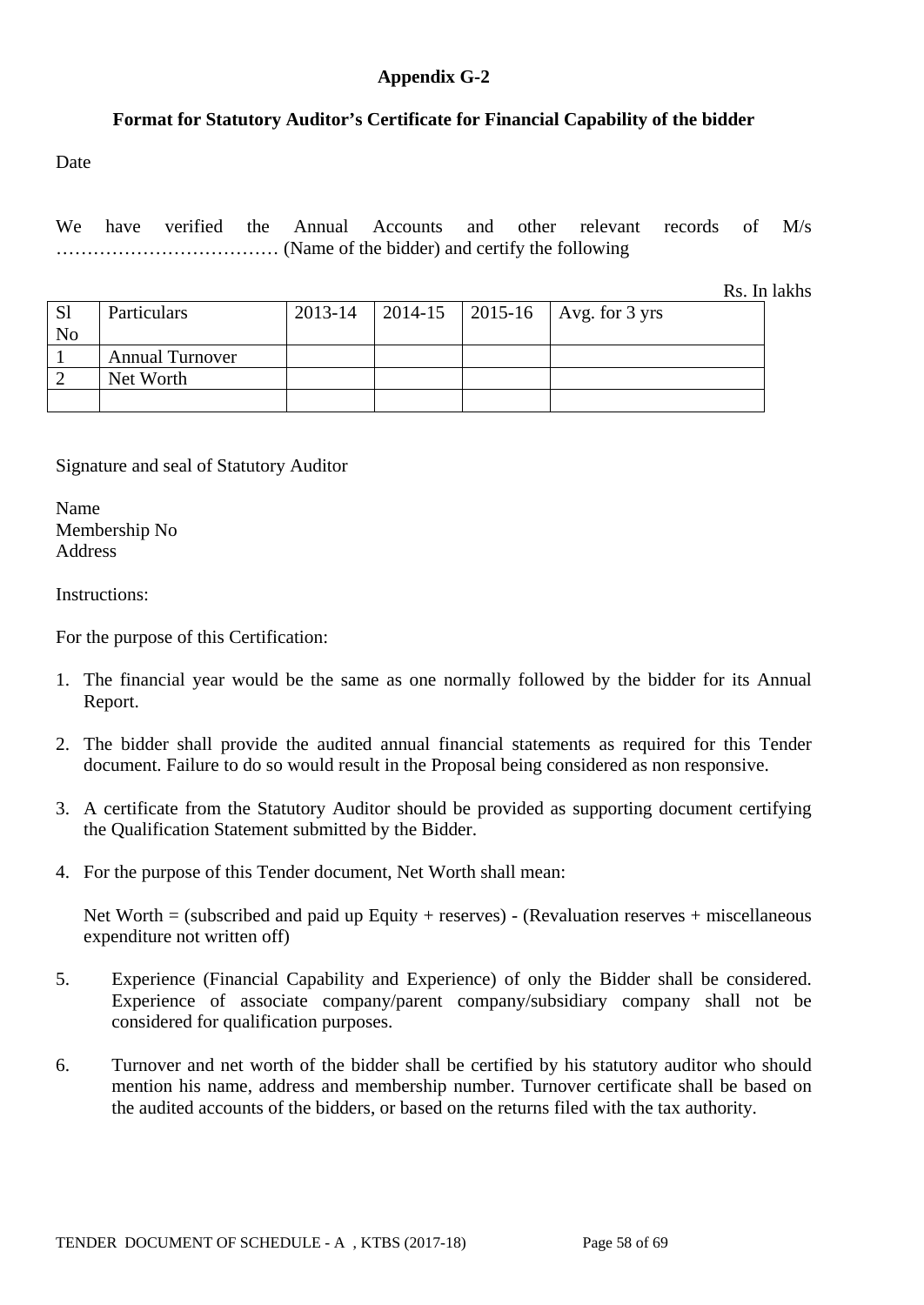### **APPENDIX G-3**

### **Format for Statutory Auditor Certificate for Project Experience of Printing and Supply of Books / Textbooks**

Date

We have verified the annual accounts and other relevant records of M/s………………………..(Name of the Bidder) and certify that M/s………………………(Name of the Bidder) had been appointed for the purpose of ……………………………….. ( Name of the project)

We have also scrutinized the documents made available to us for the said project and certify the following years(2013-14,2014-15,2015-16)

| Date of commencement of Date of completion of the |         | Billings for the bidder |
|---------------------------------------------------|---------|-------------------------|
| the project                                       | project | from the project $(Rs)$ |
|                                                   |         |                         |

Signature and seal of Statutory Auditor

Name Membership No Address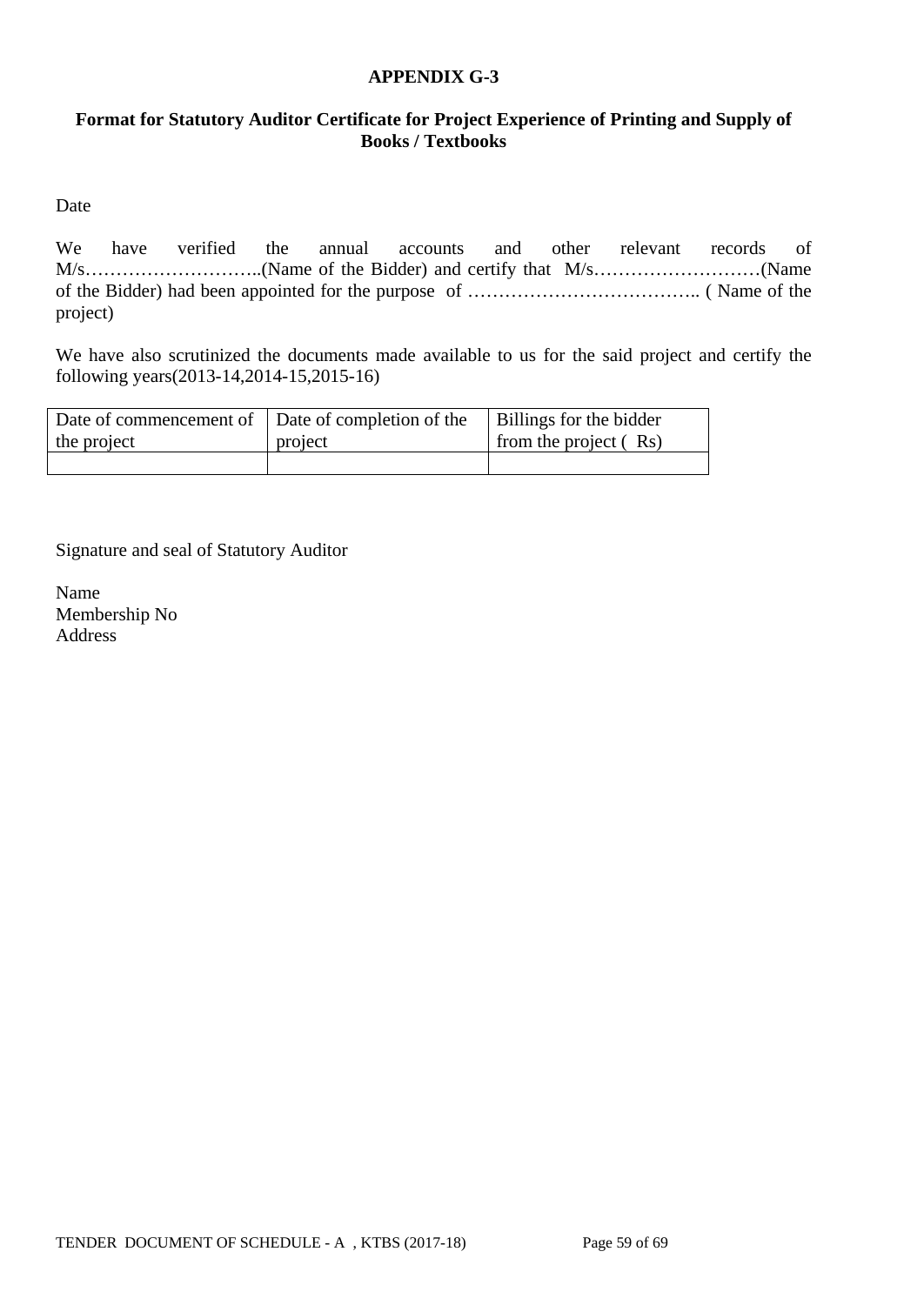# **Appendix H**

# **Format for Infrastructural Capabilities**

| <b>SI</b><br>N <sub>0</sub> | <b>Machinery / Other requirements</b><br>prescribed by the purchaser                                                                                                                                                                                                                                                     | Quan<br>tity<br>presc<br>ribed | <b>Machinery/Othe</b><br>r requirements<br>offered by the<br>printer. | Quan<br>tity<br>offere<br>d | <b>Production</b><br>capacity per<br>hour.(no.of<br>pages/no.of books) |
|-----------------------------|--------------------------------------------------------------------------------------------------------------------------------------------------------------------------------------------------------------------------------------------------------------------------------------------------------------------------|--------------------------------|-----------------------------------------------------------------------|-----------------------------|------------------------------------------------------------------------|
|                             | <b>Pre-Printing machinery</b>                                                                                                                                                                                                                                                                                            |                                |                                                                       |                             |                                                                        |
| $\mathbf{1}$                | Computer to Plate making plant with<br>processor capable of making plates<br>Double Crown, A-1 and such similar<br>sizes                                                                                                                                                                                                 | One<br>Unit                    |                                                                       |                             |                                                                        |
|                             | <b>Printing machinery</b>                                                                                                                                                                                                                                                                                                |                                |                                                                       |                             |                                                                        |
| $\mathbf{1}$                | Four colour web offset machine with a<br>minimum cut off 508 mm, reel width<br>760 mm or more, with one quarter<br>folder. The rated speed of the machine<br>with quarter folding shall not be less<br>than 10,000 cycles per hour.                                                                                      | One<br>Unit                    |                                                                       |                             |                                                                        |
| $\overline{2}$              | Four colour sheet fed CPC offset<br>printing machine with a Sheet size of<br>$485mmX660mm$ (19"x26") or above<br>capable of printing on Boards of at<br>least 220 GSM.                                                                                                                                                   | One<br>Unit                    |                                                                       |                             |                                                                        |
|                             | <b>Binding and Finishing Machinery</b>                                                                                                                                                                                                                                                                                   |                                |                                                                       |                             |                                                                        |
| $\mathbf{1}$                | Wire stitching machine capable of<br>pinning at least 12.5 mm at the speed of<br>about 40 cycles per minute.                                                                                                                                                                                                             | One<br>unit                    |                                                                       |                             |                                                                        |
| $\overline{2}$              | Fully automatic stand alone perfect<br>binding machine of minimum 6 clamps<br>with 2000 cycles/hr or equivalent<br>productivity.                                                                                                                                                                                         | One<br>Unit                    |                                                                       |                             |                                                                        |
| 3                           | Three side trimming machine capable<br>of trimming the books in the size of<br>Crown $1/4^{\text{th}}$ .                                                                                                                                                                                                                 | One<br>Unit                    |                                                                       |                             |                                                                        |
| $\overline{4}$              | Fully automatic programmatic cutting<br>machine 92 cm (36 inches) size                                                                                                                                                                                                                                                   | One<br>Unit                    |                                                                       |                             |                                                                        |
| 5                           | Lamination<br>machine/<br>Offline<br><b>UV</b><br>varnishing<br><b>UV</b><br>system./inline<br>varnishing system in the four colour<br>sheetfed machine                                                                                                                                                                  | One<br>Unit                    |                                                                       |                             |                                                                        |
|                             | <b>Manpower, Factory and Storage Space</b>                                                                                                                                                                                                                                                                               |                                |                                                                       |                             |                                                                        |
|                             | The plant shall be operated by qualified<br>and trained manpower with qualified<br>supervisors for quality checking in the<br>production line.<br>The plant shall be well planned and is<br>required to be in easily accessible<br>location. It is expected to be laid out in<br>an area of about 10,000 sq feet to have |                                |                                                                       |                             |                                                                        |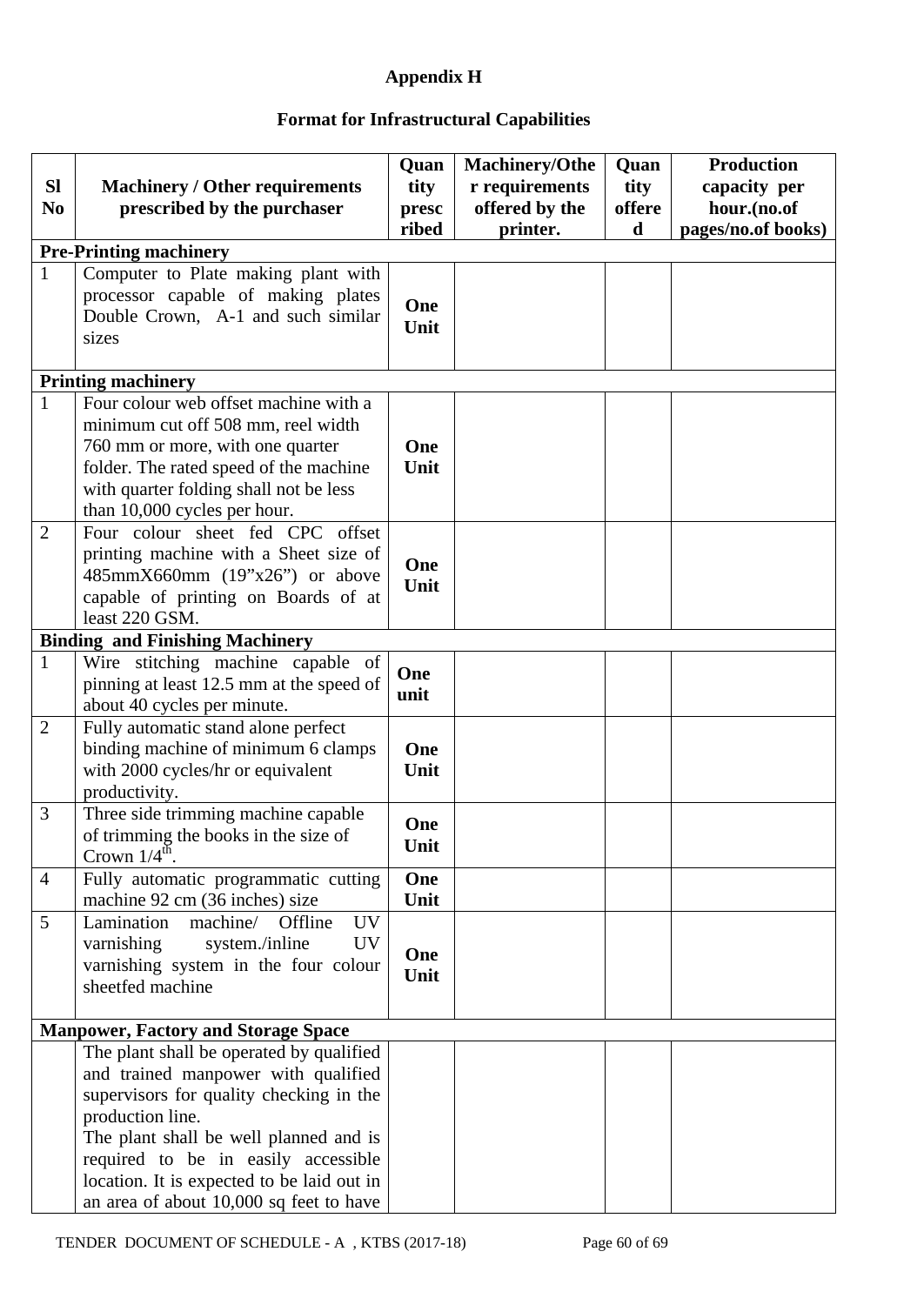| and safe movement of the<br>easy<br>materials. The storage space shall be at  <br>least another $10,000$ sq feet covered<br>area for the safe storage of finished<br>goods as well as to stock the paper. |  |  |
|-----------------------------------------------------------------------------------------------------------------------------------------------------------------------------------------------------------|--|--|
| <b>OTHERS</b>                                                                                                                                                                                             |  |  |
|                                                                                                                                                                                                           |  |  |

Signature

(Name and designation of signatory)

#### **Note** :

- 1) The bidder shall submit APPENDIX-H in affidavit.
- 2) The Specifications mentioned above are at minimum configurations expected, but Superior Machinery in the similar class are also acceptable. However, decision of the Purchaser in this regard shall be final and binding.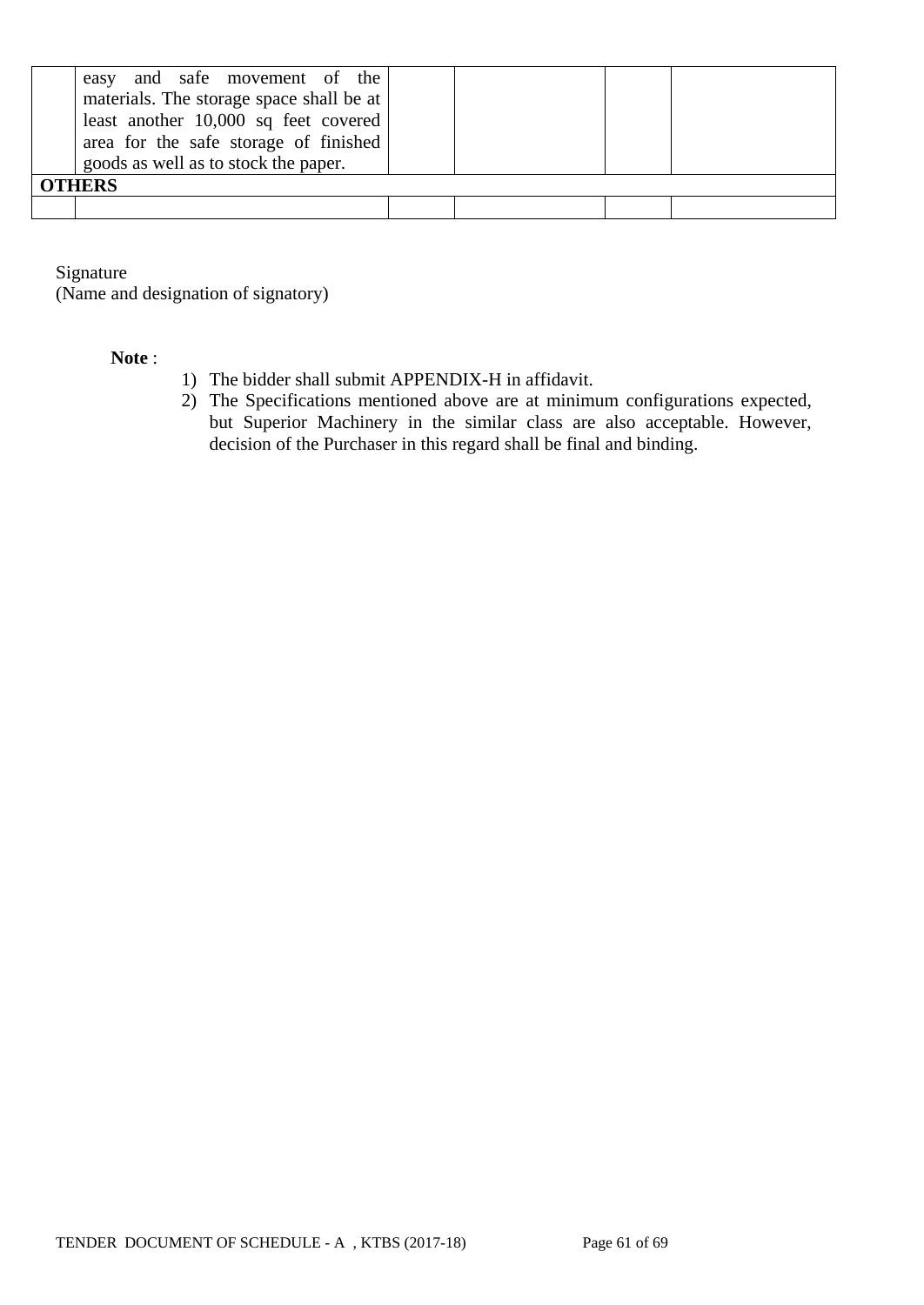# **APPENDIX - I ( Cover 1 )**

### Bidder Declaration regarding his capacity ( On the Letter Head )

I …………………. (firm name)Here by declare that

- 1. I have the infrastructure as submitted in Appendix H
- 2. I can print ……………….pages/hour in Sheet fed offset I can print ……………….pages/hour in Web Offset
- 3. I can bind………………..copies/hour
- 4. I can supply a total of \_\_\_\_\_\_\_\_\_\_\_\_lakh textbooks, belonging to \_\_\_\_\_\_\_\_\_\_\_\_ number of packages and supply to 204 Blocks within 120 days from the next date of purchase order.
- 5. The supplier shall submit dummy as per the time schedule mentioned in the tender document.

\*Specifications & Time Schedule as mentioned in the tender document\*

Bidder Authorized Signatory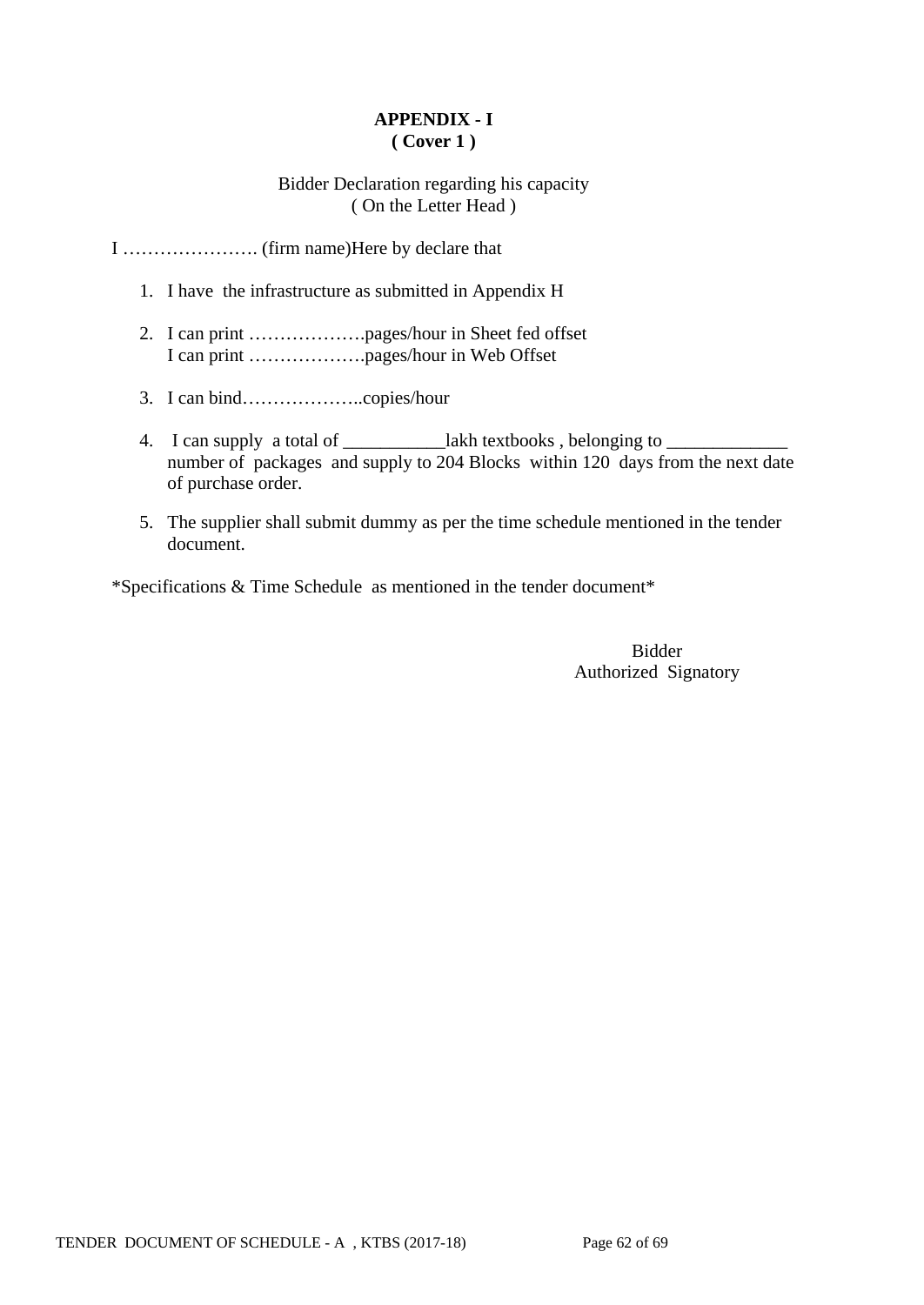### **APPENDIX J**

### **(Cover 2)**

### **TENDER FORM & PRICE SCHEDULE (Format only)**

### PARTICULARS TO BE SUBMITTED IN THE COMMERCIAL BID/ **SECOND COVER**

To

The Managing Director, Karnataka Textbook Society ® No.4, 100Ft Ring Road, Hosakerehalli, BSK  $3^{rd}$  Stage, Bengaluru – 560085.

Sir,

Having examined the bid Documents including Addenda No: the receipt of which is hereby duly acknowledged, we, the undersigned, offer to quote the rates per page towards printing and supply of School Text Books. Price quoted is all inclusive.

Price shall be indicated to a maximum of 04 decimals.

( Signature of the Printer) ( Authorized Signatory )

#### **Preference 1**

- A. Name of the Printer :
- B. Package No. quoted :

Paper Quality: 60GSM and Book Size:  $1/4^{th}$  Crown

| Sl.No | <b>Class</b> | <b>Title</b><br>Code | <b>Title</b><br><b>Name</b> | <b>Colour/Other</b><br>specifications | Rate per page in Rupees in digits<br>shall be inclusive of all. shall be<br>indicated to a maximum of 04<br>decimals |
|-------|--------------|----------------------|-----------------------------|---------------------------------------|----------------------------------------------------------------------------------------------------------------------|
|       |              |                      |                             |                                       |                                                                                                                      |
|       |              |                      |                             |                                       |                                                                                                                      |
|       |              |                      |                             |                                       |                                                                                                                      |
|       |              |                      |                             |                                       |                                                                                                                      |
|       |              |                      |                             |                                       |                                                                                                                      |
|       |              |                      |                             |                                       |                                                                                                                      |

Total No of Titles under this package:-…………………..

Place : Signature of Printer Date : with address and Seal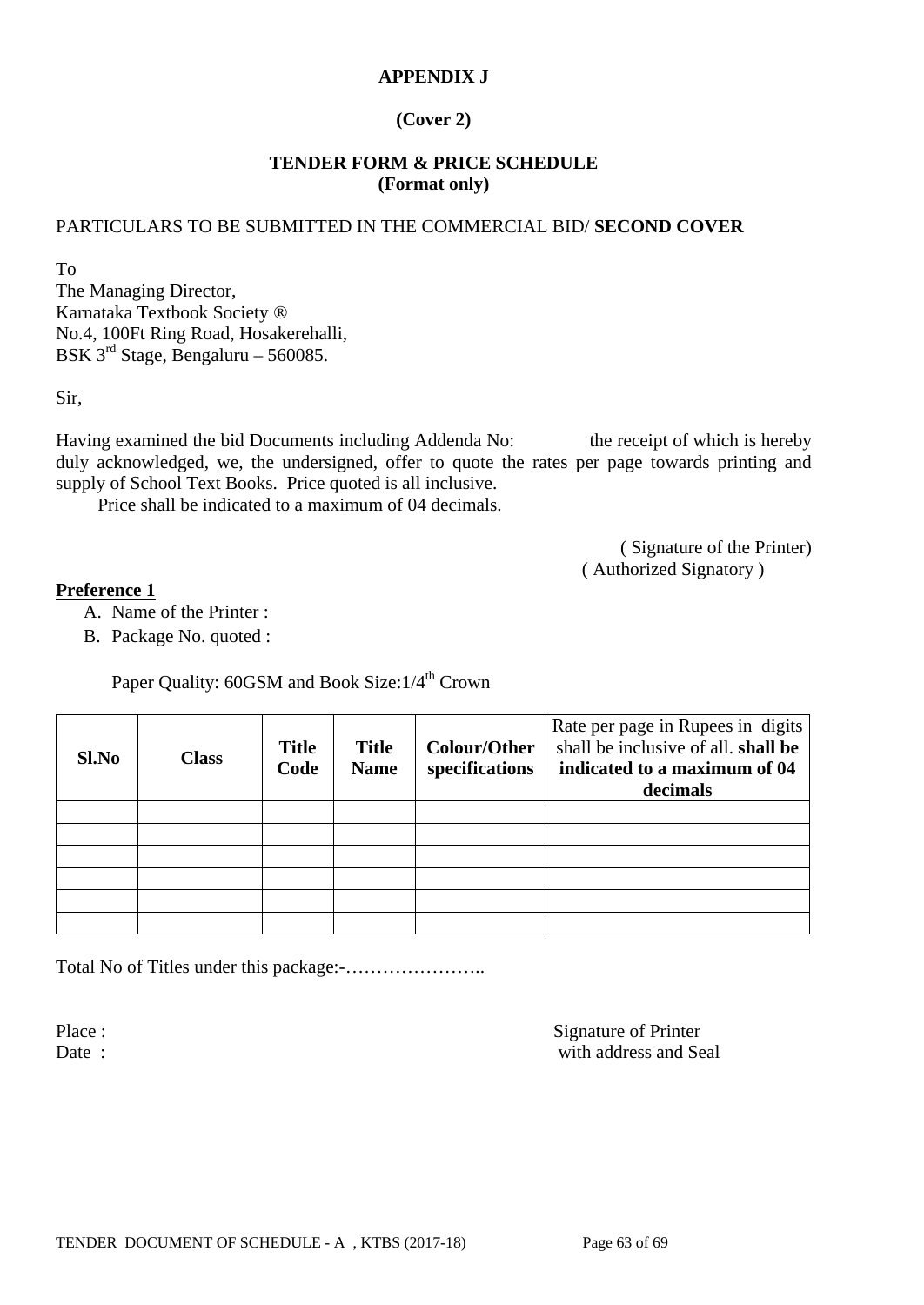### **Preference 2**

- A. Name of the Printer :
- B. Package No. quoted :

Paper Quality: 60GSM and Book Size:  $1/4^{\text{th}}$  Crown

| Sl.No | <b>Class</b> | <b>Title</b><br>Code | <b>Title</b><br><b>Name</b> | <b>Colour/Other</b><br>specifications | Rate per page in Paise in digits shall<br>be inclusive of all.<br>Price shall be indicated to a<br>maximum of 04 decimals |
|-------|--------------|----------------------|-----------------------------|---------------------------------------|---------------------------------------------------------------------------------------------------------------------------|
|       |              |                      |                             |                                       |                                                                                                                           |
|       |              |                      |                             |                                       |                                                                                                                           |
|       |              |                      |                             |                                       |                                                                                                                           |
|       |              |                      |                             |                                       |                                                                                                                           |
|       |              |                      |                             |                                       |                                                                                                                           |
|       |              |                      |                             |                                       |                                                                                                                           |

#### Total No of Titles under the package

Place : Signature of Printer

Date : with address and Seal

### **CONDITIONS:**

- 1. If our bid is accepted, we will have to abide as per the stipulated Terms & Conditions to supply of school books to all the Block Educational Offices in the State.
- 2. If our bid is accepted we will furnish Performance Bank Guarantee separately for each package as per terms.
- 3. We agree to abide by this tender for bid validity of 90 days after the date fixed for opening of Second Envelope.
- 4. We understand that in competing for and if the award is made to us, in executing the above contract we will strictly observe the laws against fraud and corruption in force in India namely "Prevention of corruption act 1988".
- 5. We understand that you are not bound to accept a lowest offer that you may receive.

Dated this day of 2016

Signature

(Name and address of the Tenderer with seal) (In the capacity of duly authorized to sign the Tender for and on behalf of)

#### **Tender / Bid Validity:**

The Tender is valid for a period of 90 days from the date of opening of Tender.

Dated this day of 2016

Signature: (Name and Address of the Tenderer with Seal)

(In the Capacity of :………………………. Duly authorized to sign the Tender for and on behalf of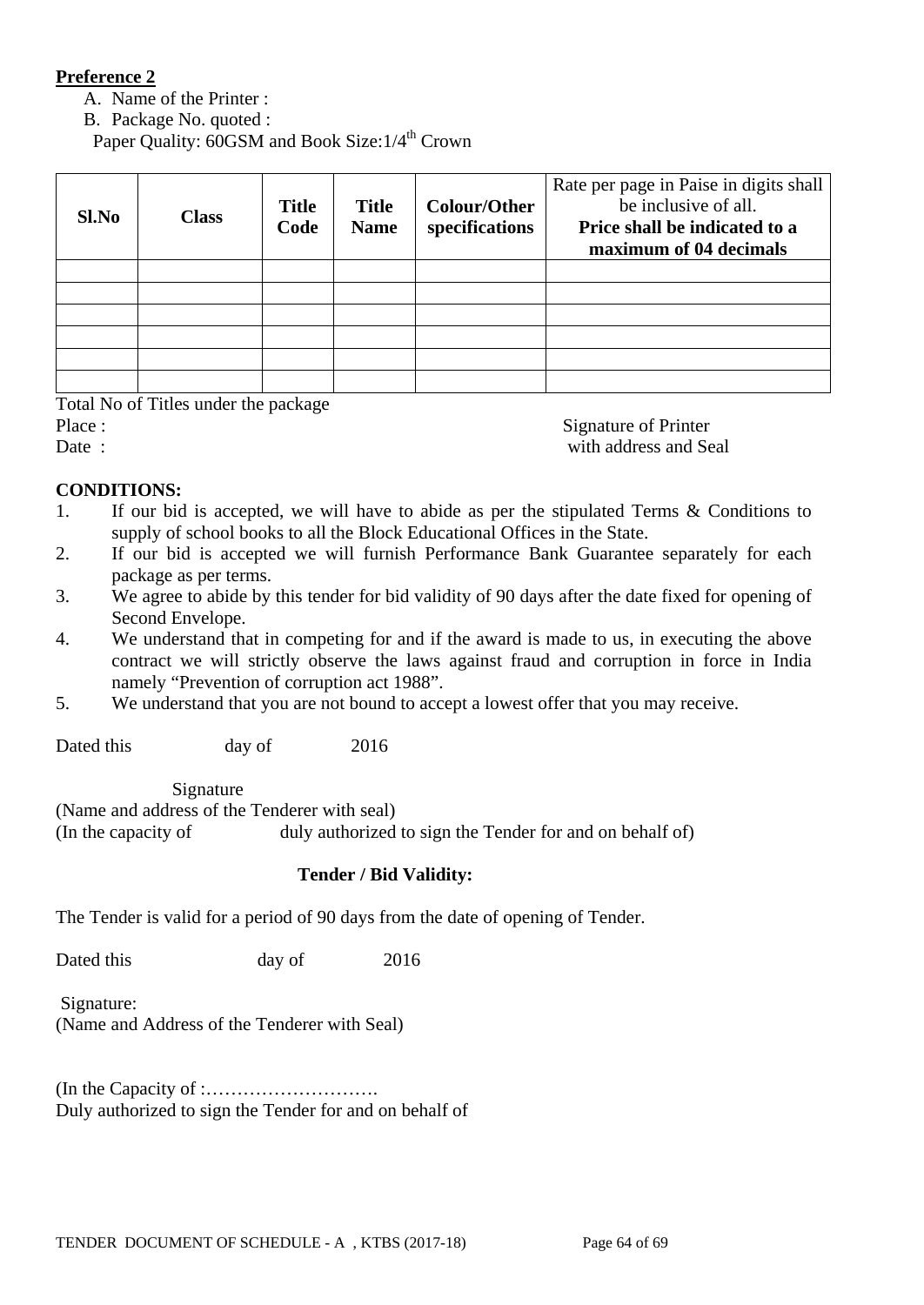### **Appendix K**

### **(Format for undertaking of work completion)**

Date:

**To,** The Managing Director, Karnataka Textbook Society®, No.4, DSERT Building,100 Ft ring Road, BSK III Stage, Bengaluru - 560 085.

Sir,

 We hereby confirm that the printing and supply of textbooks will be completed within the scheduled time given in the tender document of Karnataka Text Book Society 2017-18.

 In case if I/We fail in execution of the contract , I/We shall pay the penalty/liquidated damages according to the terms and conditions of the tender and we are bound by the same in all respects.

Yours faithfully,

(Authorized Signatory)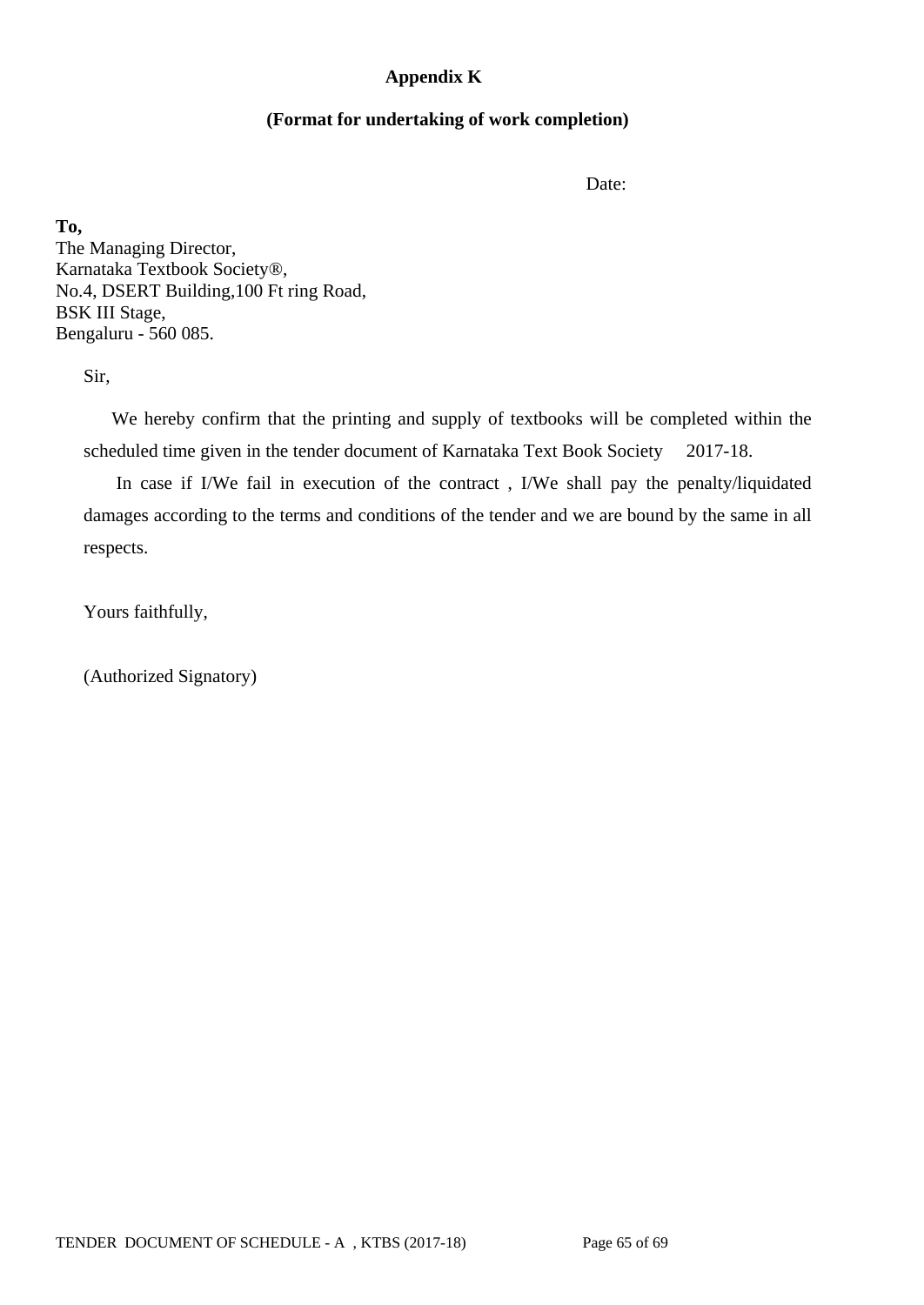### Appendix L

## **(Declaration by Bidder)**

Date

**To,** The Managing Director, Karnataka Textbook Society®, No.4, DSERT Building,100 Ft ring Road, BSK III Stage, Bengaluru - 560 085.

Sir,

I/We……………………….here by declare that I/We have fully read the tender document dated…………………and have understood the contents and the meaning of all the terms and conditions.

Accordingly I here by signing the above declaration and abide by the same.

Yours faithfully,

(Authorized Signatory)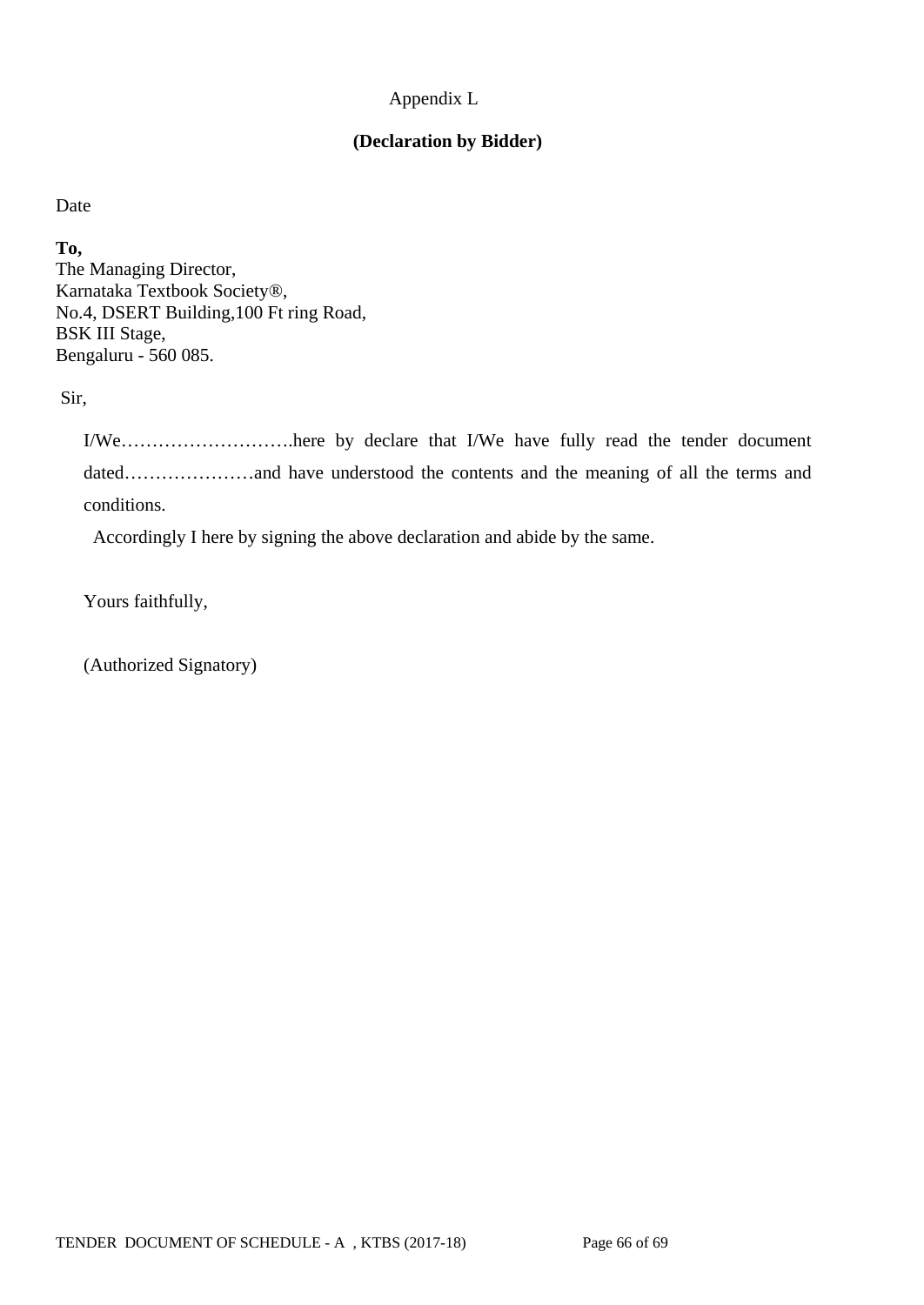| Appendix-M                                    |
|-----------------------------------------------|
| Penalty for deviation in the quality Of Paper |

| Sl.No | <b>Property</b>   | <b>Specification</b> | Penalty percentage on total order value   |
|-------|-------------------|----------------------|-------------------------------------------|
|       | Substance         | 60 GSM +/- $1\%$     | For every 1% deviation a penalty of 2% of |
|       |                   |                      | the value of the lot.                     |
| 3     | <b>Brightness</b> | 80 Minimum           | Each unit deviation 0.5 % of the value of |
|       |                   |                      | the lot.                                  |
|       | Opacity           | 85 Minimum           | Each unit deviation 0.5 % of the value of |
|       |                   |                      | the lot.                                  |
| 5     | <b>Smoothness</b> | 200 on Top Side and  | For each 10 units deviation 0.5 % of the  |
|       |                   | 250 on wire side     | value of the lot.                         |

### **220 GSM Ard Board of Industry Standards**.

| Sl.No          | <b>Property</b> | <b>Specification</b> | Penalty percentage on total           |  |
|----------------|-----------------|----------------------|---------------------------------------|--|
|                |                 |                      | order value                           |  |
|                | <b>Gloss</b>    | 75% Minimum          | Each 5 unit deviation 0.5 %           |  |
| $\overline{2}$ | Bulk            | $1.0$ cc/gm, Minimum | For Each 0.05 units                   |  |
|                |                 |                      | Deviation $0.5\%$ of the value of the |  |
|                |                 |                      | Lot.                                  |  |
| 3              | Textile index   | CD: 20 minimum       | Each unit deviation 0.05              |  |
|                |                 | MD: 30 minute        |                                       |  |
| $\overline{4}$ | Substance       | $220$ GSM $+/- 4\%$  | For every 1% deviation a penalty      |  |
|                |                 |                      | of 2% of the value of the lot.        |  |

# **Printing Quality**

| Sl.No | <b>Defect</b>                                      | <b>Penalty</b>             |
|-------|----------------------------------------------------|----------------------------|
|       | Misregistration with readability and               | 5% of the value of the lot |
|       | understandable pictures                            |                            |
|       | Inking, Legibility, Offsetting, smudging, tilting, | 3% of the value of the lot |
|       | scumming, slur, ragged printing, non uniformity    |                            |
|       | in ink                                             |                            |

# **Size of the book:**

| $Sl$ . No     | <b>Defect</b>                                               | <b>Penalty</b>             |
|---------------|-------------------------------------------------------------|----------------------------|
|               | The required book size is 18.3X24.5 cms. Any change         | Two times the value of     |
|               | in the size will be quantified in to the reduction in total | the cost of the reduction  |
|               | weight of the paper and the penalty will be charged         | in weight of the paper     |
|               | accordingly                                                 |                            |
| 2             | Cross cutting                                               | 3% of the value of the lot |
| $\mathcal{R}$ | Rough cutting                                               | 1% of the vlaue of the lot |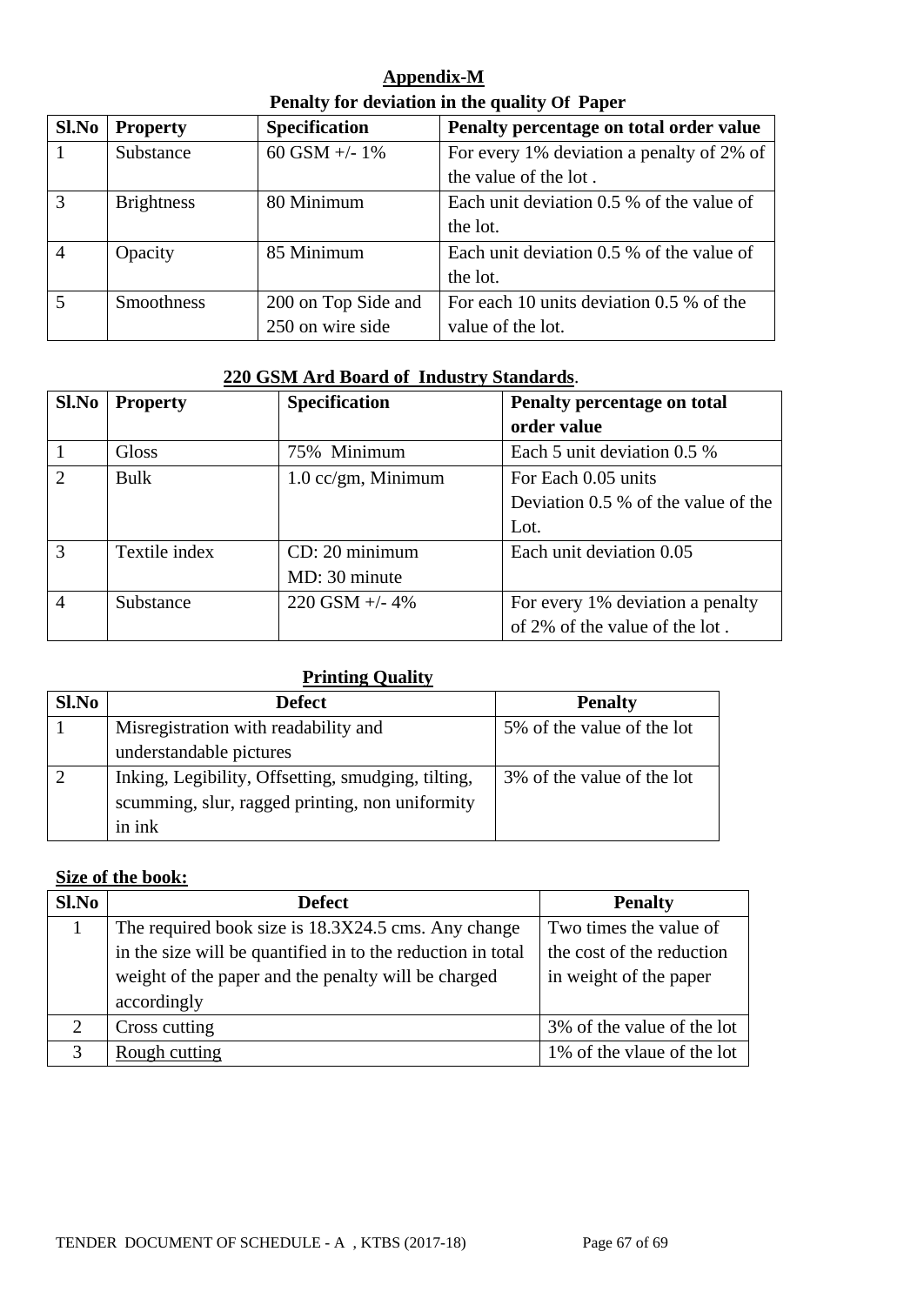### **Binding Quality:**

| Sl.No | <b>Defect</b>                                           | <b>Penalty</b>               |
|-------|---------------------------------------------------------|------------------------------|
|       | Cross folding, Cross cutting,                           | 2% of the value of the lot   |
|       | Rough cutting                                           | 1% of the value of the lot   |
| 3     | Improper cover adhesion, Cavity spines, Chip out at     | 2% of the value of the lot   |
|       | the edges , improper pinning, projected pin, rusted pin |                              |
|       | Pages peeling off, No adhesive running                  | Out right rejection and      |
|       |                                                         | 150% of the value of the lot |

### **Quality of the U V Varnish**

| $Sl$ . No | <b>Defect</b>              | <b>Penalty</b>                         |
|-----------|----------------------------|----------------------------------------|
|           | Less gloss, non uniformity | $\vert$ 0.25 % of the value of the lot |
|           | Less than 3 GSM            | $\vert$ 0.5% of the value of the lot   |

## **Quality of the LAMINATION**

| Sl.No | <b>Defect</b>                        | <b>Penalty</b>                 |
|-------|--------------------------------------|--------------------------------|
|       | White patches, air bubbles, wrinkles | 0.25 % of the value of the lot |
|       | Lesser micron film                   | 0.5% of the value of the lot   |

#### **Note:**

1. The lot is considered to be defective if 5% of the sample quantity (5% of the lot) is found to be defective at the time of quality inspection at the printers premises and if the lot is accepted for any valid reason.

In case the defects are found at similar magnitude as mentioned above at the time of quality inspections in the godowns similar amount of penalty is levied.

2. The books with such defects if found at school levels shall be required to be replaced by the printer or total value of the book will be reimbursed.